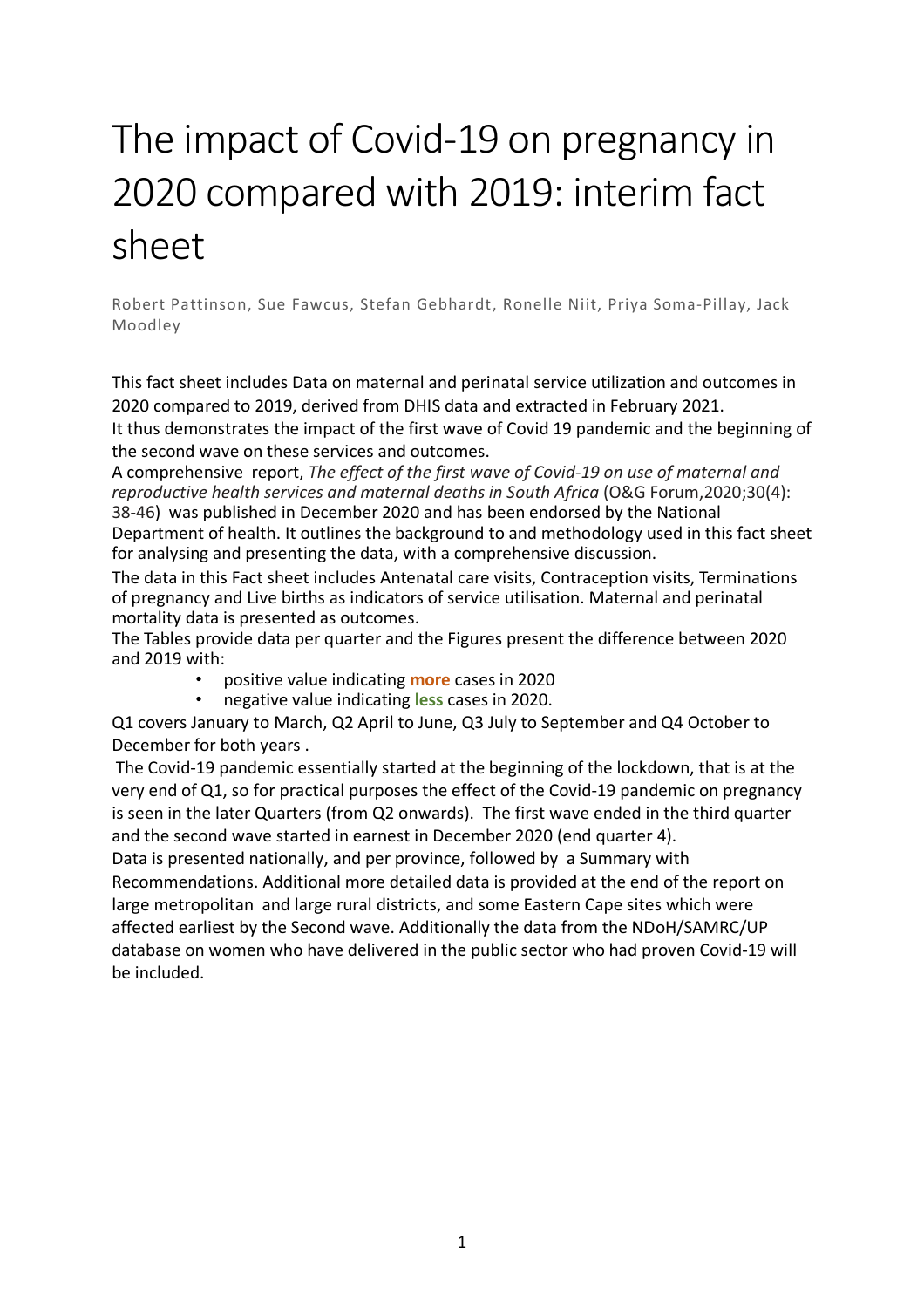### **Contents**

|                                                                                                                             | Page |
|-----------------------------------------------------------------------------------------------------------------------------|------|
| South Africa                                                                                                                | 3    |
| Provinces                                                                                                                   | 9    |
| Summary and recommendations                                                                                                 | 19   |
| Additional data                                                                                                             |      |
| Metropolitan areas and large rural districts                                                                                | 20   |
| Metros and large districts reported as having the second wave of<br>$\bullet$<br>Covid-19 first                             | 27   |
| Use of maternal and reproductive health services in two<br>$\bullet$<br>metropolitan and two rural areas as case studies    | 28   |
| Comparison of percent difference between sites: 2020-2019<br>$\bullet$                                                      | 34   |
| Use of maternal and reproductive health services in two sites<br>$\bullet$<br>involved early with the second wave           | 38   |
| Comparison of early wave sites<br>$\bullet$                                                                                 | 41   |
| NDoH/SAMRC/UP database on outcome of pregnancies of women<br>$\bullet$<br>who have had proven Covid-19 in the public sector | 44   |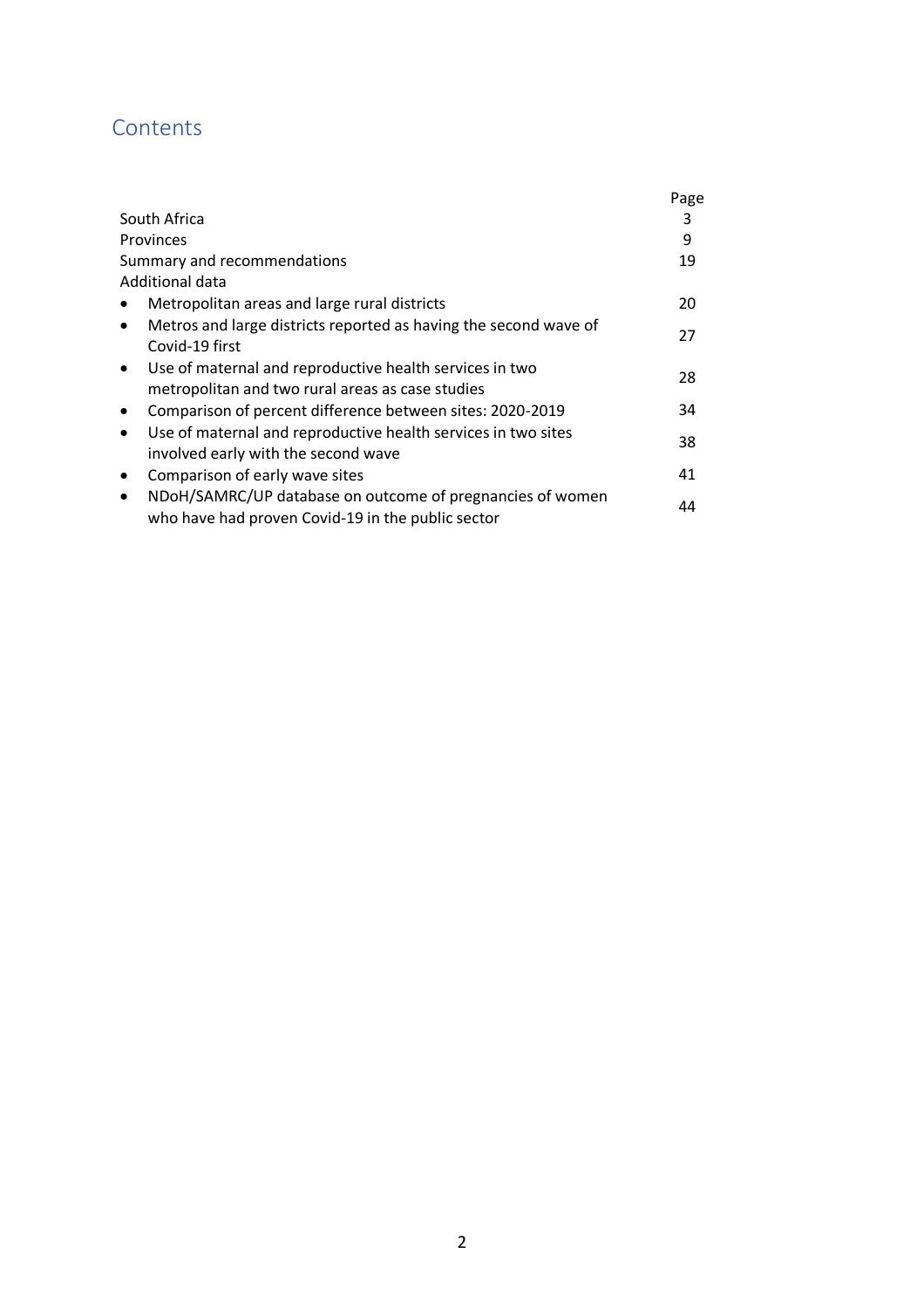### South Africa

#### **Table 1: Maternal deaths and Mortality rates in SA before and after the onset of the Covid 19 pandemic**

|                            | <b>Before Covid</b><br>(Jan2019-<br>Mar 2020) | <b>During Covid</b><br>(Apr 2020-<br>Dec 2020) |
|----------------------------|-----------------------------------------------|------------------------------------------------|
| Maternal death in facility | 1 1 9 0                                       | 866                                            |
| Live birth in facility     | 1 197 247                                     | 742957                                         |
| <b>iMMR</b>                | 99.4                                          | 116.6                                          |

There has been a 17% increase in maternal deaths

| Table 2. Maternal deaths and Mortality rates per quarter in SA for 2020 compared with |  |
|---------------------------------------------------------------------------------------|--|
| 2019                                                                                  |  |

|                            |         | 2019           |                |        |         |         | 2020    |                |        |         |  |  |
|----------------------------|---------|----------------|----------------|--------|---------|---------|---------|----------------|--------|---------|--|--|
|                            | Q1      | Q2             | Q3             |        | Q4      |         | Q1      | Q <sub>2</sub> | Q3     | Q4      |  |  |
| Live birth in facility     | 233 921 | 241490         | 243 993        |        | 229 772 | 248 071 |         | 250 915        | 251793 | 240 249 |  |  |
| Maternal death in facility | 270     | 217            | 224            |        | 244     |         | 235     | 284            | 292    | 290     |  |  |
| <b>iMMR</b>                | 115,42  | 89,86          | 91,81          |        | 106,19  |         | 94,73   | 113.19         | 115.97 | 120,71  |  |  |
|                            |         |                |                |        |         |         |         |                |        |         |  |  |
| <b>Difference</b>          | Q1      | Q <sub>2</sub> | Q <sub>3</sub> | Q4     | % diff. |         | Q1      | Q2             | Q3     | Q4      |  |  |
| Live birth in facility     | 14 150  | 9425           | 7800           | 10 477 |         |         | 6,0     | 3.9            | 3,2    | 4,6     |  |  |
| Maternal death in facility | $-35$   | 67             | 68             | 46     |         |         | $-13,0$ | 30.9           | 30,4   | 18,9    |  |  |
| <b>iMMR</b>                | $-21$   | 23             | 24             | 15     |         |         | $-17,9$ | 26,0           | 26,3   | 13,7    |  |  |

The maternal mortality rate was reduced in Q1 2020 compared to 2019, but markedly increased in Q2 and Q3 (first wave), with a lesser increase in Q4 (beginning of second wave)

### **Figure 1. Live Births in Facilities in SA; Percentage differences between quarters in 2020 compared to 2019**

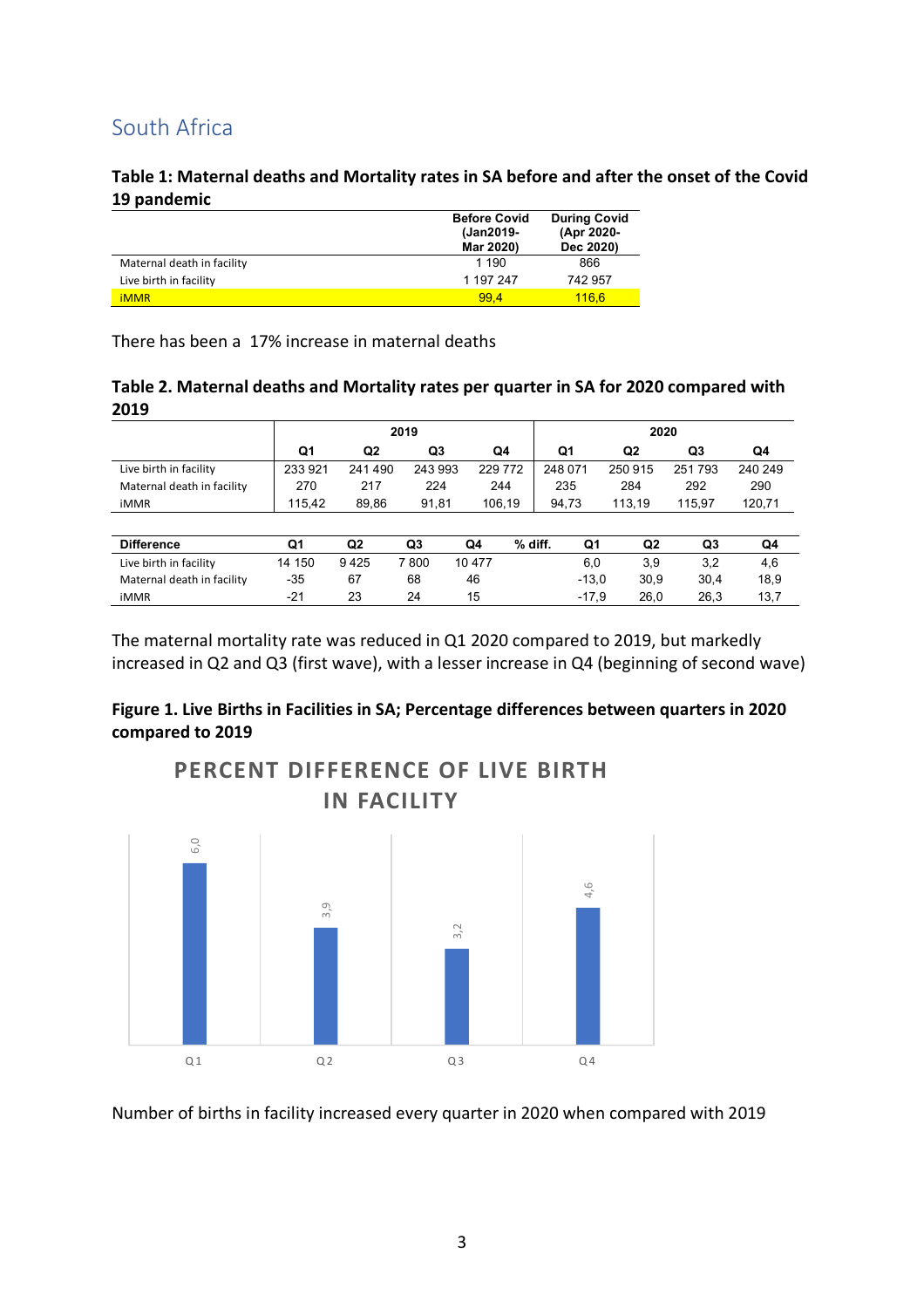







The Excess deaths (when compared with matching quarter Q2, Q3 and Q4) is 181 maternal deaths. Maternal deaths recorded in pregnant women with Covid-19 from NDoH/SAMRC/UP database for public hospitals was 38 (see NDoH/SAMRC/UP database in appendix). The excess deaths are 4,8 times the deaths recorded in pregnancy with Covid-19. This indicates there is probably significant collateral damage due to the Covid-19 pandemic and its effect on maternity service utilisation and service provision.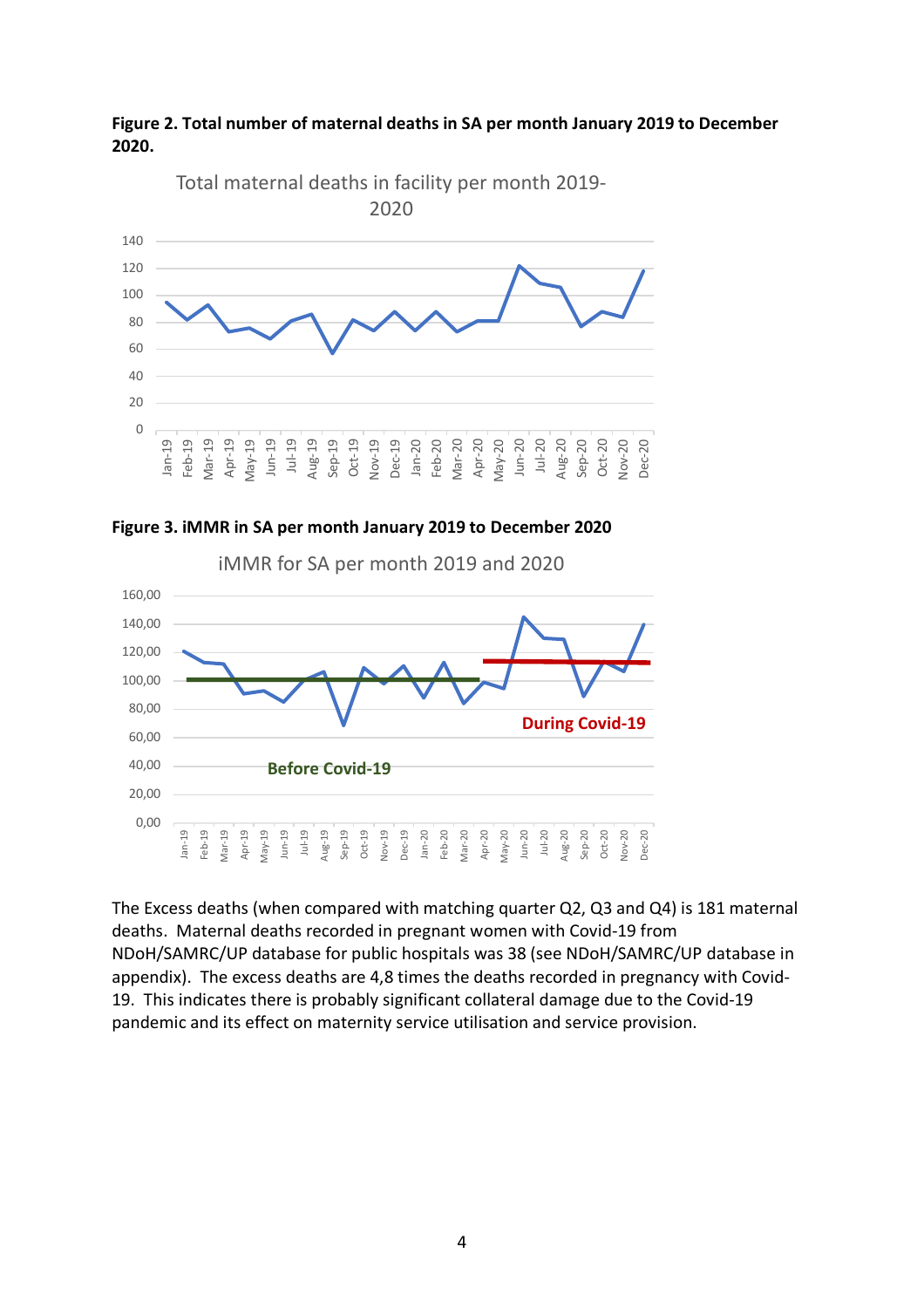#### **Figure 4. iMMR in SA per quarter 2019 and 2020**



### **Figure 5. Percentage difference in maternal deaths and iMMR in SA for 2020 compared to 2019, per quarter**



### The iMMR increased by 26% in 2020 for Q2 and Q3 , and by 13.7% in Q4

### **Table 3. Use of maternity and reproductive health services in SA in 2019 and 2020, per quarter**

|                                             | 2019 Q1       | 2019 Q2       | 2019 Q3       | 2019 Q4       | 2020 Q1   | 2020 Q2   | 2020 Q3   | 2020 Q4   |
|---------------------------------------------|---------------|---------------|---------------|---------------|-----------|-----------|-----------|-----------|
| Antenatal 1st visit before 20 weeks         | 163 150       | 145 037       | 164796        | 147421        | 169711    | 146558    | 160127    | 149159    |
| Antenatal 1st visit total                   | 240 427       | 209 817       | 230743        | 209416        | 247626    | 216456    | 233545    | 219336    |
|                                             |               |               |               |               |           |           |           |           |
| Termination of pregnancy - total            | 30 2 2 5      | 28 8 87       | 33029         | 30844         | 31686     | 23181     | 25757     | 27677     |
| Termination of pregnancy 0-12 weeks         | 25 631        | 25 273        | 28887         | 26788         | 27340     | 20287     | 22830     | 24542     |
| Termination of pregnancy 10-19 years        | 3941          | 3749          | 4245          | 4264          | 4043      | 2726      | 3444      | 3797      |
| Termination of pregnancy 13-20 weeks        | 4594          | 3614          | 4142          | 4056          | 4346      | 2894      | 2927      | 3135      |
| Termination of pregnancy 20 years and older | 25 5 65       | 24 7 9 7      | 28391         | 26109         | 27704     | 20557     | 22056     | 24217     |
|                                             |               |               |               |               |           |           |           |           |
| <b>IUCD</b> inserted                        | 12 440        | 12086         | 13265         | 12719         | 13143     | 10694     | 11063     | 12874     |
| Medroxyprogesterone injection               | 1 197 179     | 1 161 700     | 1202004       | 1061358       | 1164540   | 1102536   | 987740    | 1060992   |
| Norethisterone enanthate injection          | 349 898       | 517 502       | 577123        | 657808        | 478541    | 450421    | 601640    | 609495    |
| Oral pill cycle                             | 720 460       | 624 841       | 607731        | 594715        | 655181    | 551834    | 611771    | 570391    |
| Sub-dermal implant inserted                 | 44 110        | 38 6 65       | 35596         | 26545         | 28624     | 26177     | 33548     | 48349     |
| All contraceptives prescribed               | 2 3 2 4 0 8 7 | 2 3 5 4 7 9 4 | 2 4 3 5 7 1 9 | 2 3 5 3 1 4 5 | 2 340 029 | 2 141 662 | 2 245 762 | 2 302 101 |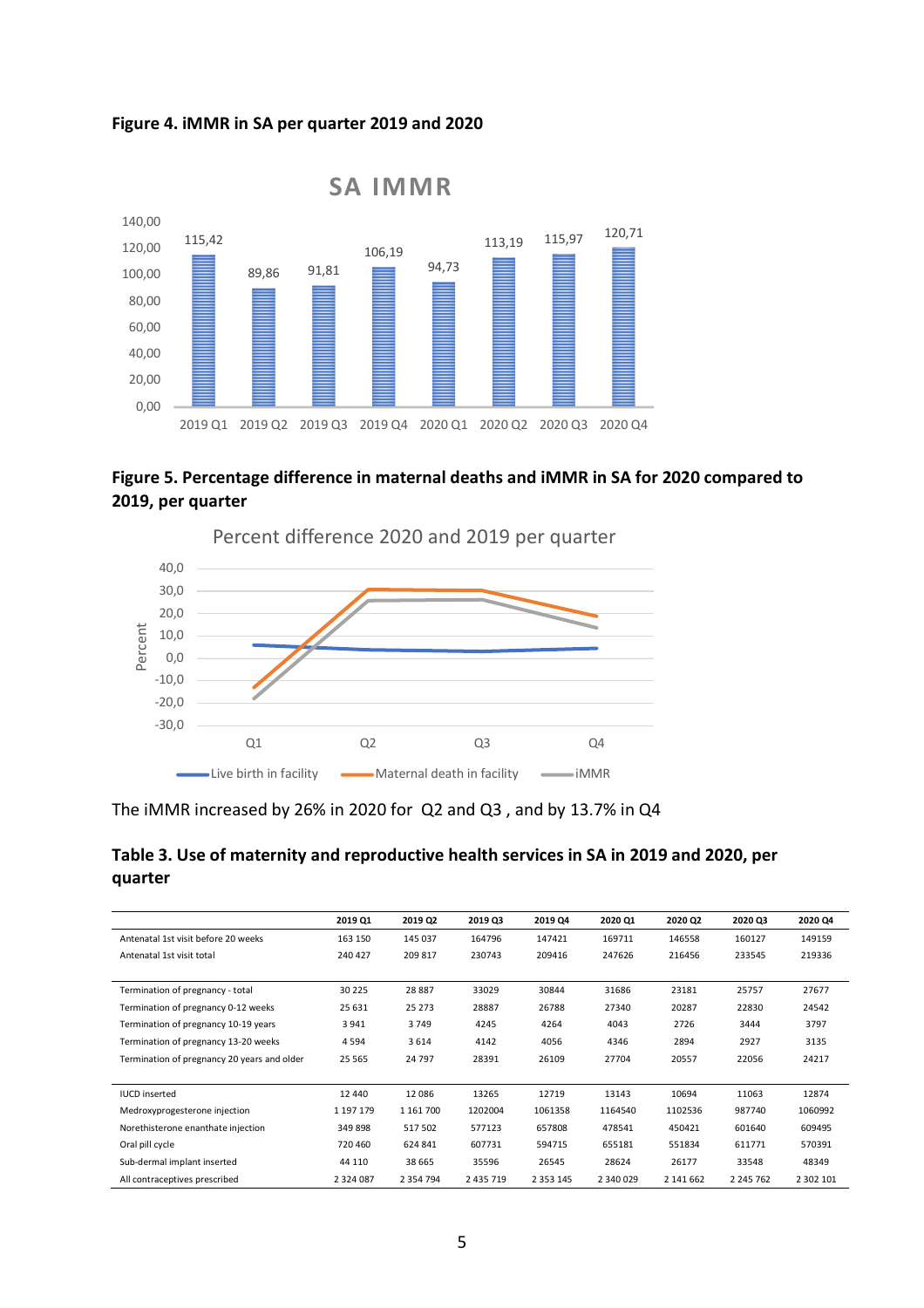### **Table 4. Differences in use of maternity and reproductive health services in SA for 2020 compared to 2019, per quarter**

| <b>Difference Antenatal first</b><br>visits   | Q1       | Q <sub>2</sub> | Q3        | Q4       | % Difference                        | Q1      | Q <sub>2</sub> | Q3      | Q4      |
|-----------------------------------------------|----------|----------------|-----------|----------|-------------------------------------|---------|----------------|---------|---------|
| Antenatal 1st visit before 20<br>weeks        | 6561     | 1521           | $-4669$   | 1738     | Antenatal 1st visit before 20 weeks | 4,0     | 1,0            | $-2,8$  | 1,2     |
| Antenatal 1st visit total                     | 7199     | 6639           | 2802      | 9920     | Antenatal 1st visit total           | 3,0     | 3,2            | 1,2     | 4,7     |
|                                               |          |                |           |          |                                     |         |                |         |         |
| <b>Difference Termination of</b><br>pregnancy | Q1       | Q <sub>2</sub> | Q3        | Q4       | % Difference                        | Q1      | Q <sub>2</sub> | Q3      | Q4      |
| Total                                         | 1461     | $-5706$        | $-7272$   | $-3167$  | Total                               | 4,8     | $-19,8$        | $-22,0$ | $-10,3$ |
| 0-12 weeks                                    | 1709     | $-4986$        | $-6057$   | $-2246$  | 0-12 weeks                          | 6,7     | $-19,7$        | $-21,0$ | $-8,4$  |
| $10-19$ years                                 | 102      | $-1023$        | $-801$    | $-467$   | $10-19$ years                       | 2,6     | $-27,3$        | $-18,9$ | $-11,0$ |
| 13-20 weeks                                   | $-248$   | $-720$         | $-1215$   | $-921$   | 13-20 weeks                         | $-5,4$  | $-19,9$        | $-29,3$ | $-22,7$ |
| 20 years and older                            | 2139     | $-4240$        | $-6335$   | $-1892$  | 20 years and older                  | 8,4     | $-17,1$        | $-22,3$ | $-7,2$  |
|                                               |          |                |           |          |                                     |         |                |         |         |
| Difference contraceptives<br>prescribed       | Q1       | Q <sub>2</sub> | Q3        | Q4       | % Difference                        | Q1      | Q <sub>2</sub> | Q3      | Q4      |
| <b>IUCD</b> inserted                          | 703      | $-1392$        | $-2202$   | 155      | <b>IUCD</b> inserted                | 5,7     | $-11,5$        | $-16,6$ | 1,2     |
| Medroxyprogesterone<br>injection              | -32639   | $-59164$       | $-214264$ | $-366$   | Medroxyprogesterone injection       | $-2,7$  | $-5,1$         | $-17,8$ | 0,0     |
| Norethisterone enanthate<br>injection         | 128643   | $-67081$       | 24517     | $-48313$ | Norethisterone enanthate injection  | 36,8    | $-13,0$        | 4,2     | $-7,3$  |
| Oral pill cycle                               | $-65279$ | $-73007$       | 4040      | $-24324$ | Oral pill cycle                     | $-9,1$  | $-11,7$        | 0,7     | $-4,1$  |
| Sub-dermal implant inserted                   | $-15486$ | $-12488$       | $-2048$   | 21804    | Sub-dermal implant inserted         | $-35,1$ | $-32,3$        | $-5,8$  | 82,1    |
| All contraceptives<br>prescribed              | 15942    | $-213132$      | -189957   | $-51044$ | All contraceptives prescribed       | 0,7     | $-9,1$         | $-7,8$  | $-2,2$  |





### **Figure 7. Difference in numbers of Terminations of Pregnancy in SA for 2020 compared to 2019, per quarter**



Percentage difference in Termination of Pregnancy

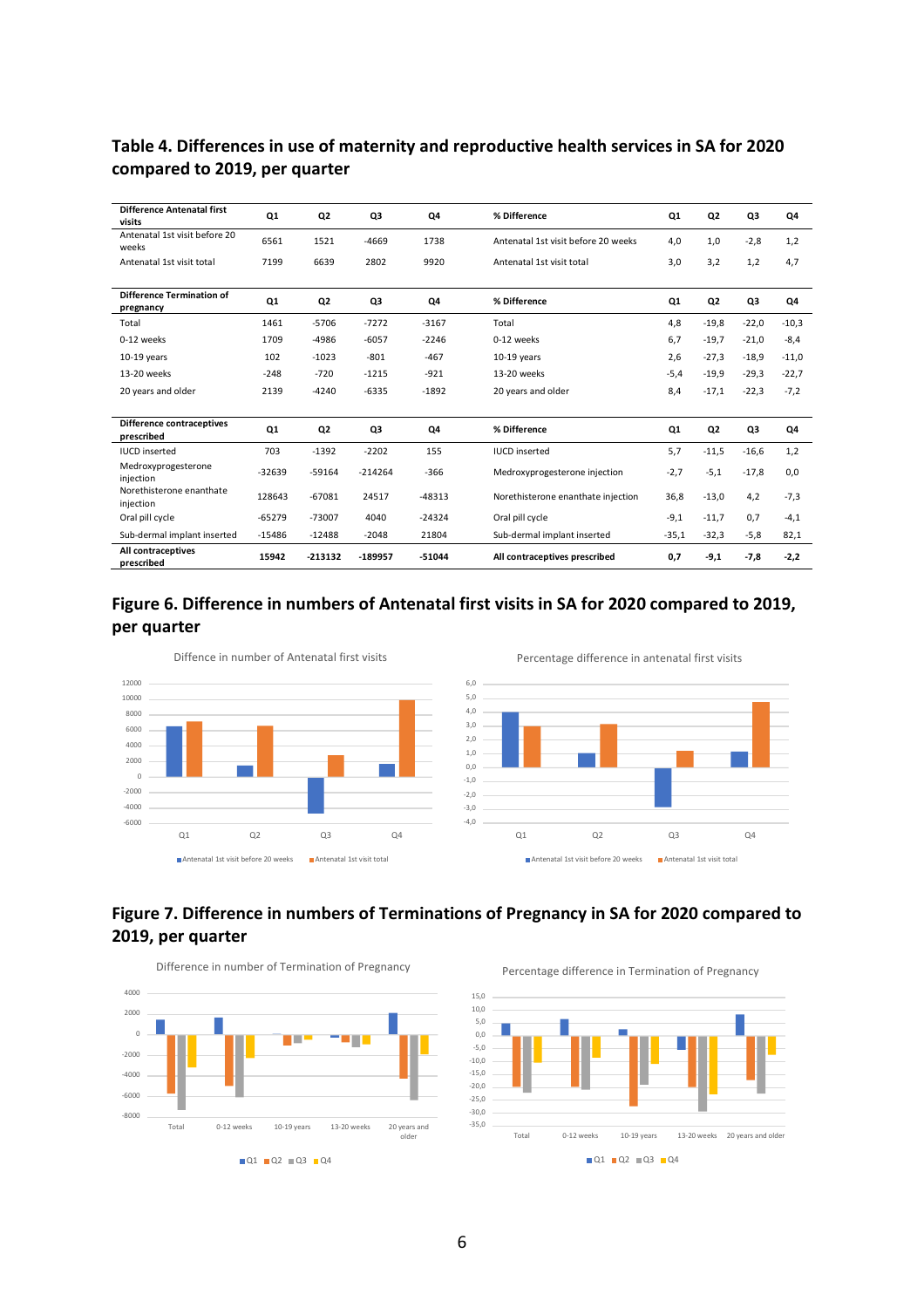### **Figure 8. Difference in numbers of Contraceptives prescribed in SA for 2020 compared to 2019, per quarter**



Tables 1 and 2 show that women have continued to use maternity services as evidenced by the increase in births in facilities in 2020 compared with 2019. Tables 3 and 4 and Figure 6 show that there was a general decrease in the number of first visits occurring before 20 weeks in Q2-4 with the maximum decrease during Q3 (peak of the first wave). However, women continued to use the antenatal clinics if attending for the first time later. However, there has been a general reduction in the number termination of pregnancies performed in Q2, Q3 and Q4, for 2020 compared to 2019 (figure 7), and contraceptive prescriptions for Q 2 and Q3 (figure 8)

|                             | 2019 Q1 | 2019 Q2 | 2019 Q3 | 2019 Q4 | 2020 Q1 | 2020 Q2 | 2020 Q3 | 2020 Q4 |
|-----------------------------|---------|---------|---------|---------|---------|---------|---------|---------|
| Still birth in facility     | 5012    | 4867    | 4778    | 4966    | 5288    | 4772    | 4953    | 4947    |
| Live birth in facility      | 233 921 | 241490  | 243993  | 229772  | 248071  | 250915  | 251793  | 240249  |
| All births                  | 238933  | 246 357 | 248771  | 234 738 | 253 359 | 255 687 | 256 746 | 245 196 |
| Death in facility 0-6 days  | 2441    | 2431    | 2324    | 2380    | 2451    | 2465    | 2281    | 2454    |
| Death in facility 7-28 days | 588     | 557     | 569     | 622     | 574     | 649     | 699     | 728     |
| <b>PND</b>                  | 7453    | 7 2 9 8 | 7 1 0 2 | 7346    | 7739    | 7 2 3 7 | 7 2 3 4 | 7401    |
|                             | 2019 Q1 | 2019 Q2 | 2019 Q3 | 2019 Q4 | 2020 Q1 | 2020 Q2 | 2020 Q3 | 2020 Q4 |
| <b>SBR</b>                  | 21,0    | 19,8    | 19,2    | 21,2    | 20,9    | 18,7    | 19,3    | 20,2    |
| <b>NNDR</b>                 | 10,4    | 10,1    | 9,5     | 10,4    | 9,9     | 9,8     | 9,1     | 10,2    |
| <b>PNMR</b>                 | 31,2    | 29,6    | 28,5    | 31,3    | 30,5    | 28,3    | 28,2    | 30,2    |

#### **Table 5. Perinatal deaths in SA per quarter for 2019 and 2020**

#### **Table 6. Differences in Perinatal death in SA for 2020 compared to 2019 per quarter**

| <b>Difference</b>           | Q1      | Q2      | Q3      | Q4      | % Difference                | Q1     | Q <sub>2</sub> | Q3     | Q4     |
|-----------------------------|---------|---------|---------|---------|-----------------------------|--------|----------------|--------|--------|
| Still birth in facility     | 276     | $-95$   | 175     | $-19$   | Still birth in facility     | 5,5    | $-2,0$         | 3,7    | $-0,4$ |
| Live birth in facility      | 14150   | 9425    | 7800    | 10477   | Live birth in facility      | 6,0    | 3,9            | 3,2    | 4,6    |
| All births                  | 14426   | 9330    | 7975    | 10458   | All births                  | 6,0    | 3,8            | 3,2    | 4,5    |
| Death in facility 0-6 days  | 10      | 34      | $-43$   | 74      | Death in facility 0-6 days  | 0,4    | 1,4            | $-1,9$ | 3,1    |
| Death in facility 7-28 days | $-14$   | 92      | 130     | 106     | Death in facility 7-28 days | $-2,4$ | 16,5           | 22,8   | 17,0   |
| <b>PND</b>                  | 286     | $-61$   | 132     | 55      | <b>PND</b>                  | 3,8    | $-0,8$         | 1,9    | 0,7    |
| <b>Difference</b>           | Q1      | Q2      | Q3      | Q4      | % Difference                | Q1     | Q2             | Q3     | Q4     |
| <b>SBR</b>                  | $-0,11$ | $-1,09$ | 0,09    | $-0,98$ | <b>SBR</b>                  | $-0,5$ | $-5,5$         | 0,4    | $-4,6$ |
| <b>NNDR</b>                 | $-0,55$ | $-0,24$ | $-0,47$ | $-0,14$ | <b>NNDR</b>                 | $-5,3$ | $-2,4$         | $-4,9$ | $-1,4$ |
| <b>PNMR</b>                 | $-0,65$ | $-1,32$ | $-0,37$ | $-1,11$ | <b>PNMR</b>                 | $-2,1$ | $-4,5$         | $-1,3$ | $-3,5$ |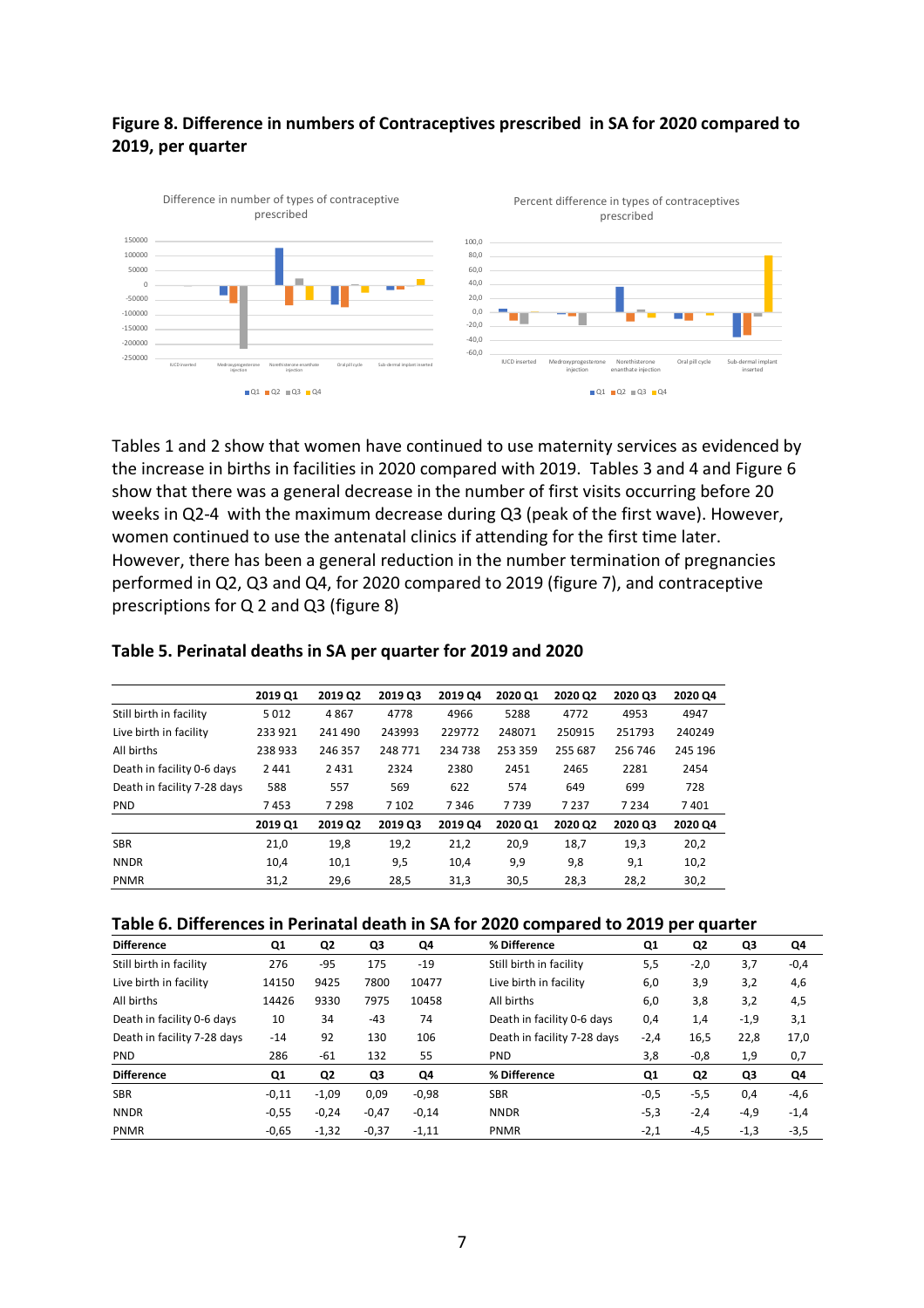The perinatal data is difficult to interpret ; also there is considerable discrepancies between the DHIS perinatal death data and that of PPIP. The data suggests an increase in still births in Q3. This increase in stillbirths has been born out by more detailed studies in the Western Cape and Mpumalanga provinces.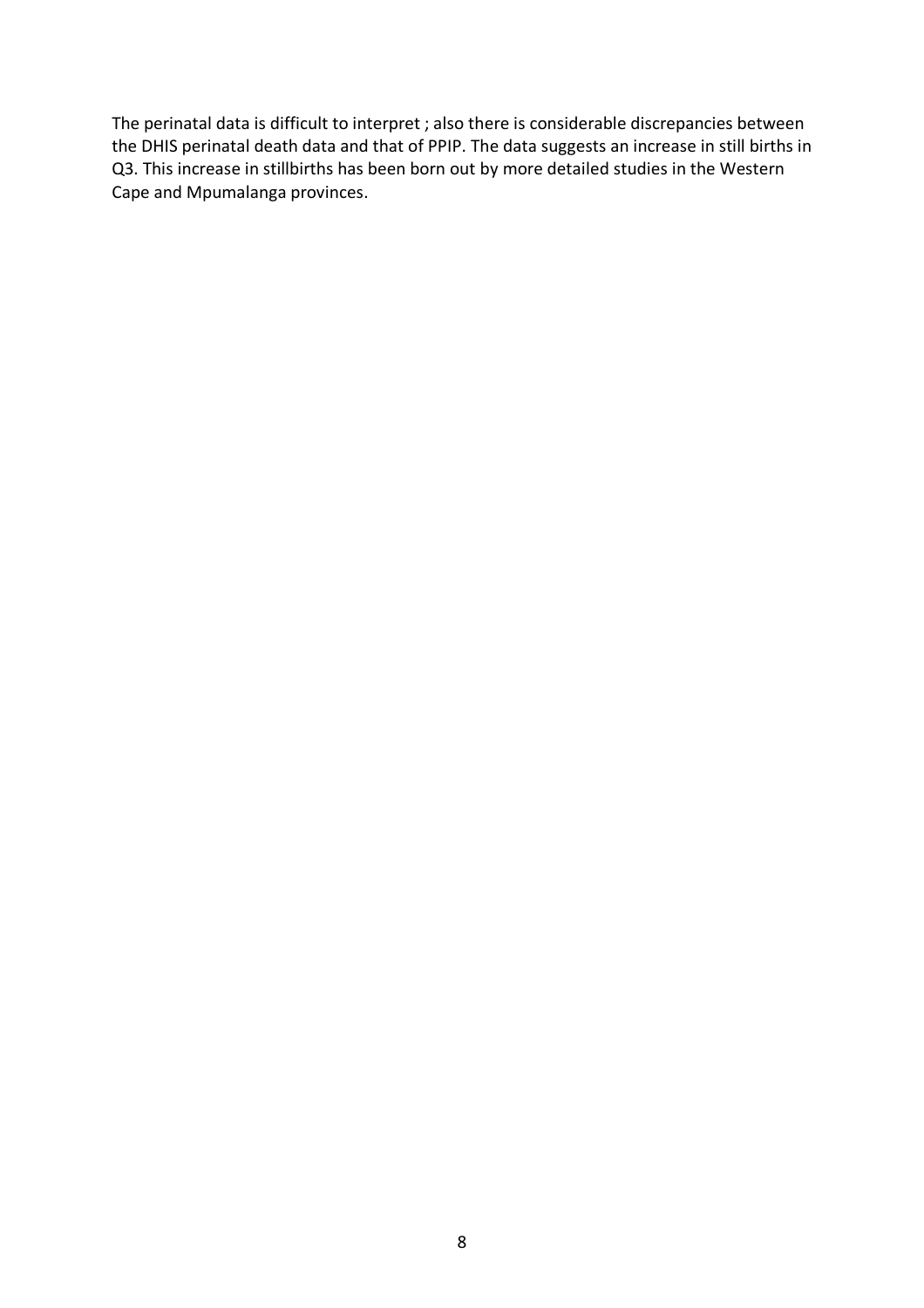### Provinces

| Table 7. Maternal deaths, Live Births and iMMR for each province per quarter in 2019 and |  |
|------------------------------------------------------------------------------------------|--|
| 2020                                                                                     |  |

| Live births               | 2019 Q1 | 2019 Q2 | 2019 Q3        | 2019 Q4 | 2020 Q1 | 2020 Q2        | 2020 Q3        | 2020 Q4 |
|---------------------------|---------|---------|----------------|---------|---------|----------------|----------------|---------|
| EC                        | 25534   | 25766   | 26367          | 24755   | 26589   | 26561          | 26795          | 25463   |
| <b>FS</b>                 | 10538   | 11084   | 11208          | 10812   | 11118   | 11216          | 11429          | 10723   |
| GP                        | 52364   | 54733   | 54771          | 52775   | 54900   | 57471          | 57232          | 56172   |
| KZ                        | 48892   | 52253   | 52553          | 46601   | 50633   | 50025          | 51135          | 46747   |
| LP                        | 32394   | 32314   | 33197          | 30542   | 36690   | 35272          | 35375          | 33492   |
| MP                        | 19917   | 20368   | 20201          | 19421   | 21859   | 22920          | 23353          | 21817   |
| <b>NC</b>                 | 5666    | 5509    | 5432           | 5177    | 5403    | 5787           | 5450           | 5419    |
| <b>NW</b>                 | 14462   | 14923   | 15259          | 14749   | 15435   | 15728          | 15449          | 15186   |
| <b>WC</b>                 | 24154   | 24540   | 25005          | 24940   | 25444   | 25935          | 25575          | 25230   |
| <b>Maternal</b><br>deaths | 2019 Q1 | 2019 Q2 | 2019 Q3        | 2019 Q4 | 2020 Q1 | 2020 Q2        | 2020 Q3        | 2020 Q4 |
| EC                        | 35      | 28      | 27             | 34      | 33      | 34             | 43             | 49      |
| <b>FS</b>                 | 21      | 17      | 12             | 18      | 13      | 13             | 23             | 21      |
| GP                        | 69      | 49      | 59             | 72      | 65      | 66             | 70             | 59      |
| KZ                        | 57      | 34      | 44             | 37      | 54      | 49             | 61             | 57      |
| LP                        | 41      | 33      | 32             | 39      | 30      | 47             | 36             | 42      |
| MP                        | 9       | 15      | 17             | 14      | 13      | 26             | 16             | 21      |
| <b>NC</b>                 | 5       | 10      | $\overline{7}$ | 6       | 3       | $\overline{2}$ | $\overline{7}$ | 6       |
| <b>NW</b>                 | 20      | 18      | 16             | 13      | 10      | 17             | 18             | 23      |
| WC                        | 13      | 13      | 10             | 11      | 14      | 30             | 18             | 12      |
| <b>iMMR</b>               | 2019 Q1 | 2019 Q2 | 2019 Q3        | 2019 Q4 | 2020 Q1 | 2020 Q2        | 2020 Q3        | 2020 Q4 |
| EC                        | 137,1   | 108,7   | 102,4          | 137,3   | 124,1   | 128,0          | 160,5          | 192,4   |
| <b>FS</b>                 | 199,3   | 153,4   | 107,1          | 166,5   | 116,9   | 115,9          | 201,2          | 195,8   |
| GP                        | 131,8   | 89,5    | 107,7          | 136,4   | 118,4   | 114,8          | 122,3          | 105,0   |
| KZ                        | 116,6   | 65,1    | 83,7           | 79,4    | 106,6   | 98,0           | 119,3          | 121,9   |
| <b>LP</b>                 | 126,6   | 102,1   | 96,4           | 127,7   | 81,8    | 133,3          | 101,8          | 125,4   |
| MP                        | 45,2    | 73,6    | 84,2           | 72,1    | 59,5    | 113,4          | 68,5           | 96,3    |
| <b>NC</b>                 | 88,2    | 181,5   | 128,9          | 115,9   | 55,5    | 34,6           | 128,4          | 110,7   |
| <b>NW</b>                 | 138,3   | 120,6   | 104,9          | 88,1    | 64,8    | 108,1          | 116,5          | 151,5   |
| WC                        | 53,8    | 53,0    | 40,0           | 44,1    | 55,0    | 115,7          | 70,4           | 47,6    |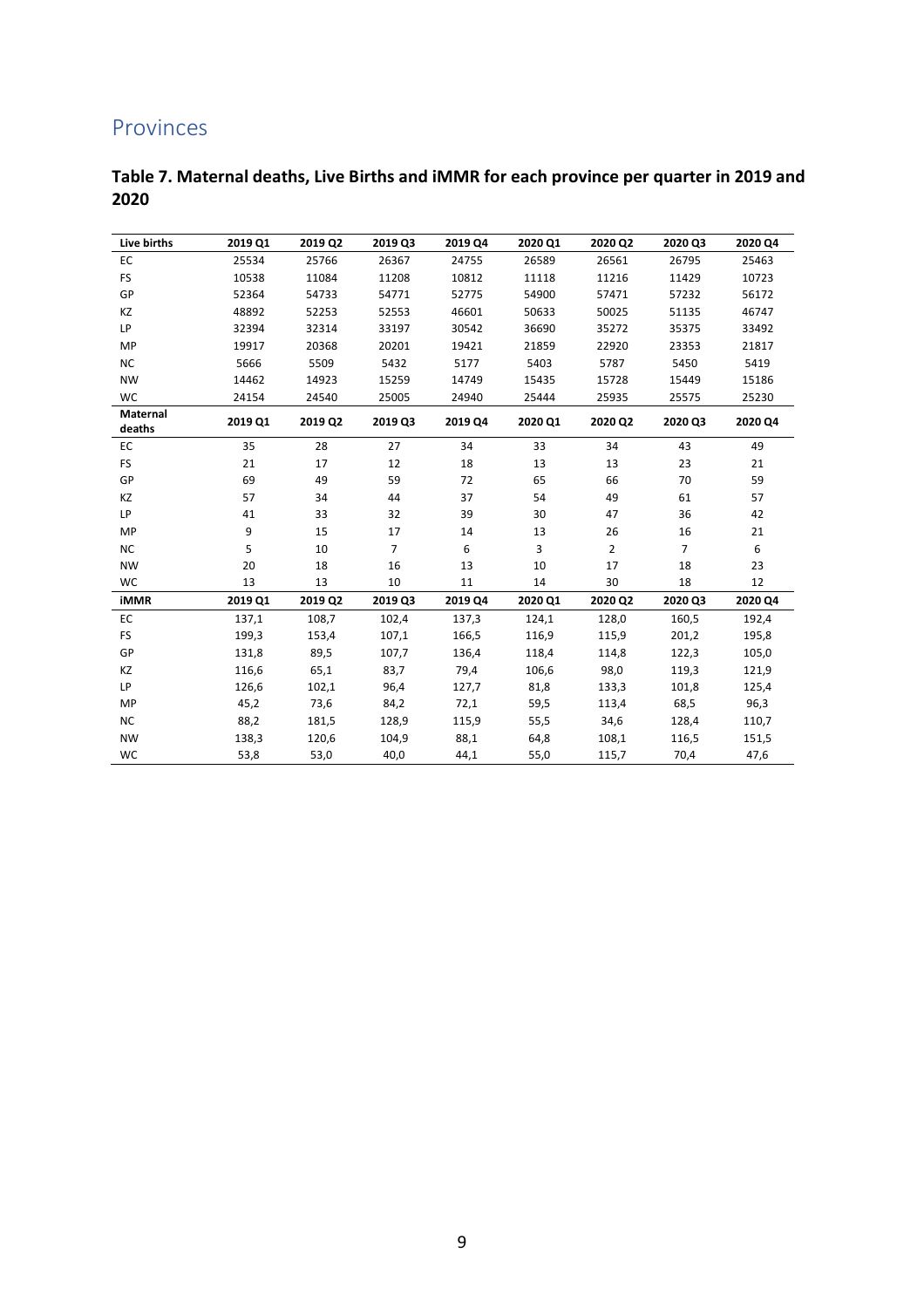| <b>Difference</b><br><b>LBs</b>  | Q1             | Q <sub>2</sub> | Q3             | Q4             | <b>Difference</b><br>% | Q <sub>1</sub> | Q <sub>2</sub> | Q3      | Q4      |
|----------------------------------|----------------|----------------|----------------|----------------|------------------------|----------------|----------------|---------|---------|
| EC                               | 1055           | 795            | 428            | 708            | EC                     | 4,1            | 3,1            | 1,6     | 2,9     |
| <b>FS</b>                        | 580            | 132            | 221            | $-89$          | <b>FS</b>              | 5,5            | 1,2            | 2,0     | $-0,8$  |
| GP                               | 2536           | 2738           | 2461           | 3397           | GP                     | 4,8            | 5,0            | 4,5     | 6,4     |
| KZ                               | 1741           | $-2228$        | $-1418$        | 146            | KZ                     | 3,6            | $-4,3$         | $-2,7$  | 0,3     |
| LP                               | 4296           | 2958           | 2178           | 2950           | LP                     | 13,3           | 9,2            | 6,6     | 9,7     |
| <b>MP</b>                        | 1942           | 2552           | 3152           | 2396           | MP                     | 9,8            | 12,5           | 15,6    | 12,3    |
| NC                               | $-263$         | 278            | 18             | 242            | <b>NC</b>              | $-4,6$         | $5,0$          | 0,3     | 4,7     |
| <b>NW</b>                        | 973            | 805            | 190            | 437            | <b>NW</b>              | 6,7            | 5,4            | 1,2     | 3,0     |
| <b>WC</b>                        | 1290           | 1395           | 570            | 290            | <b>WC</b>              | 5,3            | 5,7            | 2,3     | 1,2     |
| <b>Difference</b><br><b>MDs</b>  | Q1             | Q <sub>2</sub> | Q3             | Q4             | <b>Difference</b><br>% | Q <sub>1</sub> | Q <sub>2</sub> | Q3      | Q4      |
| EC                               | $-2$           | 6              | 16             | 15             | EC                     | $-5,7$         | 21,4           | 59,3    | 44,1    |
| <b>FS</b>                        | -8             | $-4$           | 11             | 3              | <b>FS</b>              | $-38,1$        | $-23,5$        | 91,7    | 16,7    |
| GP                               | $-4$           | 17             | 11             | $-13$          | GP                     | $-5,8$         | 34,7           | 18,6    | $-18,1$ |
| KZ                               | $-3$           | 15             | 17             | 20             | KZ                     | $-5,3$         | 44,1           | 38,6    | 54,1    |
| <b>LP</b>                        | $-11$          | 14             | 4              | 3              | LP                     | $-26,8$        | 42,4           | 12,5    | 7,7     |
| MP                               | $\overline{4}$ | 11             | $-1$           | $\overline{7}$ | <b>MP</b>              | 44,4           | 73,3           | $-5,9$  | 50,0    |
| NC                               | $-2$           | -8             | 0              | 0              | <b>NC</b>              | $-40,0$        | $-80,0$        | 0,0     | 0,0     |
| <b>NW</b>                        | $-10$          | $^{\rm -1}$    | $\overline{2}$ | 10             | <b>NW</b>              | $-50,0$        | $-5,6$         | 12,5    | 76,9    |
| <b>WC</b>                        | $\mathbf{1}$   | 17             | 8              | $\mathbf{1}$   | WC                     | 7,7            | 130,8          | 80,0    | 9,1     |
| <b>Difference</b><br><b>iMMR</b> | Q <sub>1</sub> | Q <sub>2</sub> | Q3             | Q4             | <b>Difference</b><br>% | Q <sub>1</sub> | Q <sub>2</sub> | Q3      | Q4      |
| EC                               | $-13,0$        | 19,3           | 58,1           | 55,1           | EC                     | $-9,5$         | 17,8           | 56,7    | 40,1    |
| <b>FS</b>                        | $-82,4$        | $-37,5$        | 94,2           | 29,4           | <b>FS</b>              | $-41,3$        | $-24,4$        | 88,0    | 17,6    |
| GP                               | $-13,4$        | 25,3           | 14,6           | $-31,4$        | GP                     | $-10,1$        | 28,3           | 13,5    | $-23,0$ |
| KZ                               | $-9,9$         | 32,9           | 35,6           | 42,5           | KZ                     | $-8,5$         | 50,5           | 42,5    | 53,6    |
| LP                               | $-44,8$        | 31,1           | 5,4            | $-2,3$         | LP                     | $-35,4$        | 30,5           | 5,6     | $-1,8$  |
| MP                               | 14,3           | 39,8           | $-15,6$        | 24,2           | <b>MP</b>              | 31,6           | 54,0           | $-18,6$ | 33,5    |
| NC                               | $-32,7$        | $-147,0$       | $-0,4$         | $-5,2$         | <b>NC</b>              | $-37,1$        | $-81,0$        | $-0,3$  | $-4,5$  |
| <b>NW</b>                        | $-73,5$        | $-12,5$        | 11,7           | 63,3           | <b>NW</b>              | $-53,2$        | $-10,4$        | 11,1    | 71,8    |
| <b>WC</b>                        | 1,2            | 62,7           | 30,4           | 3,5            | <b>WC</b>              | 2,2            | 118,4          | 76,0    | 7,8     |

### **Table 8. Differences in Maternal deaths, Live Births and iMMR for each province per quarter in 2019 and 2020**

### **Figure 9. Percent differences in live births per quarter for 2020 compared to 2019 for each province**



Percent difference in live births per quarter 2020-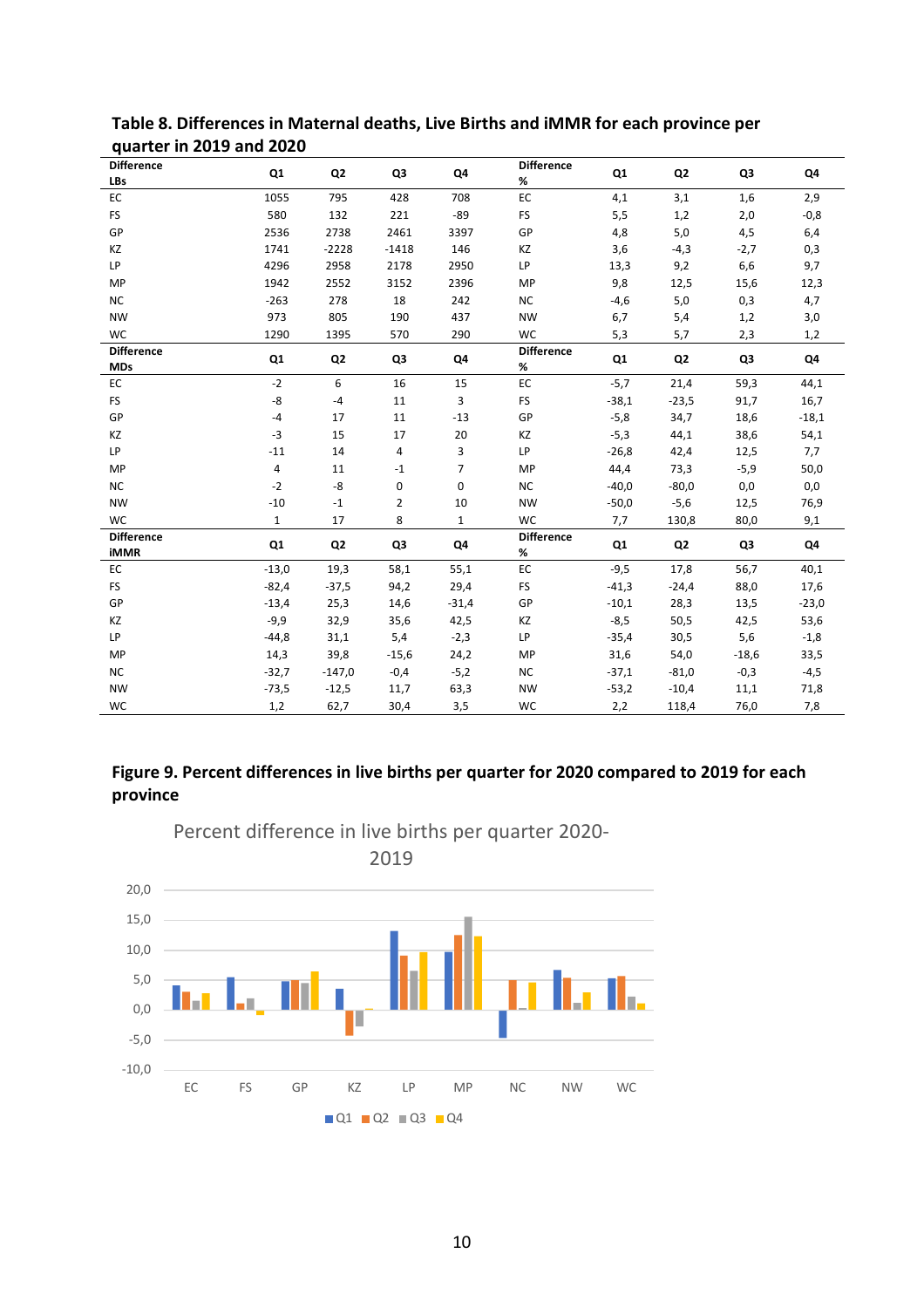There was an above average increase in births in Limpopo and Mpumalanga Provinces. It is postulated that this could have been due to urban to rural population movement during lockdown and the pandemic surges

### **Figure 10. Differences in maternal deaths per quarter for 2020 compared to 2019 for each province**



### **Figure 11. Percent differences in maternal deaths per quarter for 2020 compared to 2019 for each province**

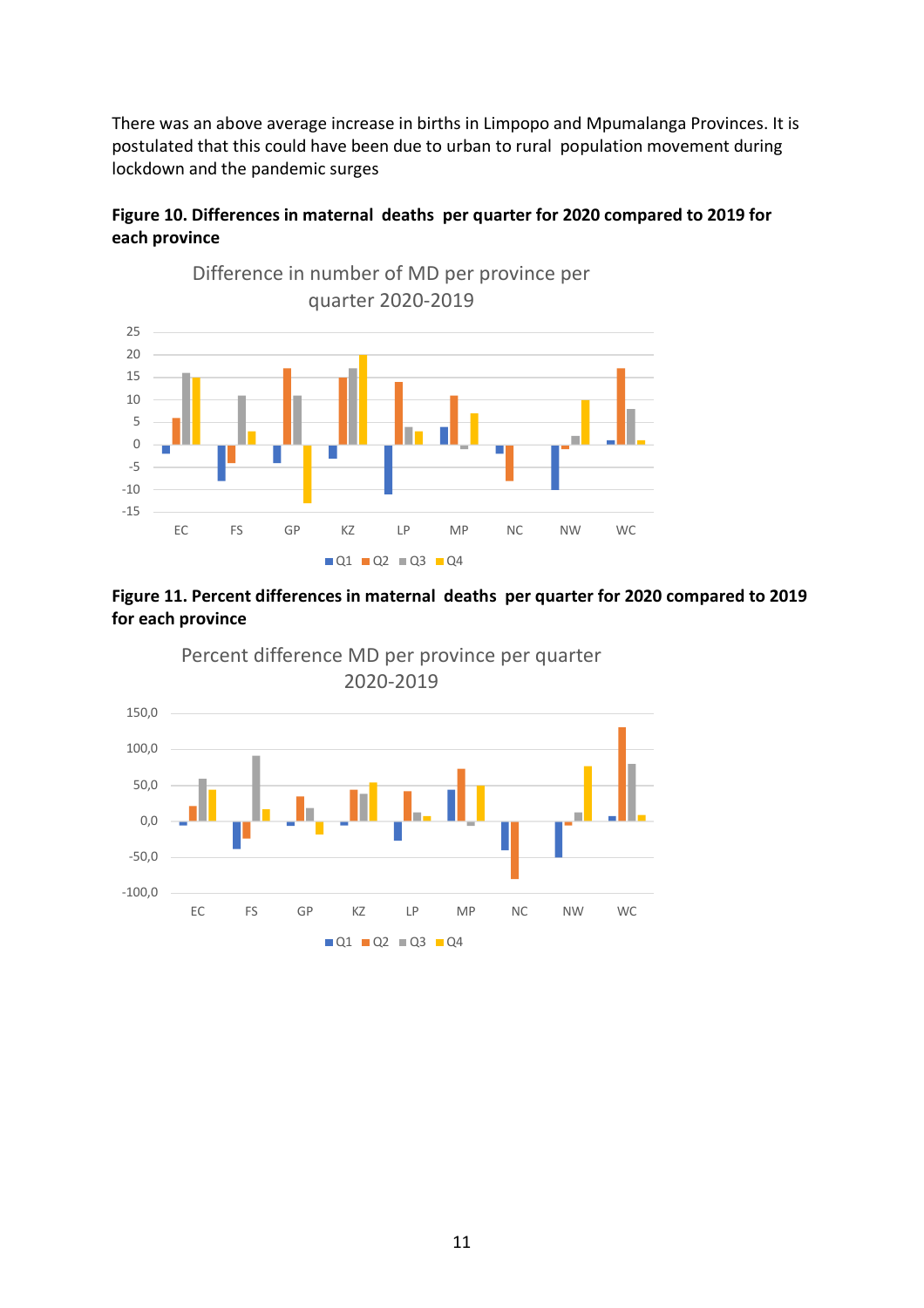







In most provinces there has been an increase in the iMMR since the onset of Covid-19, except in the Northern Cape. There was a large variation between provinces depending on the distribution between urban, semi-urban and rural and the populations, which will be shown in the Tables at the end of this Report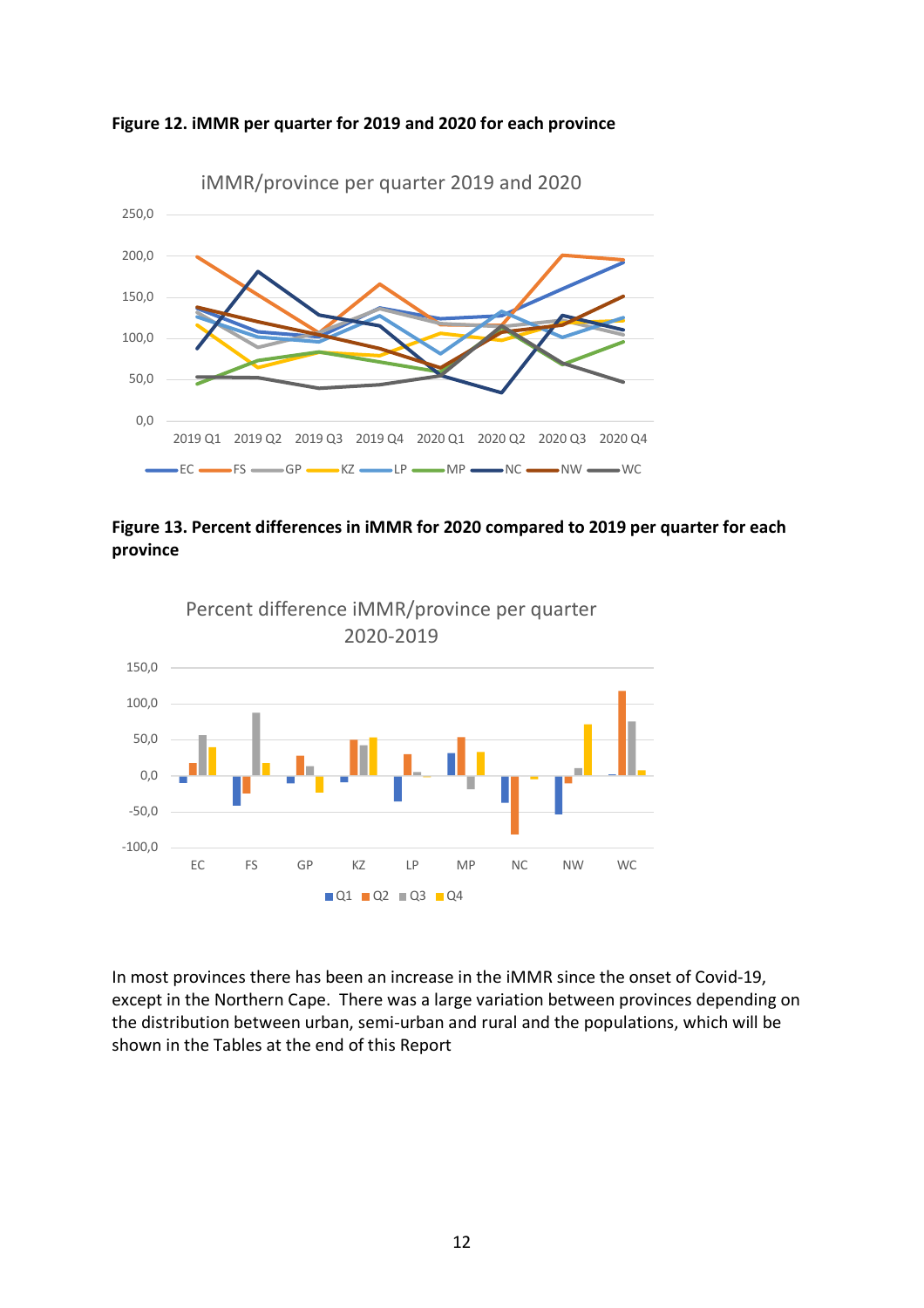### **Table 9. Use of maternity and reproductive health services in provinces for 2019 and 2020 per quarter for each province**

|                                        |           | 2019 Q1   | 2019 Q2 |         | 2019 Q3 | 2019 Q4                 | 2020 Q1 | 2020 Q2 | 2020 Q3 | 2020 Q4 |
|----------------------------------------|-----------|-----------|---------|---------|---------|-------------------------|---------|---------|---------|---------|
| Antenatal 1st visit before 20 weeks EC |           | 21203     | 19095   |         | 20819   | 19182                   | 22883   | 18484   | 20537   | 18425   |
|                                        | <b>FS</b> | 8520      | 7697    |         | 8409    | 7303                    | 8515    | 6915    | 7167    | 7053    |
|                                        | GP        | 20357     | 17315   |         | 19577   | 17181                   | 19487   | 15732   | 14882   | 14828   |
|                                        | KZ        | 38333     | 33241   |         | 36794   | 32181                   | 38723   | 34457   | 37846   | 35701   |
|                                        | LP        | 23452     | 21067   |         | 25394   | 22737                   | 24666   | 23253   | 25694   | 23019   |
|                                        | MP        | 18027     | 16010   |         | 18816   | 17452                   | 20446   | 19696   | 21167   | 20645   |
|                                        | <b>NC</b> | 4345      | 3833    |         | 4265    | 4044                    | 4314    | 3610    | 4160    | 3729    |
|                                        | <b>NW</b> | 13161     | 11561   |         | 13447   | 11151                   | 13170   | 10997   | 12559   | 10967   |
|                                        | WC        | 13977     | 12525   |         | 14208   | 13088                   | 14239   | 10709   | 12961   | 11928   |
|                                        |           | 2019 Q1   | 2019 Q2 |         | 2019 Q3 | 2019 Q4                 | 2020 Q1 | 2020 Q2 | 2020 Q3 | 2020 Q4 |
| Antenatal 1st visit total              | EC        | 33953     | 30726   |         | 32434   | 29551                   | 35902   | 29860   | 32461   | 29156   |
|                                        | FS        | 13225     | 11437   |         | 12405   | 10853                   | 13258   | 11499   | 11523   | 11614   |
|                                        | GP        | 32366     | 26905   |         | 29468   | 26350                   | 30866   | 25110   | 25623   | 25826   |
|                                        | ΚZ        | 53690     | 45999   |         | 48672   | 43355                   | 53880   | 47127   | 50496   | 47813   |
|                                        | LP        | 35249     | 30757   |         | 35564   | 33101                   | 36614   | 34606   | 37406   | 34363   |
|                                        | MP        | 23925     | 21056   |         | 23977   | 22395                   | 26601   | 26253   | 28613   | 27860   |
|                                        | <b>NC</b> | 6875      | 5891    |         | 6215    | 6178                    | 7048    | 6253    | 6648    | 6037    |
|                                        | NW        | 18816     | 16215   |         | 18529   | 15606                   | 19102   | 16853   | 18184   | 16381   |
|                                        | WC        | 22328     | 20831   |         | 23479   | 22027                   | 24355   | 18895   | 22591   | 20286   |
|                                        |           |           | 2019 Q1 | 2019 Q2 |         | 2019 Q3 2019 Q4 2020 Q1 |         | 2020 Q2 | 2020 Q3 | 2020 Q4 |
| All contraceptives                     | EC        |           | 376490  | 379450  | 407184  | 397924                  | 399056  | 343816  | 372927  | 359573  |
|                                        | FS        |           | 151836  | 154339  | 161328  | 155414                  | 153924  | 158970  | 146341  | 153033  |
|                                        | GP        |           | 278231  | 285100  | 292864  | 276605                  | 270155  | 233170  | 237015  | 253267  |
|                                        | KZ        |           | 448101  | 459644  | 476524  | 454867                  | 483895  | 434577  | 452872  | 477105  |
|                                        | LP        |           | 408515  | 411135  | 418483  | 417114                  | 413464  | 394833  | 433639  | 434477  |
|                                        |           | MP        | 249967  | 246249  | 235388  | 220508                  | 175375  | 176245  | 177971  | 210798  |
|                                        | <b>NC</b> |           | 64682   | 63967   | 66283   | 62281                   | 63289   | 60703   | 61813   | 56813   |
|                                        |           | <b>NW</b> | 173476  | 186363  | 198455  | 195655                  | 205906  | 181697  | 189668  | 185281  |
|                                        |           | WC        | 172789  | 168547  | 179210  | 172777                  | 174965  | 157651  | 173516  | 171754  |
|                                        |           |           | 2019 Q1 | 2019 Q2 |         | 2019 Q3 2019 Q4 2020 Q1 |         | 2020 Q2 | 2020 Q3 | 2020 Q4 |
| Termination of pregnancy - total       | EC        |           | 3138    | 3210    | 3454    | 2871                    | 3062    | 2098    | 2541    | 2550    |
|                                        | FS        |           | 2016    | 1646    | 2032    | 1965                    | 2133    | 1622    | 1470    | 1727    |
|                                        | GP        |           | 5303    | 5028    | 5584    | 6065                    | 6371    | 4868    | 5018    | 6514    |
|                                        | ΚZ        |           | 7390    | 7057    | 7604    | 6571                    | 6209    | 4767    | 5497    | 6194    |
|                                        | LP        |           | 3462    | 3129    | 4078    | 3826                    | 3927    | 3105    | 3900    | 3561    |
|                                        |           | MP        | 1393    | 1625    | 2069    | 2145                    | 2288    | 670     | 541     | 614     |
|                                        | <b>NC</b> |           | 440     | 406     | 467     | 302                     | 322     | 262     | 378     | 388     |
|                                        |           | <b>NW</b> | 2298    | 2309    | 2835    | 2328                    | 2334    | 2150    | 2140    | 1867    |
|                                        |           | WC        | 4785    | 4477    | 4906    | 4771                    | 5040    | 3639    | 4272    | 4262    |
|                                        |           |           |         |         |         |                         |         |         |         |         |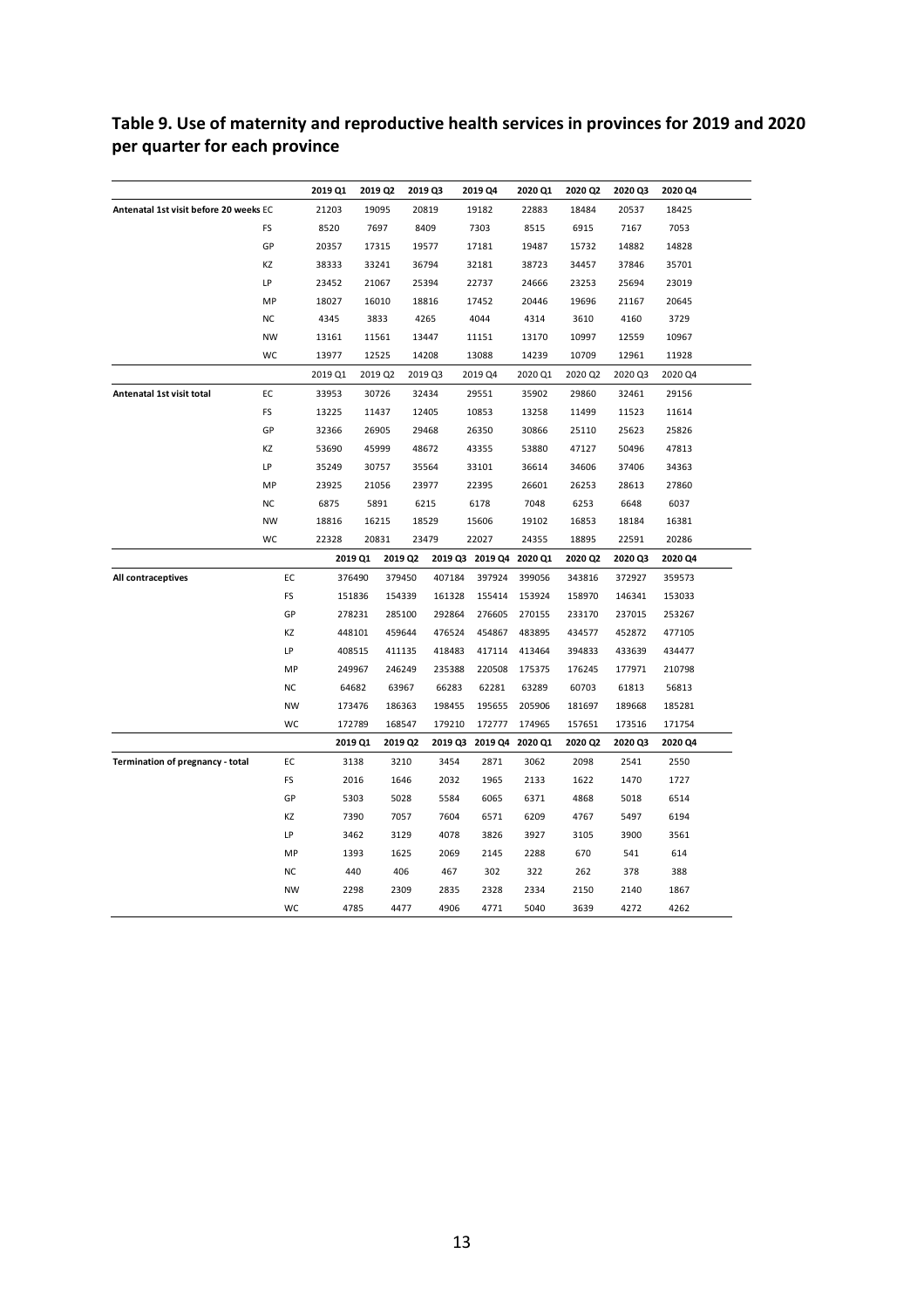| <b>First visit before</b><br>20 weeks |          |                |                  |                |                  |                 |         |                                       |                    |         |
|---------------------------------------|----------|----------------|------------------|----------------|------------------|-----------------|---------|---------------------------------------|--------------------|---------|
| <b>Difference</b>                     | Q1       | Q2             | Q3               | Q4             |                  | % Difference    | Q1      | Q2                                    | Q3                 | Q4      |
| EC                                    | 1680     | $-611$         | $-282$           | $-757$         |                  | EC              | 7,9     | $-3,2$                                | $-1,4$             | $-3,9$  |
| FS                                    | $-5$     | $-782$         | $-1242$          | $-250$         |                  | FS              | $-0,1$  | $-10,2$                               | $-14,8$            | $-3,4$  |
| GP                                    | $-870$   | $-1583$        | $-4695$          | $-2353$        |                  | GP              | $-4,3$  | -9,1                                  | $-24,0$            | $-13,7$ |
| ΚZ                                    | 390      | 1216           | 1052             | 3520           |                  | ΚZ              | 1,0     | 3,7                                   | 2,9                | 10,9    |
| LP                                    | 1214     | 2186           | 300              | 282            |                  | LP              | 5,2     | 10,4                                  | 1,2                | 1,2     |
| MP                                    | 2419     | 3686           | 2351             | 3193           |                  | MP              | 13,4    | 23,0                                  | 12,5               | 18,3    |
| <b>NC</b>                             | $-31$    | $-223$         | $-105$           | $-315$         |                  | NC              | $-0,7$  | $-5,8$                                | $-2,5$             | $-7,8$  |
| <b>NW</b>                             | 9        | $-564$         | $-888$           | $-184$         |                  | <b>NW</b>       | 0,1     | $-4,9$                                | $-6,6$             | $-1,7$  |
| WC                                    | 262      | $-1816$        | $-1247$          | $-1160$        |                  | wc              | 1,9     | -14,5                                 | -8,8               | -8,9    |
| First visit -all                      |          |                |                  |                |                  |                 |         |                                       |                    |         |
| <b>Difference</b>                     | Q1       | Q2             | Q3               | Q4             |                  | % Difference    | Q1      | Q2                                    | Q3                 | Q4      |
| EC                                    | 1949     | -866           | 27               | $-395$         |                  | EC              | 5,7     | $-2,8$                                | 0,1                | $-1,3$  |
| <b>FS</b>                             | 33       | 62             | $-882$           | 761            |                  | FS              | 0,2     | 0,5                                   | $-7,1$             | 7,0     |
| GP                                    | $-1500$  | $-1795$        | $-3845$          | $-524$         |                  | GP              | $-4,6$  | $-6,7$                                | $-13,0$            | $-2,0$  |
| KZ                                    | 190      | 1128           | 1824             | 4458           |                  | ΚZ              | 0,4     | 2,5                                   | 3,7                | 10,3    |
| LP                                    | 1365     | 3849           | 1842             | 1262           |                  | LP              | 3,9     | 12,5                                  | 5,2                | 3,8     |
| MP                                    | 2676     | 5197           | 4636             | 5465           |                  | MP              | 11,2    | 24,7                                  | 19,3               | 24,4    |
| ΝC                                    | 173      | 362            | 433              | $-141$         |                  | NC.             | 2,5     | 6,1                                   | 7,0                | $-2,3$  |
| <b>NW</b>                             | 286      | 638            | $-345$           | 775            |                  | <b>NW</b>       | 1,5     | 3,9                                   | $-1,9$             | 5,0     |
| WC                                    | 2027     | $-1936$        | $-888$           | $-1741$        |                  | WC              | 9,1     | -9,3                                  | $-3,8$             | $-7,9$  |
| Contraceptive use                     |          |                |                  |                |                  |                 |         |                                       |                    |         |
| <b>Difference</b>                     | Q1       | Q <sub>2</sub> | Q3               | Q4             |                  | % Difference    | Q1      | Q2                                    | Q3                 | Q4      |
|                                       |          |                |                  |                |                  |                 |         |                                       |                    |         |
| EC                                    | 22566    | -35634         | $-34257$         | $-38351$       |                  | EC              | 6,0     | $-9,4$                                | $-8,4$             | -9,6    |
| <b>FS</b>                             | 2088     | 4631           | $-14987$         | $-2381$        |                  | FS              | 1,4     | 3,0                                   | $-9,3$             | $-1,5$  |
| GP                                    | $-8076$  | $-51930$       | $-55849$         | $-23338$       |                  | GP              | $-2,9$  | $-18,2$                               | -19,1              | $-8,4$  |
| ΚZ                                    | 35794    | $-25067$       | $-23652$         | 22238          |                  | KZ              | 8,0     | $-5,5$                                | $-5,0$             | 4,9     |
| LP                                    | 4949     | $-16302$       | 15156            | 17363          |                  | LP              | 1,2     | $-4,0$                                | 3,6                | 4,2     |
| MP                                    | $-74592$ | $-70004$       | $-57417$         | $-9710$        |                  | MP              | $-29,8$ | $-28,4$                               | -24,4              | $-4,4$  |
| ΝC                                    | $-1393$  | $-3264$        | $-4470$          | $-5468$        |                  | NC              | $-2,2$  | $-5,1$                                | -6,7               | $-8,8$  |
| <b>NW</b>                             | 32430    | $-4666$        | $-8787$          | $-10374$       |                  | <b>NW</b>       | 18,7    | $-2,5$                                | -4,4               | $-5,3$  |
| WC                                    | 2176     | $-10896$       | $-5694$          | $-1023$        |                  | WC              | 1,3     | $-6,5$                                | $-3,2$             | $-0,6$  |
| Termination of pregnancy              |          |                |                  |                |                  | %               |         |                                       |                    |         |
| Difference                            |          | Q1             | Q <sub>2</sub>   | Q3             | Q4               | Difference      | Q1      | Q2<br>Q3                              | Q4                 |         |
| EC                                    |          | $-76$          | $-1112$          | $-913$         | $-321$           | EC              |         | $-2,4 -34,6 -26,4$                    | $-11,2$            |         |
| FS                                    |          | 117            | $-24$            | $-562$         | $-238$           | FS              |         | 5,8 -1,5 -27,7                        | $-12,1$            |         |
| GP                                    |          | 1068           | $-160$           | -566           | 449              | GP              |         | $20,1 -3,2 -10,1$                     | 7,4                |         |
| KZ                                    |          | $-1181$        | $-2290$          | $-2107$        | $-377$           | ΚZ              |         | $-16,0 -32,5 -27,7$                   | $-5,7$             |         |
| LP                                    |          | 465            | $-24$            | $-178$         | $-265$           | LP              |         | $13,4 -0,8 -4,4$                      | $-6,9$             |         |
| MP                                    |          | 895            | $-955$           | $-1528$        | $-1531$          | MP              |         | 64,2 -58,8 -73,9                      | $-71,4$            |         |
| ΝC                                    |          | $-118$         | $-144$           | $-89$          | 86               | ΝC              |         | $-26,8 - 35,5 - 19,1$                 | 28,5               |         |
| <b>NW</b><br>WC                       |          | 36<br>255      | $-159$<br>$-838$ | $-695$<br>-634 | $-461$<br>$-509$ | <b>NW</b><br>WC |         | $1,6 -6,9 -24,5$<br>$5,3 -18,7 -12,9$ | $-19,8$<br>$-10,7$ |         |

**Table 10. Difference in Use of maternity and reproductive health services in provinces for 2019 and 2020 per quarter for each province**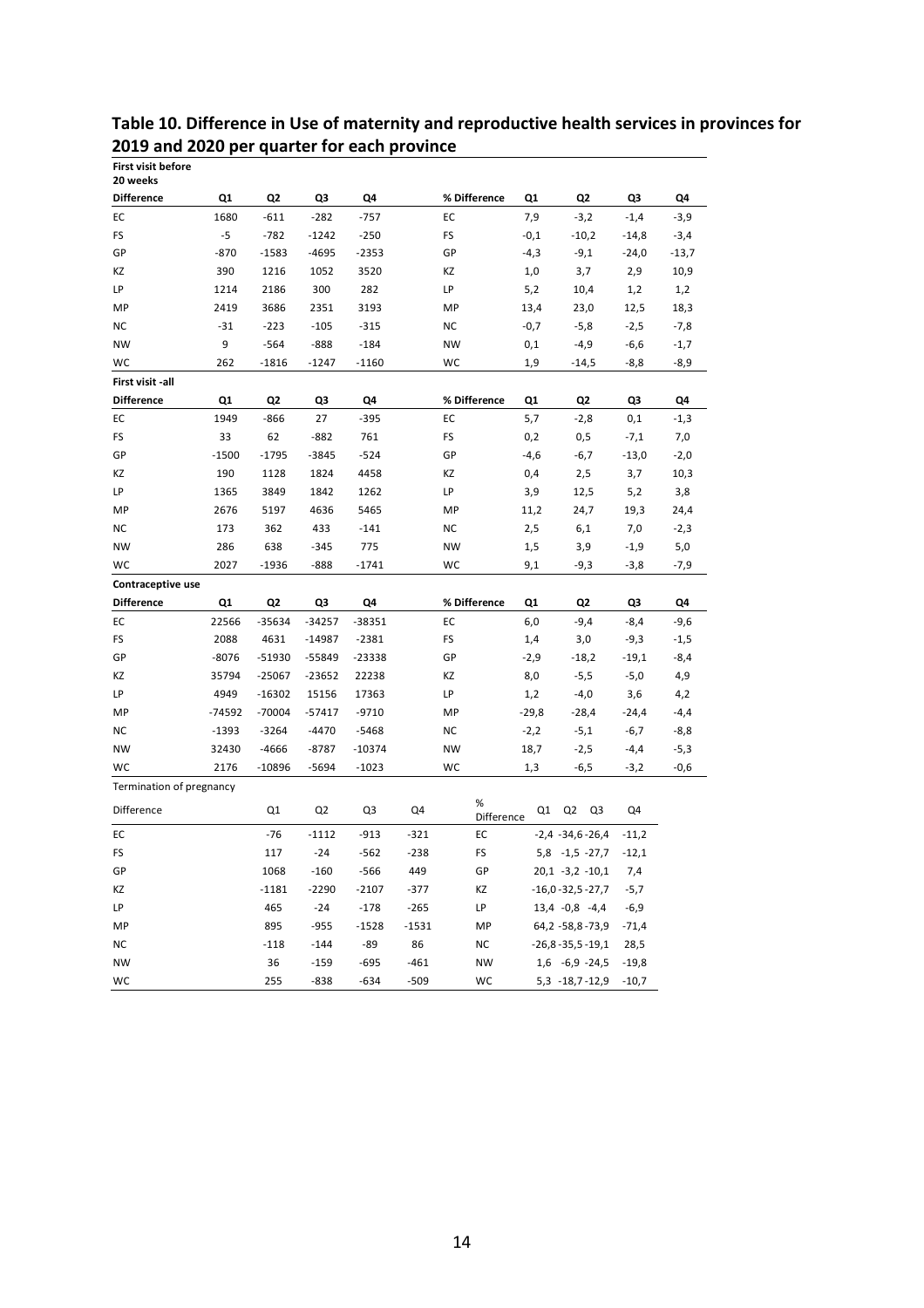### **Figure 14. Difference in number of antenatal first visits before 20 weeks in 2020 compared to 2019 per quarter for each province**



### **Figure 15. Percent Difference in number of antenatal first visits before 20 weeks in 2020 compared to 2019 per quarter for each province**



### **Figure 16. Difference in number of all antenatal visits in 2020 compared to 2019 per quarter for each province**

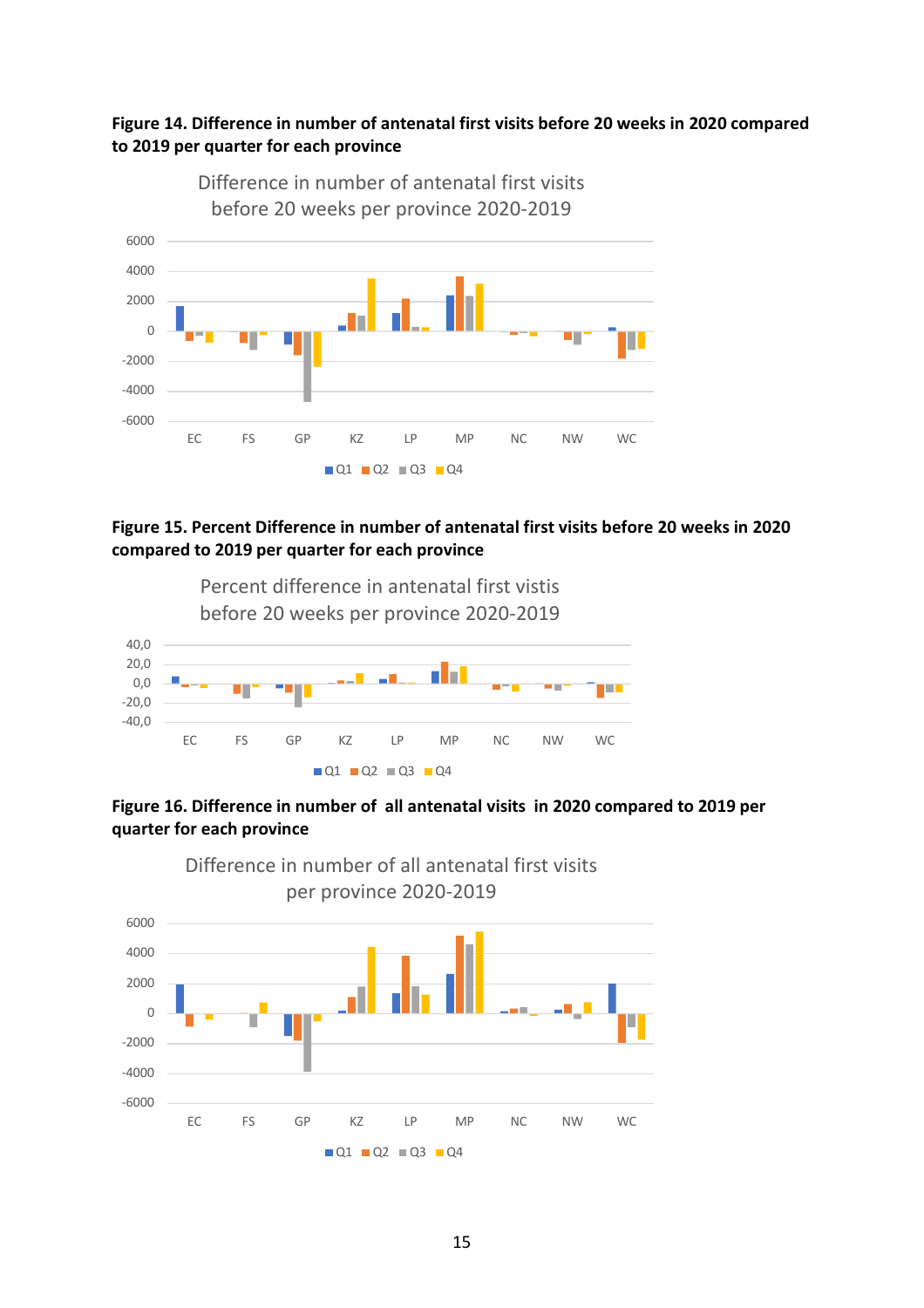### **Figure 17. Percent Difference in number of all antenatal visits in 2020 compared to 2019 per quarter for each province**



Percent difference in number of all antenatal first



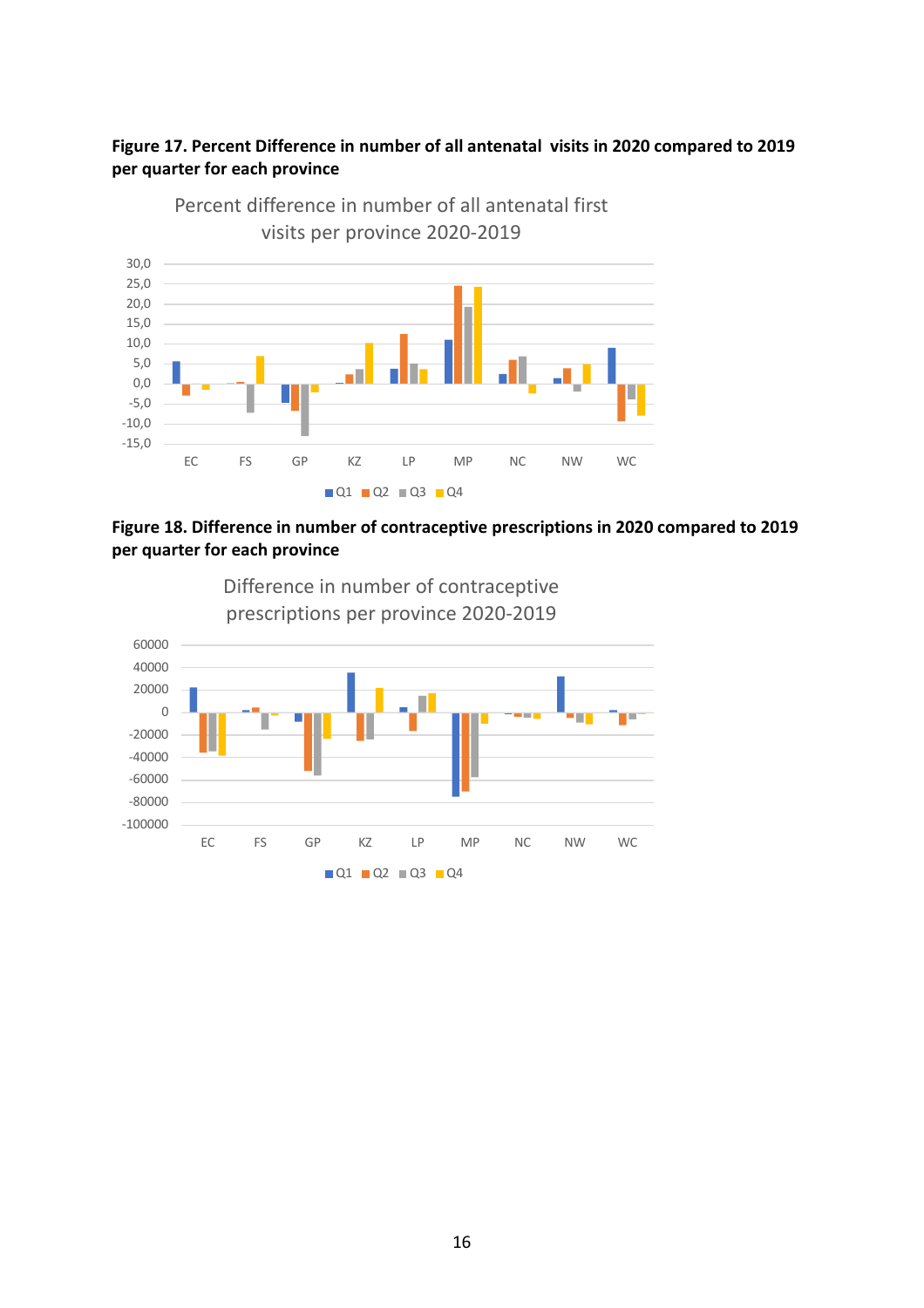



**Figure 20. Difference in number of TOPs in 2020 compared to 2019 per quarter for each province**



**Figure 21. Percent Difference in number of TOPs in 2020 compared to 2019 per quarter for each province**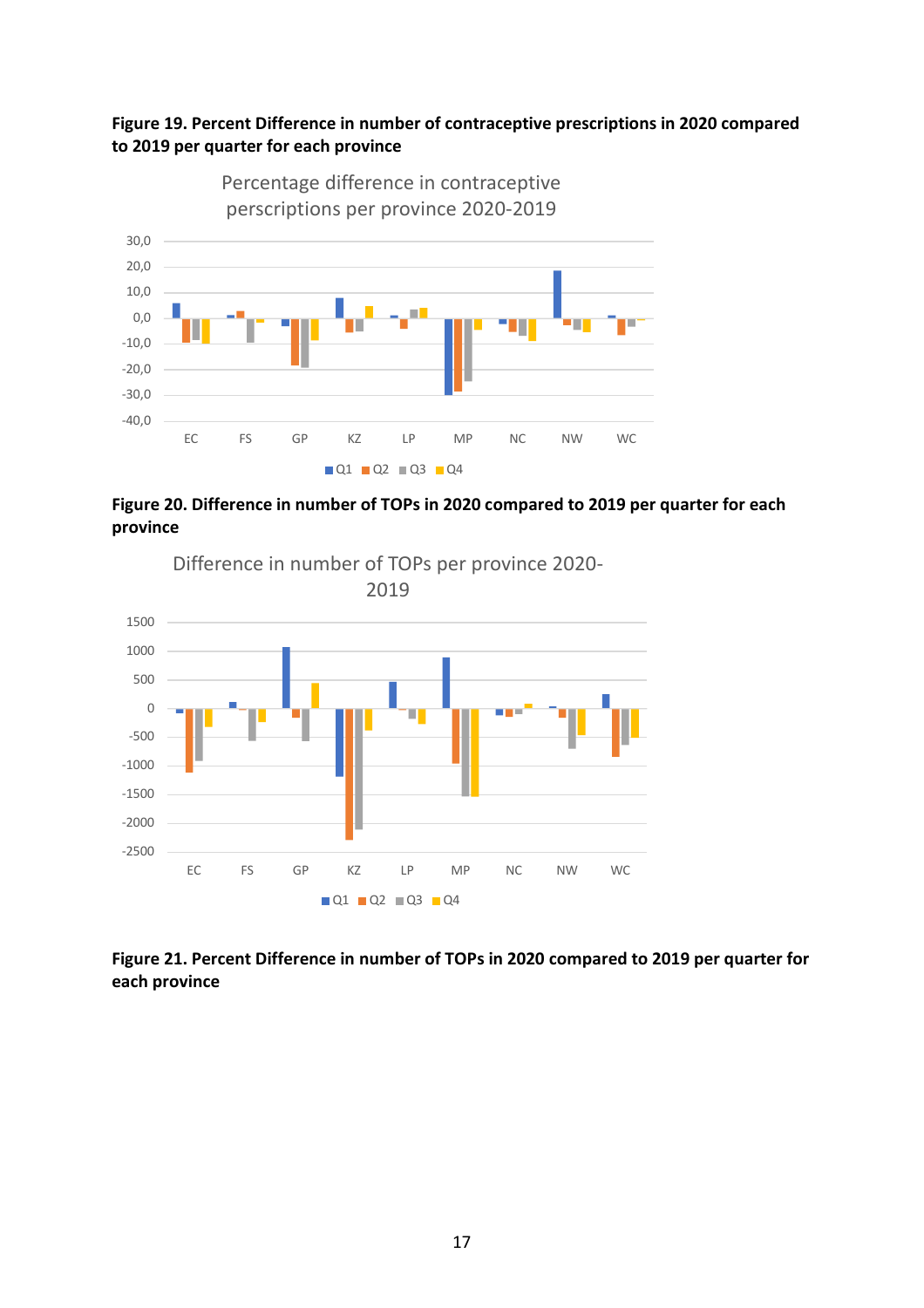

The Use of antenatal care (as reflected by first antenatal visits) increased in the more rural provinces (Limpopo and Mpumalanga), and decreased in urban provinces (like Gauteng and Western Cape).

The reproductive health services across the board were used much less frequently in 2020 after lockdown and the emergence of the Covid-19 pandemic.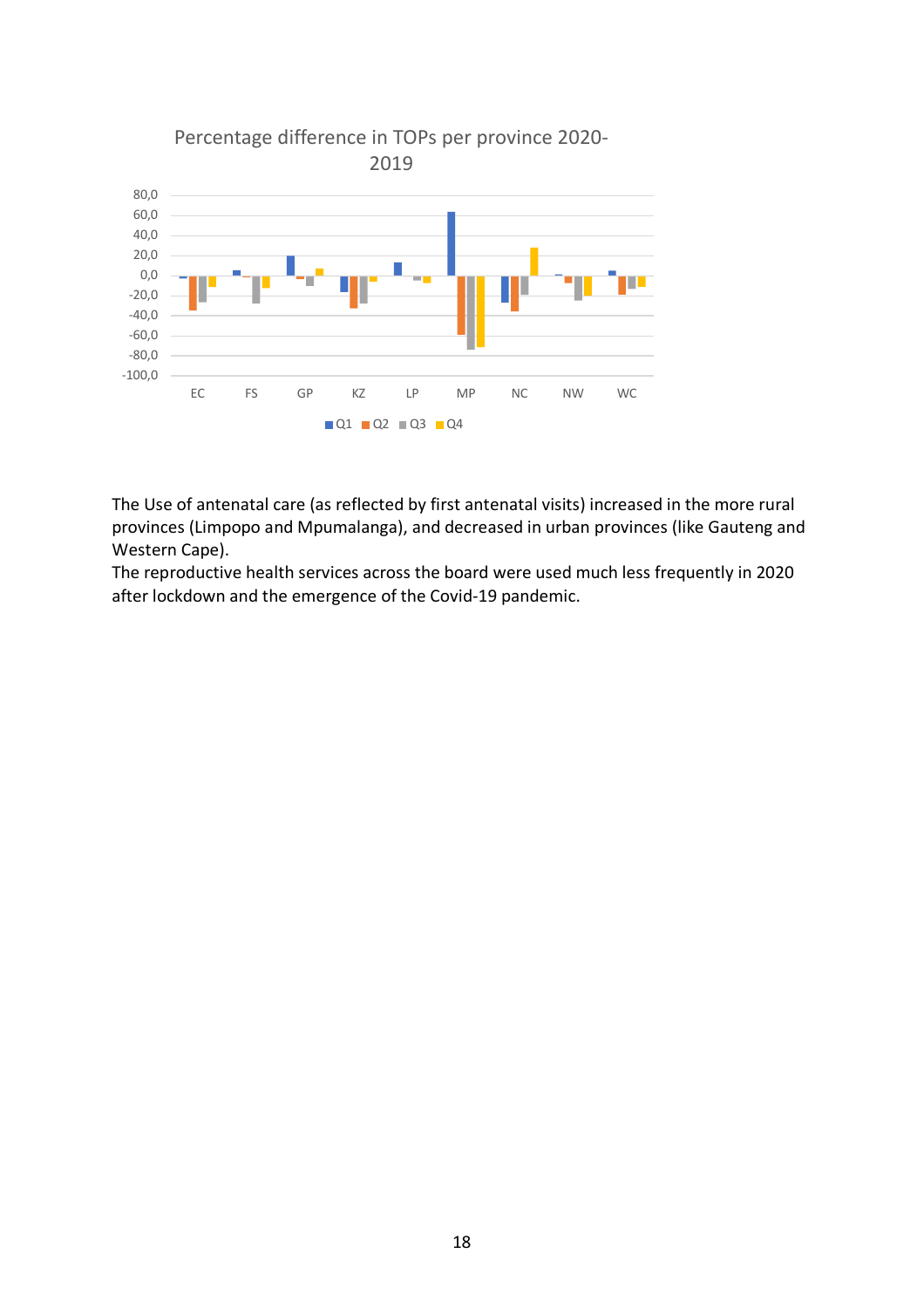### SUMMARY AND RECOMMENDATIONS

### **Summary**

- Overall Facility births in SA increased in 2020 and the distribution changed with greater increases in rural provinces such as Limpopo and Mpumulanga. This may reflect population movements. The relative decline in Kwazulu facility births in Q2, 2020 may been due to more home births.
- Antenatal care visits showed declines in Q 2 and Q3 of 2020 but recovered thereafter in most provinces.
- TOPS and contraceptive prescriptions declined from Q 2 in 2020 and have not recovered to 2019 numbers
- **Increase of maternal deaths by 30,0% in 2020** compared with 2019
- Increase in maternal deaths due to Covid-19 infection, but also **likely due to indirect effects of Covid-19**
- There appears to be small increase in stillbirths but the perinatal data is inconclusive with DHIS data differing from PPIP data

*NB: This data set only includes data up to December 31st 2020. It thus only included the beginning of the Second wave of Covid -19 which was more infectious, led to many hospitalisations and deaths. The impact of the Second wave on Maternal outcomes will only be fully seen after analysis of Q1 data for 2021, which will appear in the next report*

### **Recommendations**

- Ensure basic maternal and reproductive health services remain open and functioning during the pandemic and future health crises, in both urban and rural settings.
- Ongoing support to HCWs in maternity care to provide these services so they and their clients remain safe
- Ensure pregnant women know they should still attend for antenatal care
- Ensure women in the reproductive age know that they should still attend for contraception and TOP services.
- Support Community Health workers for engaging with women in communities about the above 2 points.
- Promote special Covid maternity wards<br>• Promote the vaccine for high-risk pregn
- Promote the vaccine for high-risk pregnant women and health care workers as per RCOG, ACOG and SASOG Guidelines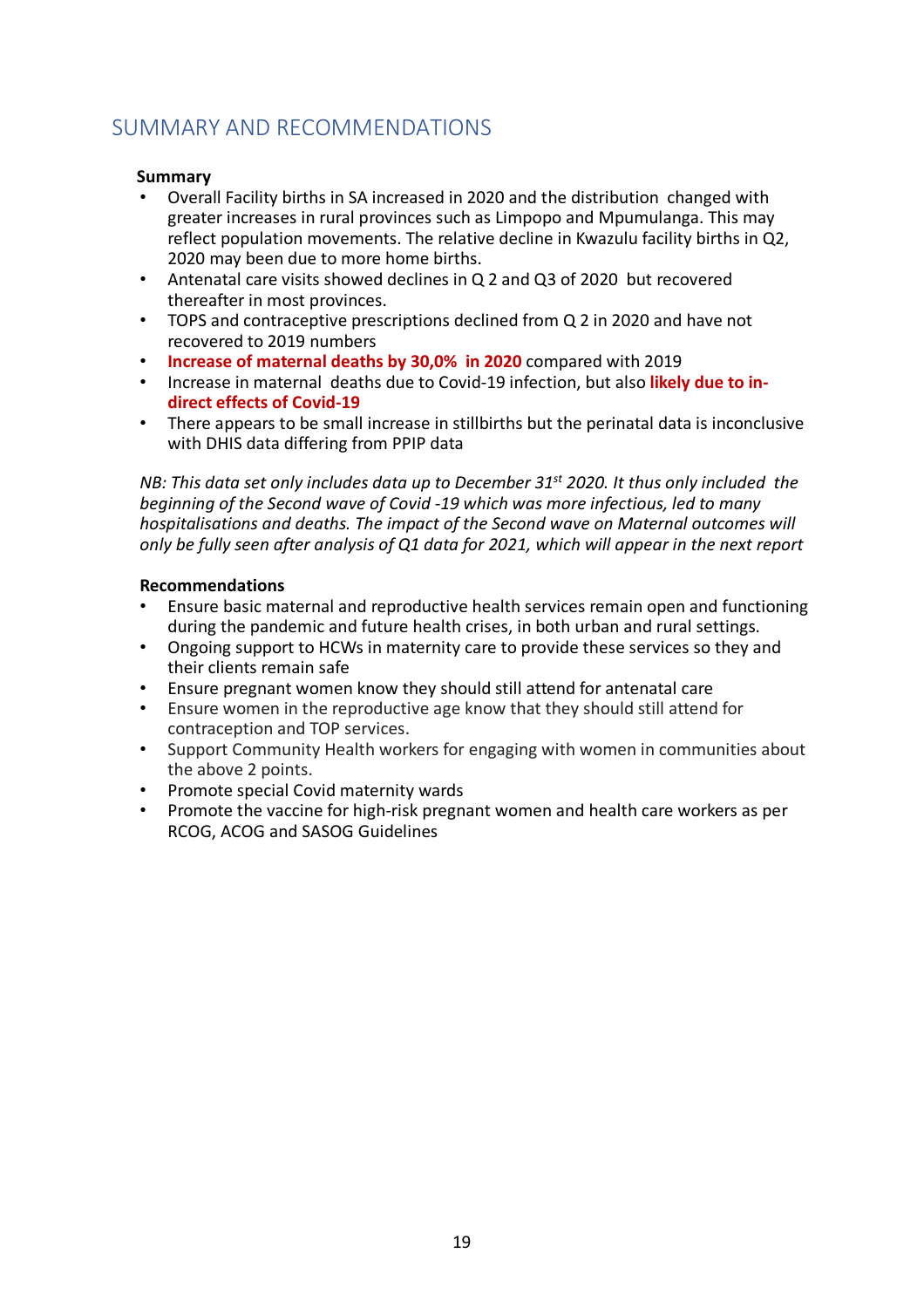### ADDITIONAL DATA

### Metropolitan areas and large rural districts

Tables and Figures on Maternity and Reproductive health service utilisation (Antenatal care, Contraception, TOP and Live Births in facilities) and Outcomes (maternal deaths, iMMR) are now provided for Metropolitan areas and large Rural districts Key

|          | Metropolitan areas                                |
|----------|---------------------------------------------------|
| ec Buf   | ec Buffalo City Metropolitan Municipality         |
| ec NMB   | ec Nelson Mandela Bay Municipality                |
| fs Mang  | fs Mangaung Metropolitan Municipality             |
| gp JHB   | gp City of Johannesburg Metropolitan Municipality |
| gp Tsh   | gp City of Tshwane Metropolitan Municipality      |
| gp Eku   | gp Ekurhuleni Metropolitan Municipality           |
| kz eThek | kz eThekwini Metropolitan Municipality            |
| wc CT    | wc City of Cape Town Metropolitan Municipality    |
|          | Large and rural districts                         |
| ec OT    | ec Oliver Tambo District Municipality             |
| fs TM    | fs Thabo Mofutsanyana District Municipality       |
| kz KC    | kz King Cetshwayo District Municipality           |
| kz uMg   | kz uMgungundlovu District Municipality            |
| kz Umk   | kz Umkhanyakude District Municipality             |
| lp Cap   | Ip Capricorn District Municipality                |
| lp Wat   | Ip Waterberg District Municipality                |
| mp Ehl   | mp Ehlanzeni District Municipality                |
| nc FB    | nc Frances Baard District Municipality            |
| nw BP    | nw Bojanala Platinum District Municipality        |
| nw KK    | nw Dr Kenneth Kaunda District Municipality        |
| wc GR    | wc Garden Route District Municipality             |

#### **Live birth in facility**

| <b>Metros</b>      | 2019 Q1 | 2019 Q2 | 2019 Q3 | 2019 Q4 | 2020 Q1 | 2020 Q2 | 2020 Q3 | 2020 Q4 |
|--------------------|---------|---------|---------|---------|---------|---------|---------|---------|
| ec Buf             | 3 1 9 9 | 3 1 5 7 | 3 2 1 2 | 3 3 0 1 | 3461    | 3417    | 3403    | 3 3 6 6 |
| ec NMB             | 3915    | 3950    | 3823    | 3969    | 4 0 6 7 | 4 0 4 9 | 4 1 7 1 | 4071    |
| fs Mang            | 3451    | 3527    | 3500    | 3546    | 3543    | 3579    | 3622    | 3405    |
| gp JHB             | 17 704  | 18 556  | 18 677  | 18 068  | 18707   | 19 935  | 19 591  | 19 234  |
| gp Tsh             | 13 536  | 14 586  | 14 193  | 13 805  | 14 544  | 14 574  | 14 589  | 14 555  |
| gp Eku             | 13 546  | 13753   | 14 116  | 13 677  | 13 977  | 15 016  | 14 810  | 14 834  |
| kz eThek           | 14 948  | 16 281  | 15 638  | 14 457  | 15 013  | 15 082  | 15 377  | 13827   |
| wc CT              | 16 330  | 16 778  | 16 806  | 16815   | 17014   | 17 301  | 16 979  | 16916   |
| Large and<br>rural | 2019 Q1 | 2019 Q2 | 2019 Q3 | 2019 Q4 | 2020 Q1 | 2020 Q2 | 2020 Q3 | 2020 Q4 |
| ec OT              | 7 5 8 2 | 7709    | 7994    | 7 1 7 9 | 7765    | 7 5 2 5 | 7686    | 7 2 6 0 |
| fs TM              | 2758    | 3 1 6 4 | 3 2 4 0 | 3089    | 3095    | 3084    | 3 2 5 4 | 3026    |
| kz KC              | 4 9 6 9 | 5 3 4 7 | 5 3 6 4 | 4719    | 5 3 6 1 | 5 2 8 5 | 5 2 1 2 | 4725    |
| kz uMg             | 4 3 3 2 | 4713    | 4574    | 4 4 2 2 | 4570    | 4 5 4 6 | 4 3 4 0 | 4 3 0 4 |
| kz Umk             | 4016    | 4 3 8 0 | 4482    | 3593    | 4 1 9 3 | 4 1 4 9 | 4 2 8 7 | 3827    |
| lp Cap             | 7 207   | 7045    | 7 2 4 4 | 6761    | 7686    | 7694    | 7730    | 7 2 9 5 |
| lp Wat             | 3852    | 3919    | 3977    | 3537    | 4 2 5 8 | 4 0 3 4 | 4 106   | 3841    |
| mp Ehl             | 9696    | 10 142  | 9928    | 9558    | 11 167  | 11 601  | 11 983  | 11 532  |
| nc FB              | 2 1 1 7 | 2 1 3 7 | 2060    | 2001    | 1970    | 2 2 5 3 | 1973    | 2023    |
| nw BP              | 5 1 8 5 | 5427    | 5585    | 5 2 7 2 | 5662    | 5853    | 5 5 2 7 | 5646    |
| nw KK              | 2987    | 3071    | 3 1 7 0 | 3070    | 3 1 9 2 | 3 1 6 7 | 3 1 8 6 | 3038    |
| wc GR              | 2 1 3 0 | 2 1 8 1 | 2 2 4 5 | 2 1 8 4 | 2 3 7 5 | 2317    | 2 3 5 5 | 2 2 0 6 |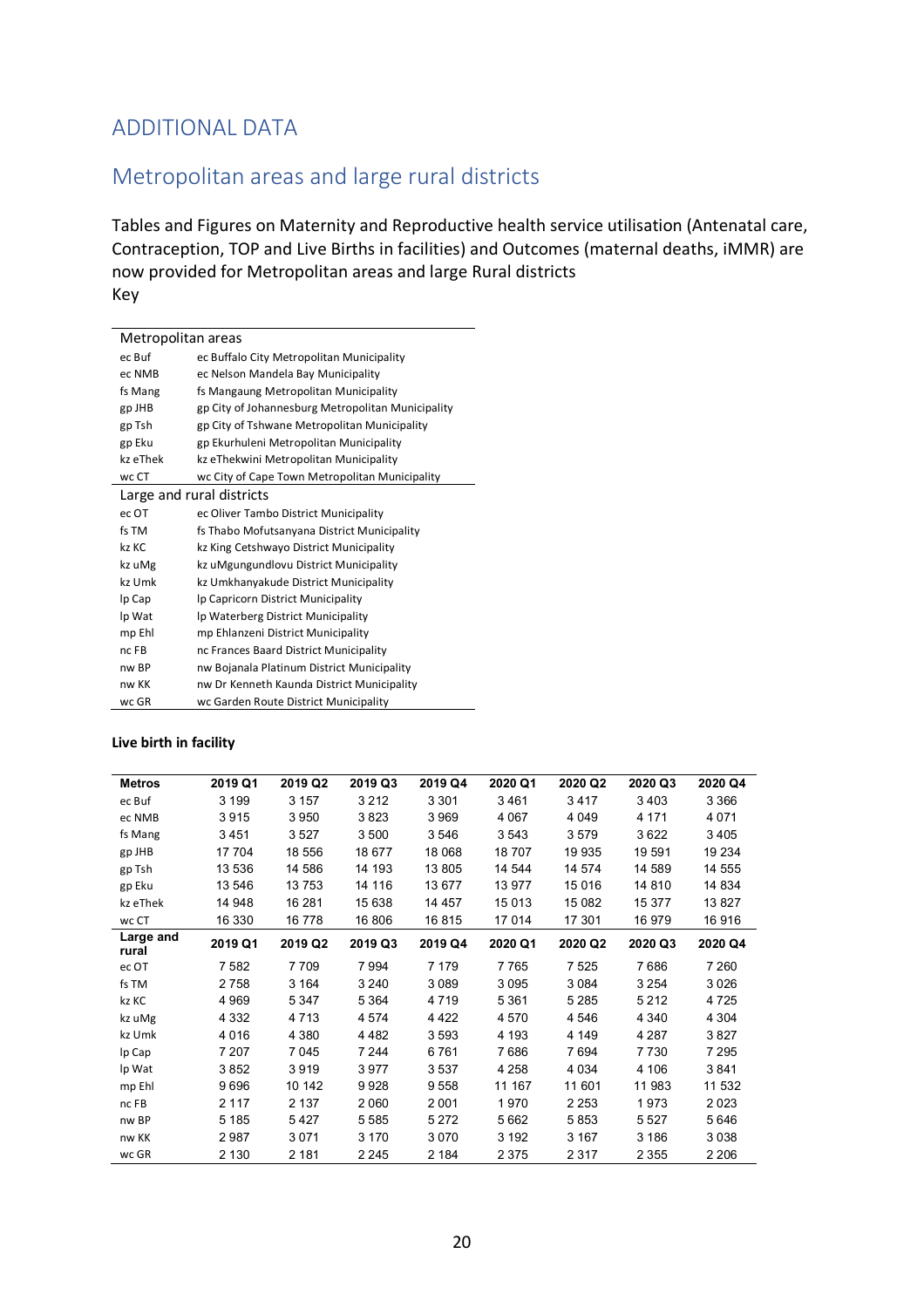| <b>Difference</b> | Q1      | Q2             | Q3     | Q4      | <b>Difference</b><br>% | Q1     | Q2             | Q3     | Q4     |
|-------------------|---------|----------------|--------|---------|------------------------|--------|----------------|--------|--------|
| ec Buf            | 262     | 260            | 191    | 65      | ec Buf                 | 8,2    | 8,2            | 5,9    | 2,0    |
| ec NMB            | 152     | 99             | 348    | 102     | ec NMB                 | 3,9    | 2,5            | 9,1    | 2,6    |
| fs Mang           | 92      | 52             | 122    | $-141$  | fs Mang                | 2,7    | 1,5            | 3,5    | $-4,0$ |
| gp JHB            | 1 0 0 3 | 1 379          | 914    | 1 1 6 6 | gp JHB                 | 5,7    | 7,4            | 4,9    | 6,5    |
| gp Tsh            | 1 0 0 8 | $-12$          | 396    | 750     | gp Tsh                 | 7,4    | $-0,1$         | 2,8    | 5,4    |
| gp Eku            | 431     | 1 2 6 3        | 694    | 1 1 5 7 | gp Eku                 | 3,2    | 9,2            | 4,9    | 8,5    |
| kz eThek          | 65      | $-1199$        | $-261$ | $-630$  | kz eThek               | 0,4    | $-7,4$         | $-1,7$ | $-4,4$ |
| wc CT             | 684     | 523            | 173    | 101     | wc CT                  | 4,2    | 3,1            | 1,0    | 0,6    |
| <b>Difference</b> | Q1      | Q <sub>2</sub> | Q3     | Q4      | <b>Difference</b><br>% | Q1     | Q <sub>2</sub> | Q3     | Q4     |
| ec OT             | 183     | $-184$         | $-308$ | 81      | ec OT                  | 2,4    | $-2,4$         | $-3,9$ | 1,1    |
| fs TM             | 337     | $-80$          | 14     | $-63$   | fs TM                  | 12,2   | $-2,5$         | 0,4    | $-2,0$ |
| kz KC             | 392     | $-62$          | $-152$ | 6       | kz KC                  | 7,9    | $-1,2$         | $-2,8$ | 0,1    |
| kz uMg            | 238     | $-167$         | $-234$ | $-118$  | kz uMg                 | 5,5    | $-3,5$         | $-5,1$ | $-2,7$ |
| kz Umk            | 177     | -231           | $-195$ | 234     | kz Umk                 | 4,4    | $-5,3$         | -4,4   | 6,5    |
| lp Cap            | 479     | 649            | 486    | 534     | lp Cap                 | 6,6    | 9,2            | 6,7    | 7,9    |
| Ip Wat            | 406     | 115            | 129    | 304     | lp Wat                 | 10,5   | 2,9            | 3,2    | 8,6    |
| mp Ehl            | 1471    | 1459           | 2055   | 1974    | mp Ehl                 | 15,2   | 14,4           | 20,7   | 20,7   |
| nc FB             | $-147$  | 116            | -87    | 22      | nc FB                  | $-6,9$ | 5,4            | $-4,2$ | 1,1    |
| nw BP             | 477     | 426            | -58    | 374     | nw BP                  | 9,2    | 7,8            | $-1,0$ | 7,1    |
| nw KK             | 205     | 96             | 16     | $-32$   | nw KK                  | 6,9    | 3,1            | 0,5    | $-1,0$ |
| wc GR             | 245     | 136            | 110    | 22      | wc GR                  | 11,5   | 6,2            | 4,9    | 1,0    |

Percent difference in live births in facility: Metros 2020-2019

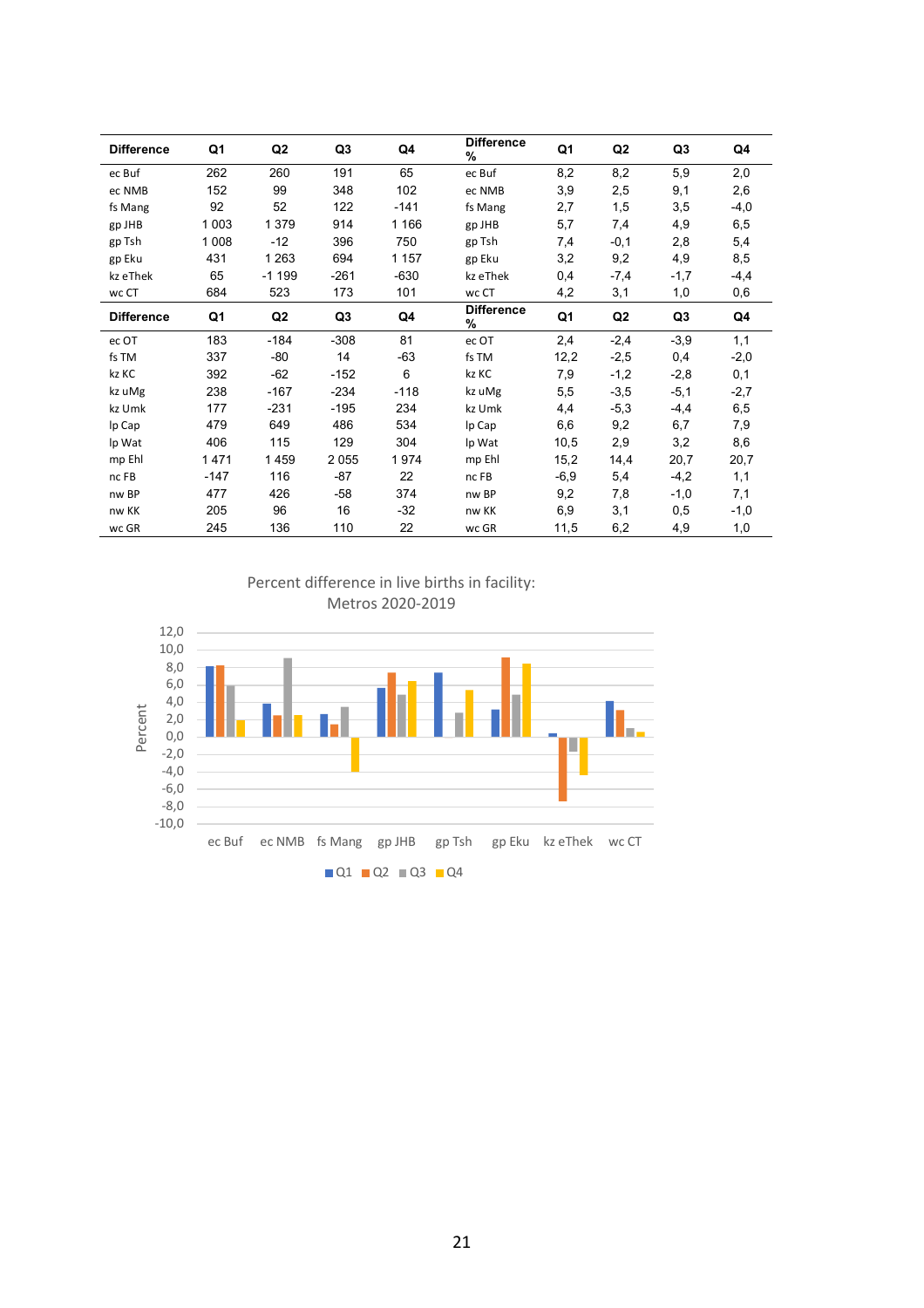

#### Maternal death in facility

|               | 2019         | 2019           | 2019     | 2019 | 2020           | 2020           | 2020           | 2020           |
|---------------|--------------|----------------|----------|------|----------------|----------------|----------------|----------------|
| <b>Metros</b> | Q1           | Q <sub>2</sub> | Q3       | Q4   | Q1             | Q2             | Q3             | Q4             |
| ec Buf        | 5            | 5              | $\Omega$ | 5    | 10             | $\overline{7}$ | 3              | 8              |
| ec NMB        | 0            | 5              | $\Omega$ | 5    | 5              | 4              | 3              | 10             |
| fs Mang       | $\Omega$     | 9              | 3        | 8    | 4              | 6              | 13             | 4              |
| gp JHB        | 14           | 16             | 21       | 21   | 17             | 22             | 23             | 20             |
| gp Tsh        | 20           | 13             | 10       | 17   | 12             | 14             | 17             | 9              |
| gp Eku        | 25           | 12             | 20       | 24   | 25             | 20             | 22             | 14             |
| kz eThek      | 17           | 13             | $\Omega$ | 16   | 19             | 13             | 17             | 21             |
| wc CT         | 9            | 12             | 8        | 11   | 8              | 20             | 11             | 9              |
| Large and     | 2019         | 2019           | 2019     | 2019 | 2020           | 2020           | 2020           | 2020           |
| rural         | Q1           | Q <sub>2</sub> | Q3       | Q4   | Q1             | Q2             | Q3             | Q4             |
| ec OT         | 16           | 13             | 14       | 15   | 14             | 12             | 27             | 19             |
| fs TM         | 0            | 0              | 5        | 0    | 0              | 3              | 2              | 9              |
| kz KC         | 14           | 0              | 0        | 0    | 3              | 6              | 6              | $\overline{7}$ |
| kz uMg        | 8            | 6              | 8        | 8    | 13             | 7              | 11             | 10             |
| kz Umk        | $\mathbf{0}$ | 0              | 0        | 0    | $\overline{2}$ | 3              | $\mathbf{0}$   | 1              |
| Ip Cap        | 16           | 15             | 19       | 17   | 7              | 18             | 24             | 25             |
| lp Wat        | 0            | 0              | 0        | 0    | $\overline{2}$ | $\overline{2}$ | $\overline{2}$ | 5              |
| mp Ehl        | 3            | 5              | 7        | 8    | 10             | 12             | 7              | 9              |
| nc FB         | $\mathbf{0}$ | 6              | 5        | 0    | $\Omega$       | 1              | 4              | 4              |
| nw BP         | 5            | 6              | 0        | 4    | 3              | 7              | 8              | 8              |
| nw KK         | 0            | 0              | 5        | 4    | 3              | 6              | 5              | 6              |
| wc GR         | 0            | 0              | 0        | 0    | 2              |                | 4              | 2              |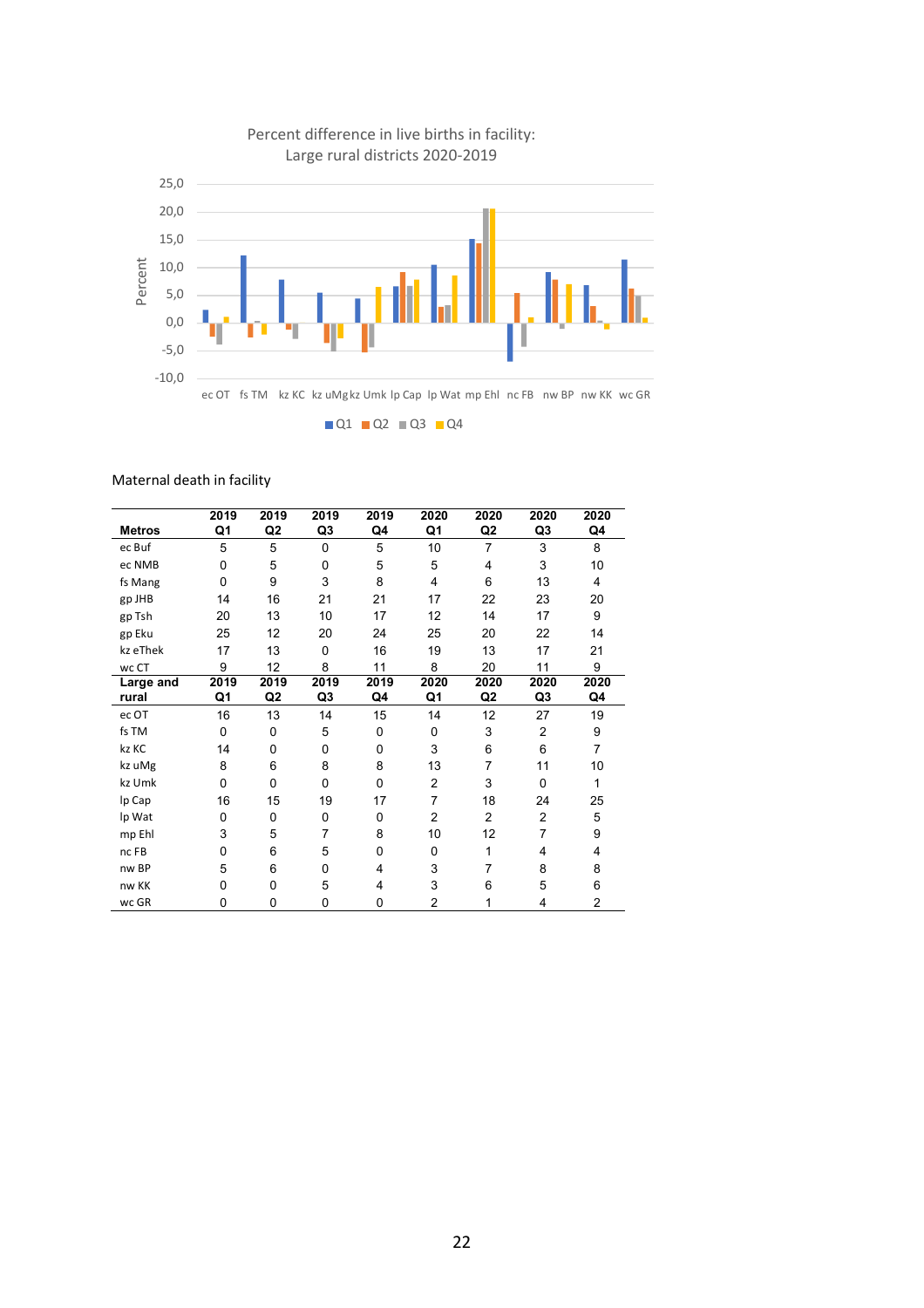| <b>Difference</b> | Q1             | Q <sub>2</sub> | Q3             | Q4             | <b>Difference</b><br>% | Q1      | Q <sub>2</sub> | Q <sub>3</sub> | Q4      |
|-------------------|----------------|----------------|----------------|----------------|------------------------|---------|----------------|----------------|---------|
| ec Buf            | 5              | $\overline{2}$ | 3              | 3              | ec Buf                 | 100,0   | 40,0           |                | 60,0    |
| ec NMB            | 5              | $-1$           | 3              | 5              | ec NMB                 |         | $-20,0$        |                | 100,0   |
| fs Mang           | 4              | $-3$           | 10             | $-4$           | fs Mang                |         | $-33,3$        | 333,3          | $-50,0$ |
| gp JHB            | 3              | 6              | 2              | -1             | gp JHB                 | 21,4    | 37,5           | 9,5            | $-4,8$  |
| gp Tsh            | -8             | 1              | $\overline{7}$ | -8             | gp Tsh                 | $-40,0$ | 7,7            | 70,0           | $-47,1$ |
| gp Eku            | 0              | 8              | $\overline{2}$ | $-10$          | gp Eku                 | 0,0     | 66,7           | 10,0           | $-41,7$ |
| kz eThek          | $\overline{2}$ | 0              | 17             | 5              | kz eThek               | 11,8    | 0,0            |                | 31,3    |
| wc CT             | $-1$           | 8              | 3              | $-2$           | wc CT                  | $-11,1$ | 66,7           | 37,5           | $-18,2$ |
| <b>Difference</b> | Q1             | Q <sub>2</sub> | Q <sub>3</sub> | Q4             | <b>Difference</b><br>% | Q1      | Q <sub>2</sub> | Q <sub>3</sub> | Q4      |
| ec OT             | $-2$           | $-1$           | 13             | 4              | ec OT                  | $-12,5$ | $-7,7$         | 92,9           | 26,7    |
| fs TM             | $\mathbf 0$    | 3              | $-3$           | 9              | fs TM                  |         |                | $-60,0$        |         |
| kz KC             | $-11$          | 6              | 6              | 7              | kz KC                  | $-78,6$ |                |                |         |
| kz uMg            | 5              | 1              | 3              | $\overline{2}$ | kz uMg                 | 62,5    | 16,7           | 37,5           | 25,0    |
| kz Umk            | 2              | 3              | 0              | 1              | kz Umk                 |         |                |                |         |
| lp Cap            | -9             | 3              | 5              | 8              | Ip Cap                 | $-56,3$ | 20,0           | 26,3           | 47,1    |
| lp Wat            | $\overline{2}$ | $\overline{2}$ | $\overline{2}$ | 5              | Ip Wat                 |         |                |                |         |
| mp Ehl            | 7              | $\overline{7}$ | 0              | 1              | mp Ehl                 | 233,3   | 140,0          | 0,0            | 12,5    |
| nc FB             | 0              | -5             | $-1$           | 4              | nc FB                  |         | $-83,3$        | $-20,0$        |         |
| nw BP             | $-2$           | 1              | 8              | 4              | nw BP                  | $-40,0$ | 16,7           |                | 100,0   |
| nw KK             | 3              | 6              | $\mathbf 0$    | $\overline{2}$ | nw KK                  |         |                | 0,0            | 50,0    |
| wc GR             | 2              | 1              | 4              | $\overline{2}$ | wc GR                  |         |                |                |         |



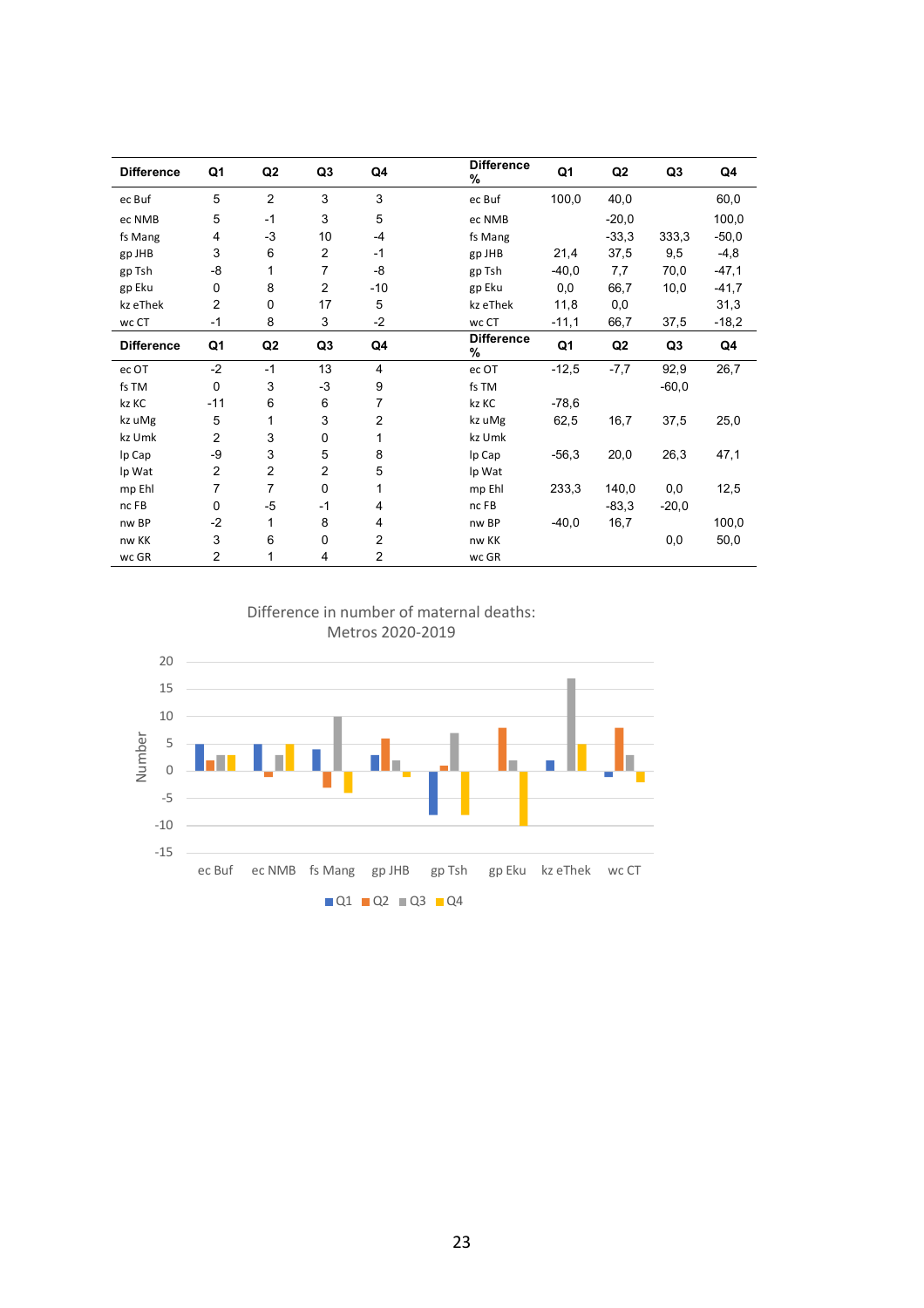

iMMR **Metros <sup>2019</sup> Q1 2019 Q2 2019 Q3 2019 Q4 2020 Q1 2020 Q2 2020 Q3 2020 Q4** ec Buf 156,3 158,4 0,0 151,5 288,9 204,9 88,2 237,7 ec NMB 0,0 126,6 0,0 126,0 122,9 98,8 71,9 245,6 fs Mang 0,0 255,2 85,7 225,6 112,9 167,6 358,9 117,5 gp JHB 79,1 86,2 112,4 116,2 90,9 110,4 117,4 104,0 gp Tsh 147,8 89,1 70,5 123,1 82,5 96,1 116,5 61,8 gp Eku 184,6 87,3 141,7 175,5 178,9 133,2 148,5 94,4 kz eThek 113,7 79,8 0,0 110,7 126,6 86,2 110,6 151,9 wc CT 55,1 71,5 47,6 65,4 47,0 115,6 64,8 53,2 **Rural Dist. 2019 Q1 2019 Q2 2019 Q3 2019 Q4 2020 Q1 2020 Q2 2020 Q3 2020 Q4** ec OT 211,0 168,6 175,1 208,9 180,3 159,5 351,3 261,7 fs TM 0,0 0,0 154,3 0,0 0,0 97,3 61,5 297,4 kz KC 281,7 0,0 0,0 0,0 56,0 113,5 115,1 148,1 kz uMg 184,7 127,3 174,9 180,9 284,5 154,0 253,5 232,3 kz Umk 0,0 0,0 0,0 0,0 47,7 72,3 0,0 26,1 lp Cap 222,0 212,9 262,3 251,4 91,1 233,9 310,5 342,7 lp Wat 0,0 0,0 0,0 0,0 47,0 49,6 48,7 130,2 mp Ehl 30,9 49,3 70,5 83,7 89,5 103,4 58,4 78,0 nc FB 0,0 280,8 242,7 0,0 0,0 44,4 202,7 197,7 nw BP 96,4 110,6 0,0 75,9 53,0 119,6 144,7 141,7 nw KK 0,0 0,0 157,7 130,3 94,0 189,5 156,9 197,5 wc GR 0,0 0,0 0,0 0,0 84,2 43,2 169,9 90,7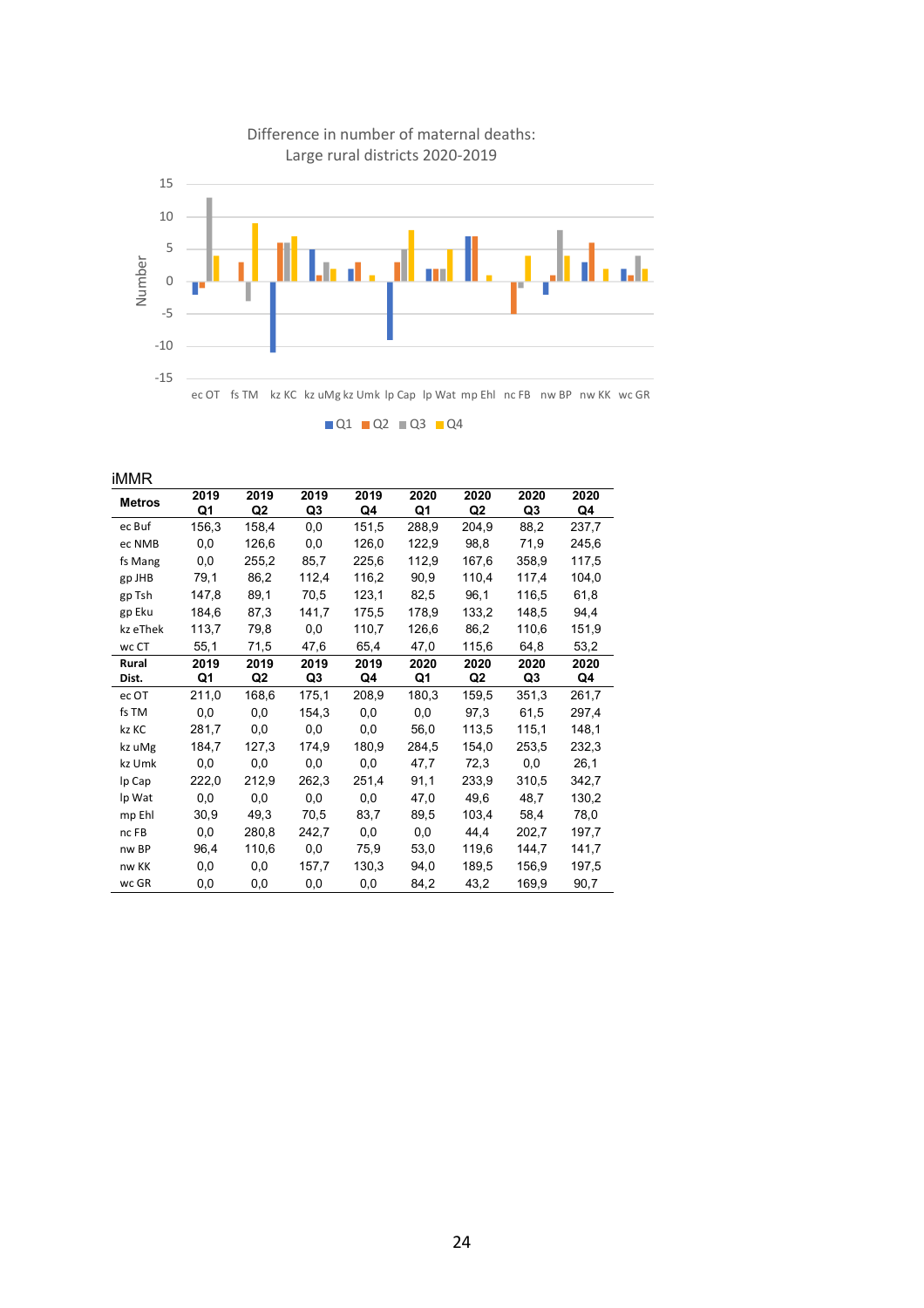

iMMR per quarter for Metros 2019 and 2020



iMMR per quarter for large rural districts 2019 and 2020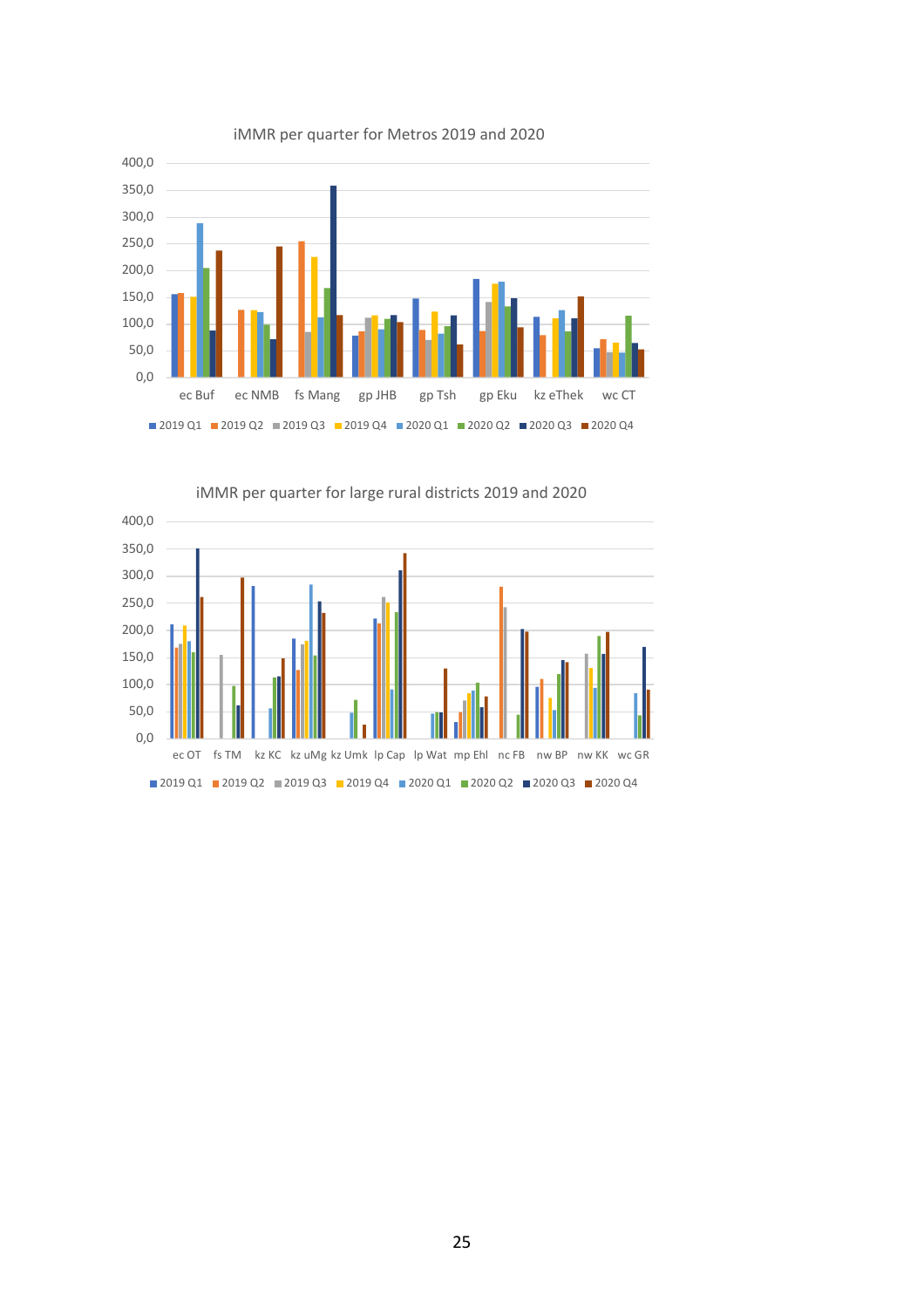| <b>Difference</b> | Q1     | Q <sub>2</sub> | Q3          | Q4     | <b>Difference</b><br>% | Q1             | Q <sub>2</sub> | Q3      | Q4      |
|-------------------|--------|----------------|-------------|--------|------------------------|----------------|----------------|---------|---------|
| ec Buf            | 133    | 46             | 88          | 86     | ec Buf                 | 84,9           | 29,3           | 0,0     | 56,9    |
| ec NMB            | 123    | $-28$          | 72          | 120    | ec NMB                 | 0,0            | $-22,0$        | 0,0     | 95,0    |
| fs Mang           | 113    | -88            | 273         | $-108$ | fs Mang                | 0,0            | $-34.3$        | 318,7   | $-47,9$ |
| gp JHB            | 12     | 24             | 5           | $-12$  | gp JHB                 | 14,9           | 28,0           | 4,4     | $-10,5$ |
| gp Tsh            | $-65$  | $\overline{7}$ | 46          | $-61$  | gp Tsh                 | $-44,2$        | 7,8            | 65,4    | $-49.8$ |
| gp Eku            | -6     | 46             | 7           | $-81$  | gp Eku                 | $-3,1$         | 52,6           | 4,8     | $-46,2$ |
| kz eThek          | 13     | 6              | 111         | 41     | kz eThek               | 11,3           | 7,9            | 0,0     | 37,2    |
| wc CT             | -8     | 44             | 17          | $-12$  | wc CT                  | $-14,7$        | 61,6           | 36,1    | $-18,7$ |
| <b>Difference</b> | Q1     | Q <sub>2</sub> | Q3          | Q4     | <b>Difference</b><br>% | Q <sub>1</sub> | Q <sub>2</sub> | Q3      | Q4      |
| ec OT             | $-31$  | -9             | 176         | 53     | ec OT                  | $-14,6$        | $-5,4$         | 100,6   | 25,3    |
| fs TM             | 0      | 97             | -93         | 297    | fs TM                  |                |                | $-60,2$ |         |
| kz KC             | $-226$ | 114            | 115         | 148    | kz KC                  | $-80,1$        |                |         |         |
| kz uMg            | 100    | 27             | 79          | 51     | kz uMg                 | 54,0           |                | 44,9    | 28,4    |
| kz Umk            | 48     | 72             | $\mathbf 0$ | 26     | kz Umk                 |                |                |         |         |
| lp Cap            | $-131$ | 21             | 48          | 91     | lp Cap                 | $-59,0$        | 9,9            | 18,4    | 36,3    |
| lp Wat            | 47     | 50             | 49          | 130    | lp Wat                 |                |                |         |         |
| mp Ehl            | 59     | 54             | -12         | -6     | mp Ehl                 | 189,4          | 109,8          | $-17,1$ | $-6,8$  |
| nc FB             | 0      | $-236$         | -40         | 198    | nc FB                  | 0,0            | $-84.2$        | $-16,5$ | 0,0     |
| nw BP             | $-43$  | 9              | 145         | 66     | nw BP                  | $-45,1$        | 8,2            |         | 86,8    |
| nw KK             | 94     | 189            | $-1$        | 67     | nw KK                  |                |                | $-0,5$  | 51,6    |
| wc GR             | 84     | 43             | 170         | 91     | wc GR                  |                |                |         |         |

Difference in iMMR in Metros 2020-2019

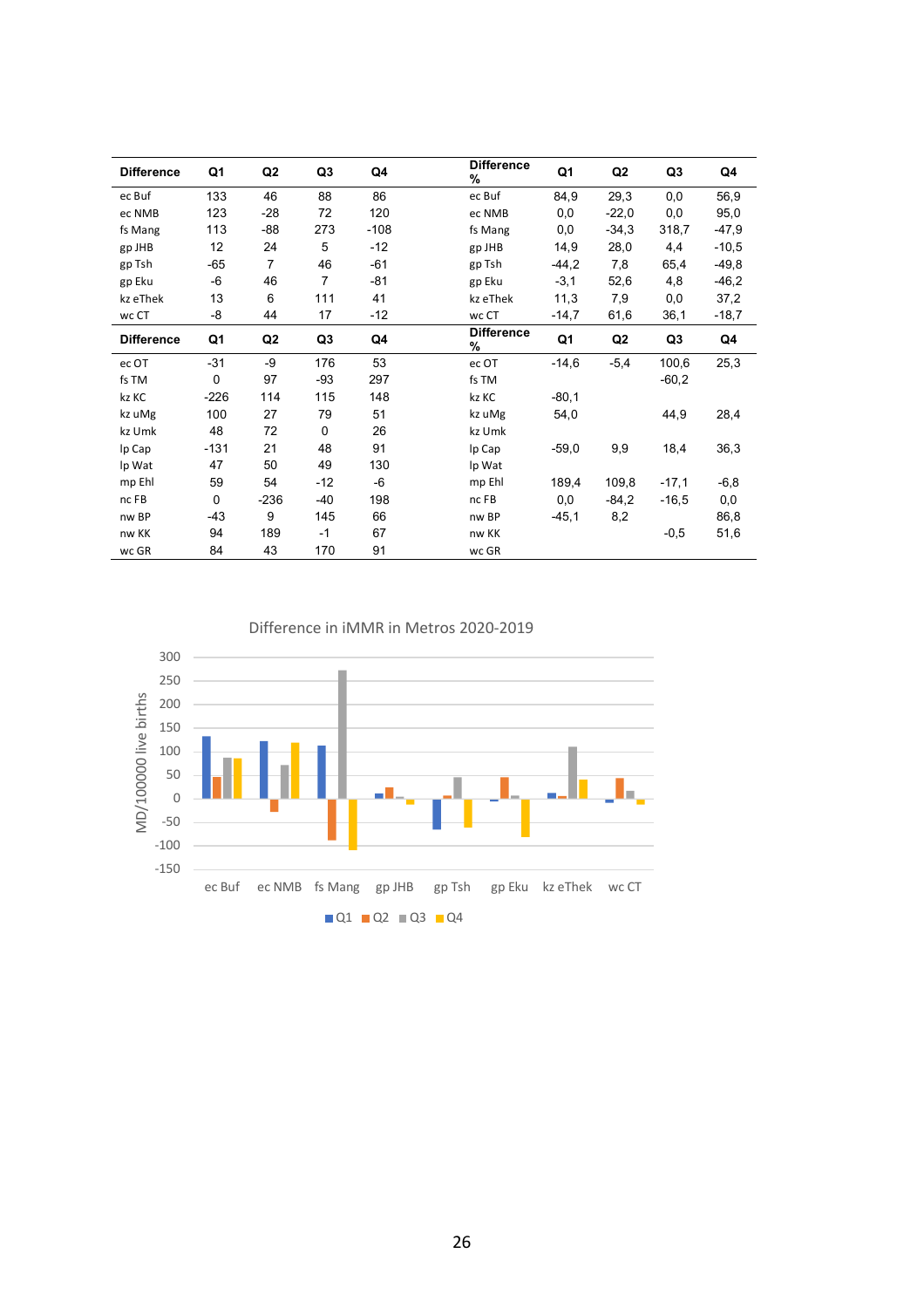

Metros and large districts reported as having the second wave of Covid-19 first

iMMR

| Metros &<br><b>Rural Dist.</b> | 2019<br>Q1 | 2019<br>Q2 | 2019<br>Q3 | 2019<br>Q4 | 2020<br>Q1 | 2020<br>Q <sub>2</sub> | 2020<br>Q3 | 2020<br>Q4 |
|--------------------------------|------------|------------|------------|------------|------------|------------------------|------------|------------|
| ec Buf                         | 156.3      | 158.4      | 0.0        | 151.5      | 288.9      | 204.9                  | 88.2       | 237.7      |
| ec NMB                         | 0.0        | 126.6      | 0.0        | 126.0      | 122.9      | 98.8                   | 71.9       | 245.6      |
| ec OT                          | 211.0      | 168.6      | 175.1      | 208.9      | 180.3      | 159.5                  | 351.3      | 261.7      |
| wc GR                          | 0.0        | 0.0        | 0.0        | 0.0        | 84.2       | 43.2                   | 169.9      | 90.7       |
| (fs Mang)                      | 0.0        | 255.2      | 85.7       | 225.6      | 112.9      | 167.6                  | 358.9      | 117.5      |



Note: (Fs Mang) is in brackets as it was not recognized as a site for the early second wave.

#### Difference in iMMR in large rural districts 2020-2019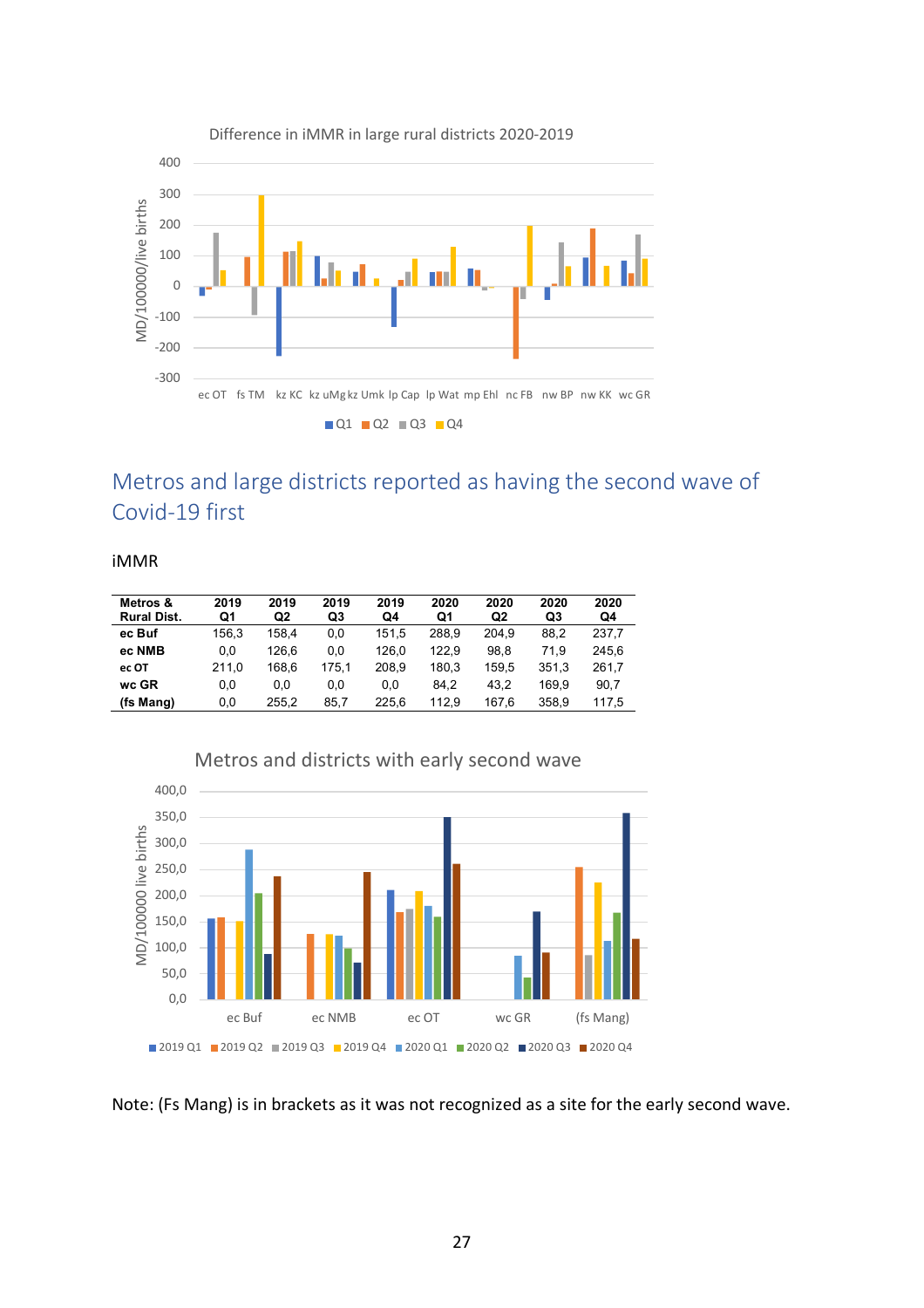### Use of maternal and reproductive health services in two metropolitan and two rural areas as case studies.

A detailed analysis was performed on the use of maternal and reproductive health services for the City of Cape Town and eThekwini (as urban areas) and Ehlanzeni and King Cetshwayo districts as rural areas.

Below is the data for the four areas

### City of Cape Town

| 2019  | 2019           | 2019  | 2019  | 2020  | 2020           | 2020  | 2020  |
|-------|----------------|-------|-------|-------|----------------|-------|-------|
| Q1    | Q <sub>2</sub> | Q3    | Q4    | Q1    | Q <sub>2</sub> | Q3    | Q4    |
| 8164  | 7921           | 8899  | 8070  | 8868  | 6092           | 7682  | 7155  |
| 12276 | 11397          | 12702 | 11448 | 13041 | 9432           | 11756 | 10606 |
|       |                |       |       |       |                |       |       |
| 16330 | 16778          | 16806 | 16815 | 17014 | 17301          | 16979 | 16916 |
| 16678 | 17090          | 17087 | 17111 | 17324 | 17631          | 17287 | 17238 |
|       |                |       |       |       |                |       |       |
| 132   | 115            | 89    | 119   | 125   | 130            | 107   | 99    |
| 33    | 40             | 33    | 32    | 30    | 33             | 38    | 38    |
| 348   | 312            | 281   | 296   | 310   | 330            | 308   | 322   |
| 9     | 12             | 8     | 11    | 8     | 20             | 11    | 9     |
|       |                |       |       |       |                |       |       |
| 1470  | 1274           | 1105  | 1123  | 892   | 669            | 740   | 962   |
| 36981 | 36352          | 41256 | 37583 | 35614 | 32053          | 33107 | 34715 |
| 5388  | 6592           | 10279 | 9830  | 12495 | 7919           | 14287 | 11502 |
| 12807 | 11815          | 10804 | 9984  | 10784 | 8935           | 8522  | 10158 |
| 4017  | 4144           | 3162  | 3647  | 4283  | 3517           | 4247  | 5191  |
| 60663 | 60177          | 66606 | 62167 | 64068 | 53093          | 60903 | 62528 |
| 3803  | 3568           | 3901  | 3657  | 3983  | 2762           | 3303  | 3300  |
| 2740  | 2662           | 2865  | 2655  | 2776  | 1989           | 2470  | 2483  |
| 522   | 409            | 486   | 488   | 414   | 303            | 418   | 426   |
| 1063  | 906            | 1036  | 1002  | 1207  | 773            | 833   | 817   |
| 3180  | 3159           | 3415  | 3169  | 3540  | 2459           | 2881  | 2874  |
|       |                |       |       |       |                |       |       |

| <b>Difference</b>  | Q1             | Q2             | Q3      | Q4      | % Difference       | Q1      | Q <sub>2</sub> | Q3      | Q4      |
|--------------------|----------------|----------------|---------|---------|--------------------|---------|----------------|---------|---------|
| 1st visit <20      | 704            | $-1829$        | $-1217$ | $-915$  | 1st visit <20      | 8,6     | $-23,1$        | $-13,7$ | $-11,3$ |
| 1st Visit <20      | 765            | $-1965$        | $-946$  | $-842$  | 1st Visit <20      | 6,2     | $-17,2$        | $-7,4$  | $-7,4$  |
|                    |                |                |         |         |                    |         |                |         |         |
| LB                 | 684            | 523            | 173     | 101     | LB                 | 4,2     | 3,1            | 1,0     | 0,6     |
| ТB                 | 646            | 541            | 200     | 127     | TB                 | 3,9     | 3,2            | 1,2     | 0,7     |
| <b>Difference</b>  | Q <sub>1</sub> | Q <sub>2</sub> | Q3      | Q4      | % Difference       | Q1      | Q <sub>2</sub> | Q3      | Q4      |
| <b>ENND</b>        | $-7$           | 15             | 18      | $-20$   | <b>ENND</b>        | $-5,3$  | 13,0           | 20,2    | $-16,8$ |
| LNND               | $-3$           | $-7$           | 5       | 6       | LNND               | $-9,1$  | $-17,5$        | 15,2    | 18,8    |
| SB                 | $-38$          | 18             | 27      | 26      | <b>SB</b>          | $-10,9$ | 5,8            | 9,6     | 8,8     |
| MD                 | $-1$           | 8              | 3       | $-2$    | MD                 | $-11,1$ | 66,7           | 37,5    | $-18,2$ |
| <b>Difference</b>  | Q1             | Q <sub>2</sub> | Q3      | Q4      | % Difference       | Q1      | Q <sub>2</sub> | Q3      | Q4      |
| <b>IUCD</b>        | $-578$         | $-605$         | $-365$  | $-161$  | <b>IUCD</b>        | $-39,3$ | $-47,5$        | $-33,0$ | $-14,3$ |
| Depo               | $-1367$        | $-4299$        | $-8149$ | $-2868$ | Depo               | $-3,7$  | $-11,8$        | $-19,8$ | $-7,6$  |
| Nore               | 7107           | 1327           | 4008    | 1672    | Nore               | 131,9   | 20,1           | 39,0    | 17,0    |
| <b>COC</b>         | $-2023$        | $-2880$        | $-2282$ | 174     | COC                | $-15,8$ | $-24,4$        | $-21,1$ | 1,7     |
| Impl.              | 266            | $-627$         | 1085    | 1544    | Impl.              | 6,6     | $-15,1$        | 34,3    | 42,3    |
| <b>Total Contr</b> | 3405           | $-7084$        | $-5703$ | 361     | <b>Total Contr</b> | 5,6     | $-11,8$        | $-8,6$  | 0,6     |
| <b>Tot TOP</b>     | 180            | $-806$         | $-598$  | $-357$  | <b>Total TOP</b>   | 4,7     | $-22,6$        | $-15,3$ | $-9,8$  |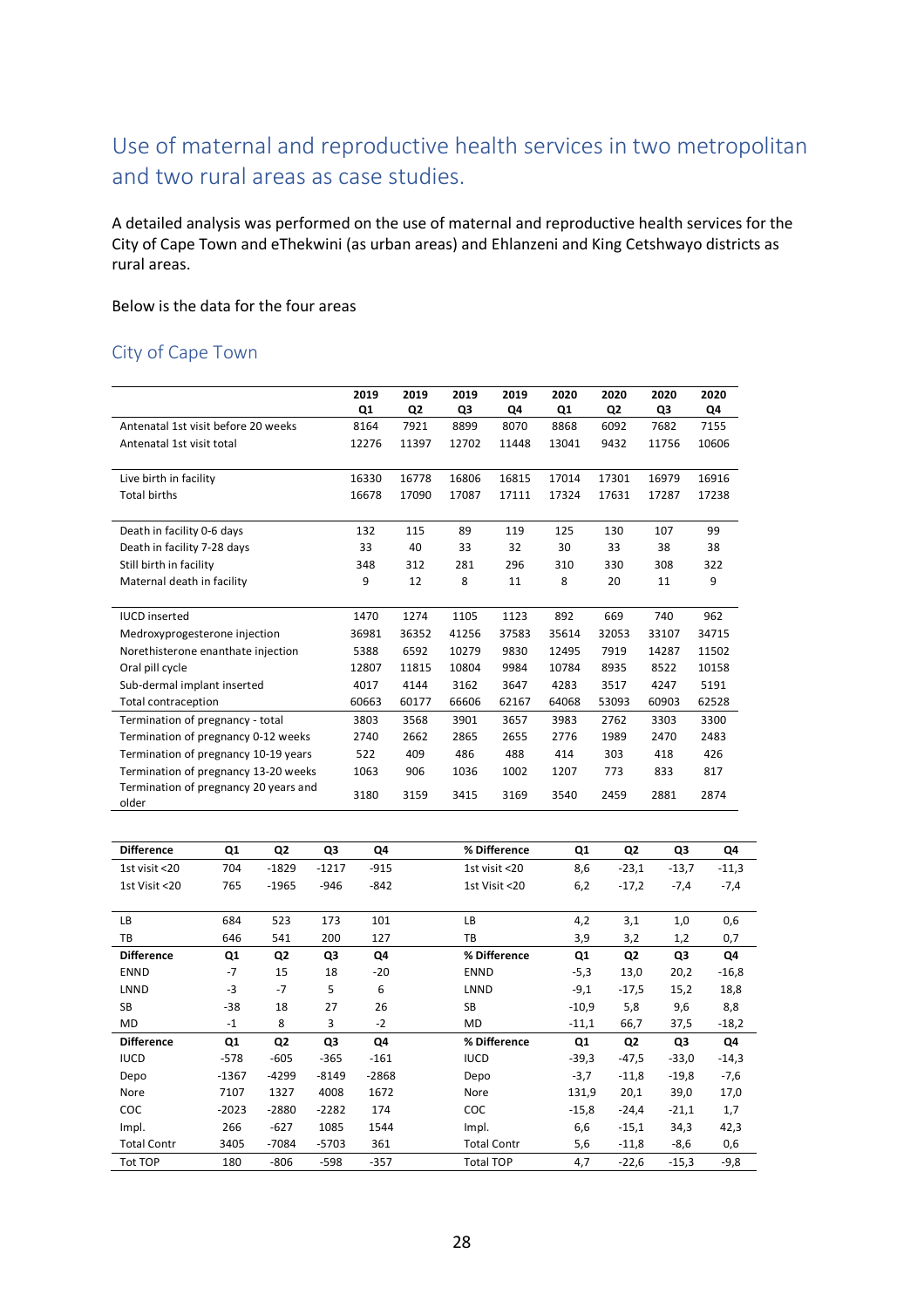|              | 2019<br>Q1 | 2019<br>Q2 | 2019<br>QЗ | 2019<br>Q4 | 2020<br>Q1 | 2020<br>Q2 | 2020<br>QЗ | 2020<br>Q4 |
|--------------|------------|------------|------------|------------|------------|------------|------------|------------|
| <b>SBR</b>   | 20.9       | 18,3       | 16,4       | 17,3       | 17,9       | 18,7       | 17.8       | 18,7       |
| <b>ENNDR</b> | 8,1        | 6,9        | 5,3        | 7,1        | 7,3        | 7,5        | 6,3        | 5,9        |
| <b>iMMR</b>  | 55.1       | 71.5       | 47.6       | 65,4       | 47.0       | 115.6      | 64.8       | 53,2       |
|              |            |            |            |            |            |            |            |            |

| Difference   | Q1     | Q2   | Q3    | Q4     | % difference | Q1      | Q2   | Q3   | Q4    |
|--------------|--------|------|-------|--------|--------------|---------|------|------|-------|
| SBR          | $-3.0$ | 0.5  | - 1.4 | 1.4    | <b>SBR</b>   | -14.2   | 2,5  | 8,3  | 8,0   |
| <b>ENNDR</b> | -0.7   | 0.7  | 1.0   | $-1.2$ | <b>ENNDR</b> | -9.1    | 9.6  | 19,0 | -17.3 |
| iMMR         | -8,1   | 44,1 | 17,2  | -12,2  | <b>iMMR</b>  | $-14.7$ | 61,6 | 36,1 | -18,7 |

### eThekwini

| eThekwini                                      | 2019     | 2019           | 2019     | 2019     | 2020    | 2020           | 2020    | 2020    |
|------------------------------------------------|----------|----------------|----------|----------|---------|----------------|---------|---------|
|                                                | Q1       | Q <sub>2</sub> | Q3       | Q4       | Q1      | Q2             | Q3      | Q4      |
| Antenatal 1st visit before 20 weeks            | 7298     | 6486           | 7 1 3 4  | 7 1 5 9  | 6873    | 6 2 5 2        | 6378    | 6612    |
| Antenatal 1st visit total                      | 11 3 9 4 | 9696           | 10048    | 10 14 1  | 9746    | 9051           | 9606    | 10073   |
|                                                |          |                |          |          |         |                |         |         |
| Live birth in facility                         | 14 948   | 16 2 8 1       | 15 638   | 15 2 3 1 | 14 671  | 14 4 5 7       | 14 500  | 14 5 47 |
| TB                                             | 15 3 33  | 16 643         | 15 979   | 15 5 89  | 15 041  | 14834          | 14 8 69 | 14 9 66 |
|                                                | 2019     | 2019           | 2019     | 2019     | 2020    | 2020           | 2020    | 2020    |
|                                                | Q1       | Q <sub>2</sub> | Q3       | Q4       | Q1      | Q <sub>2</sub> | Q3      | Q4      |
| Still birth in facility                        | 385      | 362            | 341      | 358      | 370     | 377            | 369     | 419     |
| Death in facility 0-6 days                     | 193      | 171            | 145      | 149      | 146     | 152            | 151     | 153     |
| Maternal death in facility                     | 17       | 13             | 16       | 14       | 12      | 16             | 15      | 15      |
| Death in facility 7-28 days                    | 41       | 36             | 44       | 33       | 38      | 36             | 37      | 32      |
|                                                | 2019     | 2019           | 2019     | 2019     | 2020    | 2020           | 2020    | 2020    |
|                                                | Q1       | Q2             | Q3       | Q4       | Q1      | Q2             | Q3      | Q4      |
| <b>IUCD</b> inserted                           | 1320     | 1 2 3 8        | 1976     | 2 2 3 2  | 2 2 3 4 | 2016           | 2 1 7 2 | 2 1 6 7 |
| Medroxyprogesterone injection                  | 74 398   | 73 656         | 78 697   | 75833    | 66 3 20 | 55 404         | 52 487  | 60 403  |
| Norethisterone enanthate injection             | 7211     | 11 4 4 9       | 14 4 8 3 | 18039    | 24 508  | 30 361         | 30 168  | 23 3 66 |
| Oral pill cycle                                | 26 5 5 1 | 26 891         | 23888    | 23 603   | 23 5 62 | 23 5 37        | 24 0 78 | 24 5 94 |
| Sub-dermal implant inserted                    | 2095     | 1317           | 1358     | 1453     | 1493    | 1 2 8 9        | 1211    | 1052    |
| <b>Total Contraceptives</b>                    | 111 575  | 114 551        | 120 402  | 121 160  | 118 117 | 112 607        | 110 116 | 111 582 |
| Termination of pregnancy - total               | 2943     | 2917           | 2848     | 2740     | 2544    | 2 1 3 1        | 1768    | 1684    |
| Termination of pregnancy 0-12 weeks            | 2519     | 2599           | 2673     | 2578     | 2 4 1 6 | 2013           | 1690    | 1623    |
| Termination of pregnancy 10-19 years           | 229      | 246            | 191      | 191      | 173     | 126            | 107     | 116     |
| Termination of pregnancy 13-20 weeks           | 424      | 318            | 175      | 162      | 128     | 118            | 78      | 61      |
| Termination of pregnancy 20 years and<br>older | 2476     | 2 7 0 6        | 2618     | 2538     | 2 3 5 2 | 1966           | 1659    | 1570    |

| <b>Difference</b> | Q1      | Q <sub>2</sub> | Q3           | Q4           | % Difference     | Q1      | Q <sub>2</sub> | Q3      | Q4      |
|-------------------|---------|----------------|--------------|--------------|------------------|---------|----------------|---------|---------|
| 1st visit <20     | $-425$  | $-234$         | $-756$       | $-547$       | 1st visit <20    | $-5,8$  | $-3,6$         | $-10,6$ | $-7,6$  |
| 1st Visit <20     | $-1648$ | $-645$         | $-442$       | $-68$        | 1st Visit Tot    | $-14,5$ | $-6,7$         | $-4,4$  | $-0,7$  |
|                   |         |                |              |              |                  |         |                |         |         |
| LB                | $-277$  | $-1824$        | $-1138$      | $-684$       | LB               | $-1,9$  | $-11,2$        | $-7,3$  | $-4,5$  |
| TB                | $-292$  | $-1809$        | $-1110$      | $-623$       | TB               | $-1,9$  | $-10,9$        | $-6,9$  | $-4,0$  |
| <b>Difference</b> | Q1      | Q <sub>2</sub> | Q3           | Q4           | % Difference     | Q1      | Q <sub>2</sub> | Q3      | Q4      |
| <b>SB</b>         | $-15$   | 15             | 28           | 61           | <b>SB</b>        | $-3,9$  | 4,1            | 8,2     | 17,0    |
| <b>ENND</b>       | $-47$   | $-19$          | 6            | 4            | <b>ENND</b>      | $-24,4$ | $-11,1$        | 4,1     | 2,7     |
| <b>MD</b>         | $-5$    | 3              | $-1$         | $\mathbf{1}$ | MD               | $-29,4$ | 23,1           | $-6,3$  | 7,1     |
| LNND              | $-3$    | $\mathbf 0$    | $-7$         | $-1$         | LNND             | $-7,3$  | 0,0            | $-15,9$ | $-3,0$  |
| <b>Difference</b> | Q1      | Q <sub>2</sub> | Q3           | Q4           | % Difference     | Q1      | Q <sub>2</sub> | Q3      | Q4      |
| <b>IUCD</b>       | 914     | 778            | 196          | $-65$        | <b>IUCD</b>      | 69,2    | 62,8           | 9,9     | $-2,9$  |
| Depo              | $-8078$ | $-18$<br>252   | $-26$<br>210 | $-15$<br>430 | Depo             | $-10,9$ | $-24,8$        | $-33,3$ | $-20,3$ |
| Nore              | 17 297  | 18912          | 15 685       | 5327         | Nore             | 239,9   | 165,2          | 108,3   | 29,5    |
| COC               | $-2989$ | $-3354$        | 190          | 991          | COC              | $-11,3$ | $-12,5$        | 0,8     | 4,2     |
| Impl.             | $-602$  | $-28$          | $-147$       | $-401$       | Impl.            | $-28,7$ | $-2,1$         | $-10,8$ | $-27,6$ |
| Total             | 6542    | $-1944$        | $-10$        | $-9578$      | Total            | 5,9     | $-1,7$         | $-8,5$  | $-7,9$  |
| Contraceptive     |         |                | 286          |              | Contraceptive    |         |                |         |         |
| <b>Total TOP</b>  | $-399$  | $-786$         | $-1080$      | $-1056$      | <b>Total TOP</b> | $-13,6$ | $-26,9$        | $-37,9$ | $-38,5$ |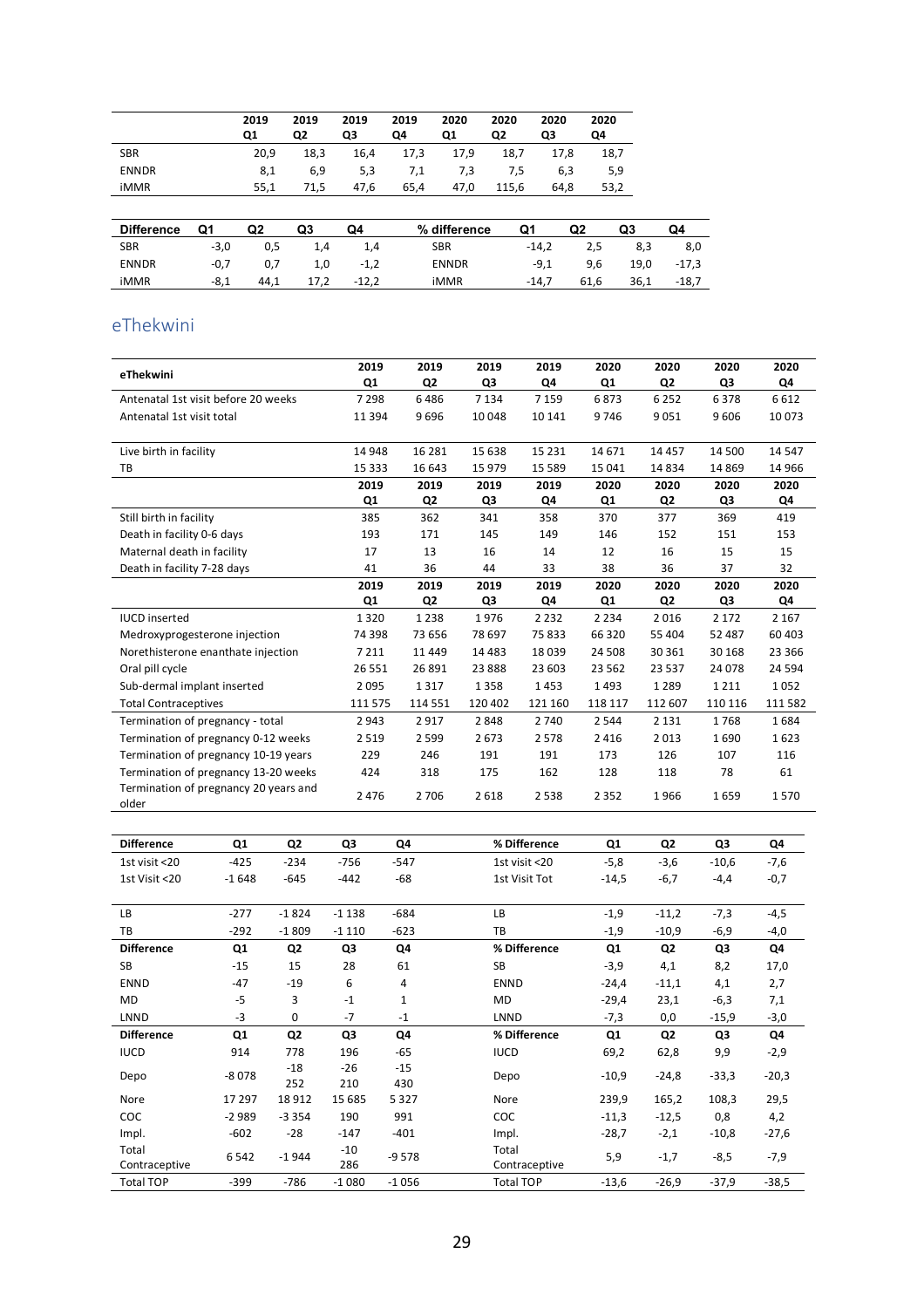| eThekwini    | 2019<br>Q1 | 2019<br>Q <sub>2</sub> | 2019<br>Q3 | 2019<br>Q4 | 2020<br>Q1 | 2020<br>Q2 | 2020<br>Q3 | 2020<br>Q4 |
|--------------|------------|------------------------|------------|------------|------------|------------|------------|------------|
| <b>SBR</b>   | 25,1       | 21.8                   | 21,3       | 23.0       | 24.6       | 25,4       | 24.8       | 28,0       |
| <b>ENNDR</b> | 12.9       | 10.5                   | 9,3        | 9,8        | 10.0       | 10.5       | 10.4       | 10.5       |
| iMMR         | 113.7      | 79.8                   | 102.3      | 91,9       | 81.8       | 110.7      | 103.4      | 103,1      |
|              |            |                        |            |            |            |            |            |            |

| eThekwini    | Q1      | Q2   | Q3  | Q4   | eThekwini    | Q1      | Q2   | Q3   | Q4   |
|--------------|---------|------|-----|------|--------------|---------|------|------|------|
| <b>SBR</b>   | $-0,5$  | 3,7  | 3,5 | 5,0  | SBR          | $-2,0$  | 16,8 | 16,3 | 21,9 |
| <b>ENNDR</b> | $-3,0$  | 0,0  | 1,1 |      | <b>ENNDR</b> | $-22.9$ | 0,1  | 12,3 | 7,5  |
| iMMR         | $-31,9$ | 30,8 | 1,1 | 11.2 | iMMR         | $-28,1$ | 38,6 | 1,1  | 12,2 |

### Ehlanzeni

|                                                | 2019           | 2019           | 2019     | 2019    | 2020     | 2020           | 2020           | 2020    |
|------------------------------------------------|----------------|----------------|----------|---------|----------|----------------|----------------|---------|
|                                                | Q <sub>1</sub> | Q <sub>2</sub> | Q3       | Q4      | Q1       | Q <sub>2</sub> | Q3             | Q4      |
| Antenatal 1st visit before 20 weeks            | 8950           | 7860           | 9547     | 8811    | 10 288   | 10483          | 11 477         | 10898   |
| Antenatal 1st visit total                      | 10 943         | 9582           | 11 2 4 7 | 10 500  | 12 502   | 12 805         | 14 0 36        | 13720   |
|                                                |                |                |          |         |          |                |                |         |
| Live birth in facility                         | 9696           | 10 142         | 9928     | 9558    | 11 167   | 11601          | 11983          | 11532   |
| TB                                             | 9 9 0 9        | 10 3 24        | 10 145   | 9748    | 11 3 8 2 | 11634          | 12 0 25        | 11570   |
|                                                |                |                |          |         |          |                |                |         |
| Still birth in facility                        | 213            | 182            | 217      | 190     | 215      | 33             | 42             | 38      |
| Death in facility 0-6 days                     | 113            | 96             | 86       | 115     | 103      | 106            | 78             | 105     |
| Maternal death in facility                     | 3              | 5              | 7        | 8       | 10       | 12             | $\overline{7}$ | 9       |
| Death in facility 7-28 days                    | 10             | 21             | 14       | 11      | 14       | 16             | 19             | 14      |
|                                                |                |                |          |         |          |                |                |         |
| <b>IUCD</b> inserted                           | 36             | 167            | 168      | 132     | 266      | 481            | 389            | 450     |
| Medroxyprogesterone injection                  | 45 078         | 40 9 21        | 17916    | 15 0 34 | 25 194   | 28 182         | 18 0 59        | 29 2 10 |
| Norethisterone enanthate injection             | 29 5 20        | 43 903         | 50 240   | 46 045  | 6623     | 31783          | 28 145         | 44 3 38 |
| Oral pill cycle                                | 41876          | 30 638         | 42 070   | 44 060  | 44 7 7 4 | 26 2 20        | 35 330         | 23 3 11 |
| Sub-dermal implant inserted                    | 175            | 173            | 242      | 68      | 181      | 174            | 744            | 1379    |
| <b>Total contraceptives</b>                    | 116 685        | 115 802        | 110 636  | 105 339 | 77038    | 86 840         | 82 667         | 98 688  |
| Termination of pregnancy - total               | 708            | 861            | 990      | 1 1 0 5 | 1 1 9 2  | 591            | 506            | 558     |
| Termination of pregnancy 0-12 weeks            | 676            | 823            | 980      | 1094    | 1 1 8 5  | 588            | 501            | 554     |
| Termination of pregnancy 10-19 years           | 134            | 162            | 173      | 153     | 169      | 69             | 99             | 81      |
| Termination of pregnancy 13-20 weeks           | 32             | 38             | 10       | 11      | 7        | 3              | 5              | 4       |
| Termination of pregnancy 20 years and<br>older | 578            | 651            | 845      | 955     | 1052     | 511            | 392            | 470     |

| <b>Difference</b>  | Q1       | Q <sub>2</sub> | Q3       | Q4       | % Difference       | Q1      | Q <sub>2</sub> | Q3      | Q4      |
|--------------------|----------|----------------|----------|----------|--------------------|---------|----------------|---------|---------|
| 1st visit <20      | 1338     | 2623           | 1930     | 2087     | 1st visit <20      | 14,9    | 33,4           | 20,2    | 23,7    |
| 1st Visit <20      | 1559     | 3 2 2 3        | 2789     | 3 2 2 0  | 1st Visit <20      | 14,2    | 33,6           | 24,8    | 30,7    |
|                    |          |                |          |          |                    |         |                |         |         |
| LB                 | 1471     | 1459           | 2055     | 1974     | LB                 | 15,2    | 14,4           | 20,7    | 20,7    |
| TB                 | 1473     | 1310           | 1880     | 1822     | TB                 | 14,9    | 12,7           | 18,5    | 18,7    |
| <b>Difference</b>  | Q1       | Q <sub>2</sub> | Q3       | Q4       | % Difference       | Q1      | Q <sub>2</sub> | Q3      | Q4      |
| <b>SB</b>          | 2        | $-149$         | $-175$   | $-152$   | <b>SB</b>          | 0,9     | $-81,9$        | $-80,6$ | $-80,0$ |
| <b>ENND</b>        | $-10$    | 10             | -8       | $-10$    | <b>ENND</b>        | $-8,8$  | 10,4           | $-9,3$  | $-8,7$  |
| <b>MD</b>          | 7        | 7              | 0        | 1        | <b>MD</b>          | 233,3   | 140,0          | 0,0     | 12,5    |
| LNND               | 4        | -5             | 5        | 3        | LNND               | 40,0    | $-23,8$        | 35,7    | 27,3    |
| <b>Difference</b>  | Q1       | Q <sub>2</sub> | Q3       | Q4       | % Difference       | Q1      | Q2             | Q3      | Q4      |
| <b>IUCD</b>        | 230      | 314            | 221      | 318      | <b>IUCD</b>        | 638,9   | 188,0          | 131,5   | 240,9   |
| Depo               | $-19884$ | $-12739$       | 143      | 14 176   | Depo               | $-44,1$ | $-31,1$        | 0,8     | 94,3    |
| Nore               | $-22897$ | $-12120$       | $-22095$ | $-1707$  | Nore               | $-77,6$ | $-27,6$        | $-44,0$ | $-3,7$  |
| COC                | 2898     | $-4418$        | $-6740$  | $-20749$ | <b>COC</b>         | 6,9     | $-14,4$        | $-16,0$ | $-47,1$ |
| Impl.              | 6        | $\mathbf{1}$   | 502      | 1311     | Impl.              | 3,4     | 0,6            | 207,4   | 1927,9  |
| <b>Total Contr</b> | $-39647$ | $-28962$       | $-27969$ | $-6651$  | <b>Total Contr</b> | -34,0   | $-25,0$        | $-25,3$ | $-6,3$  |
| <b>Total TOP</b>   | 484      | $-270$         | $-484$   | $-547$   | <b>Total TOP</b>   | 68,4    | $-31,4$        | $-48,9$ | $-49,5$ |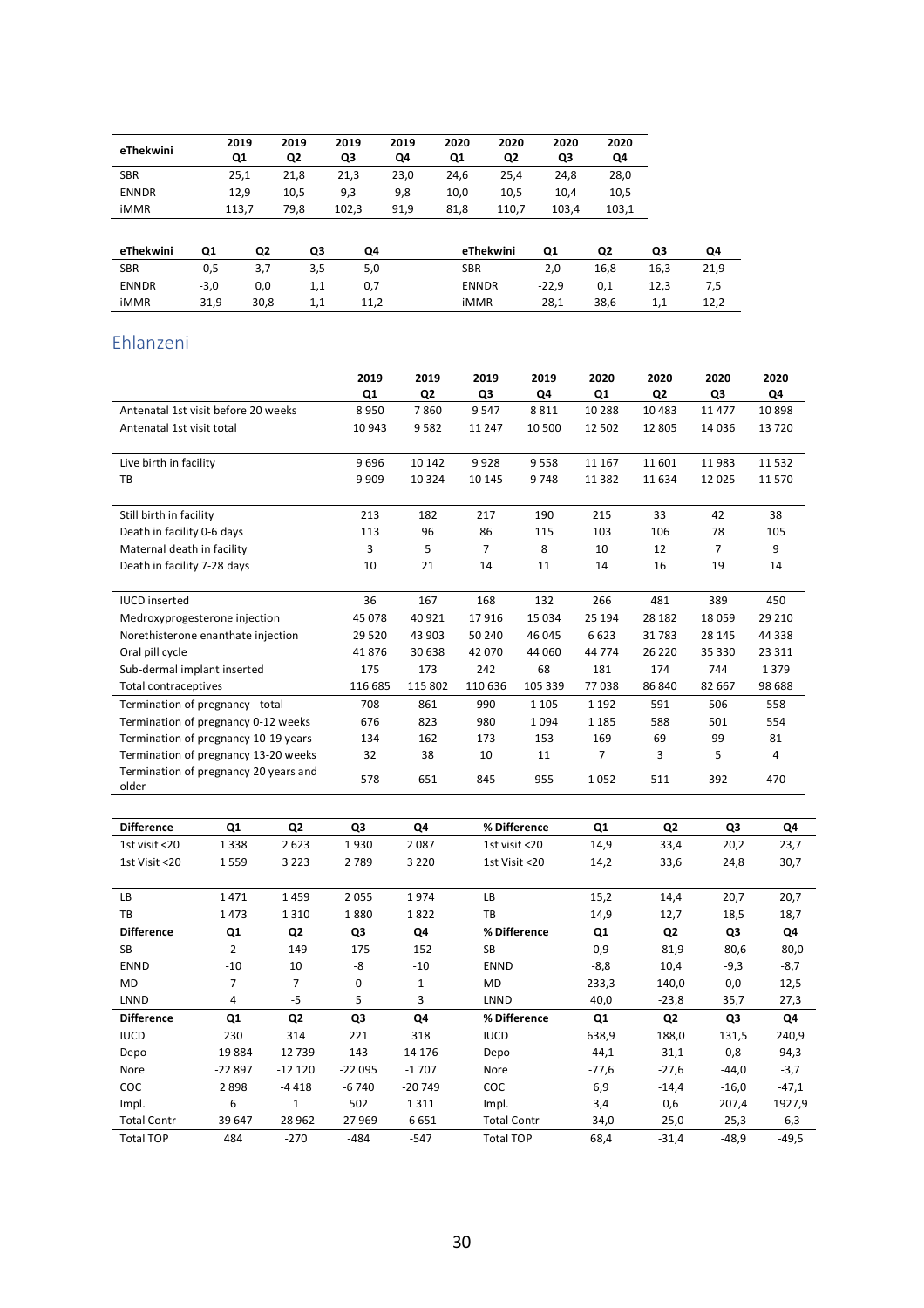|                   |        | 2019           | 2019           | 2019    | 2019 | 2020           | 2020              | 2020    | 2020    |         |         |
|-------------------|--------|----------------|----------------|---------|------|----------------|-------------------|---------|---------|---------|---------|
|                   |        | Q1             | Q <sub>2</sub> | Q3      | Q4   | Q <sub>1</sub> | Q <sub>2</sub>    | Q3      | Q4      |         |         |
| <b>SBR</b>        |        | 21,5           | 17,6           | 21,4    | 19,5 | 18,9           | 2,8               | 3,5     | 3,3     |         |         |
| <b>ENNDR</b>      |        | 11,7           | 9,5            | 8,7     | 12,0 | 9,2            | 9,1               | 6,5     | 9,1     |         |         |
| <b>iMMR</b>       |        | 30,9           | 49,3           | 70,5    | 83,7 | 89,5           | 103,4             | 58,4    | 78,0    |         |         |
|                   |        |                |                |         |      |                |                   |         |         |         |         |
| <b>Difference</b> | Q1     | Q <sub>2</sub> | Q3             | Q4      |      |                | <b>Difference</b> | Q1      | Q2      | Q3      | Q4      |
| <b>SBR</b>        | $-2,6$ | $-14,8$        | $-17,9$        | $-16,2$ |      | <b>SBR</b>     |                   | $-12,1$ | $-83,9$ | $-83,7$ | $-83,1$ |
| <b>ENNDR</b>      | $-2,4$ | $-0,3$         | $-2,2$         | $-2,9$  |      | <b>ENNDR</b>   |                   | $-20,9$ | $-3,5$  | $-24.9$ | $-24,3$ |
| <b>iMMR</b>       | 58,6   | 54,1           | $-12,1$        | $-5,7$  |      | <b>iMMR</b>    |                   | 189,4   | 109,8   | $-17,1$ | $-6,8$  |

The stillbirths reported for Ehlanzeni are too low to be believable, give the previous numbers in the preceding quarters. Further data from PPIP gives a different story, much more in line with the previous data. The PPIP data is given below. Unfortunately the Q4 has not yet been collated.

DHIS stillbirth data Q2, 3 and 4 was 33, 42, 38 compared with the PPIP data of 221, 213, 180

### Ehlanzeni PPIP data

|                            | 2019 | 2019           | 2019 | 2019  | 2020  | 2020  | 2020 | 2020 |
|----------------------------|------|----------------|------|-------|-------|-------|------|------|
|                            | Q1   | Q <sub>2</sub> | Q3   | Q4    | Q1    | Q2    | Q3   | Q4   |
| Live birth in facility     | 9663 | 10102          | 6639 | 9501  | 11123 | 11547 | 7570 |      |
| ΤВ                         | 9872 | 10287          | 6777 | 19695 | 11344 | 11760 | 7808 |      |
|                            |      |                |      |       |       |       |      |      |
| Still birth in facility    | 206  | 185            | 138  | 194   | 221   | 213   | 180  |      |
| Death in facility 0-6 days | 110  | 116            | 61   | 112   | 113   | 119   | 50   |      |
| Maternal death in facility | 5    | 6              | 8    | 12    | 6     | 11    |      |      |
|                            |      |                |      |       |       |       |      |      |

|              | 2019 | 2019 | 2019  | 2019  | 2020 | 2020 | 2020 | 2020 |
|--------------|------|------|-------|-------|------|------|------|------|
|              | Q1   | Q2   | Q3    | Q4    | Q1   | Q2   | Q3   | Q4   |
| <b>SBR</b>   | 20.9 | 18,0 | 20,4  | 9,9   | 19.5 | 18,1 | 23,1 |      |
| <b>ENNDR</b> | 11.4 | 11.5 | 9,2   | 11,8  | 10,2 | 10.3 | 6,6  |      |
| iMMR         | 51,7 | 59,4 | 120,5 | 126,3 | 53,9 | 95,3 | 92,5 |      |

|                   |        |                |         |          | %            |                              |                |         |    |
|-------------------|--------|----------------|---------|----------|--------------|------------------------------|----------------|---------|----|
| <b>Difference</b> | Q1     | Q2             | Q3      | Q4       |              | <b>Difference</b><br>Q1      | Q2             | Q3      | Q4 |
| SB                | 15     | 28             | 42      |          | SB           | 7,3                          | 15,1           | 30,4    |    |
| <b>ENND</b>       | 3      | 3              | $-11$   |          | <b>ENND</b>  | 2,7                          | 2,6            | $-18,0$ |    |
| MD                | 1      | 5              | $-1$    |          | SMD          | 20,0                         | 83,3           | $-12,5$ |    |
|                   |        |                |         |          |              |                              |                |         |    |
|                   |        |                |         |          | %            |                              |                |         |    |
| <b>Difference</b> | Q1     | Q <sub>2</sub> | Q3      | Q4       |              | Difference<br>Q <sub>1</sub> | Q <sub>2</sub> | Q3      | Q4 |
| <b>SBR</b>        | $-1,4$ | 0,1            | 2,7     | $-9,9$   | <b>SBR</b>   | $-6,6$                       | 0,7            | 13,2    |    |
| <b>ENNDR</b>      | $-1,2$ | $-1,2$         | $-2,6$  | $-11,8$  | <b>ENNDR</b> | $-10,8$                      | $-10,3$        | $-28,1$ |    |
| <b>iMMR</b>       | 2,2    | 35,9           | $-28,0$ | $-126,3$ | <b>iMMR</b>  | 4,2                          | 60,4           | $-23,3$ |    |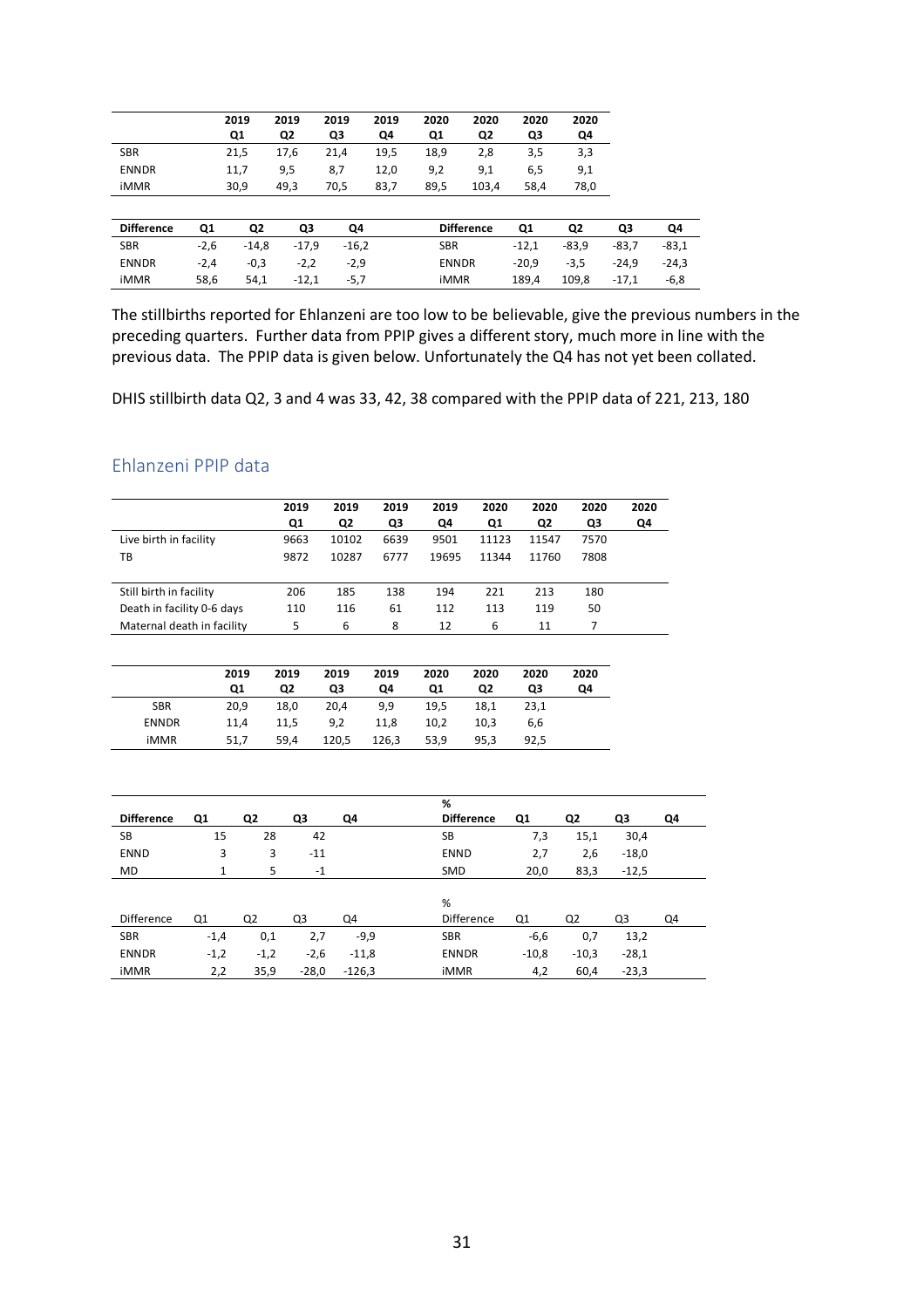### King Cetshwayo

|                                                | 2019    | 2019           | 2019    | 2019    | 2020   | 2020           | 2020           | 2020    |
|------------------------------------------------|---------|----------------|---------|---------|--------|----------------|----------------|---------|
| King Cetshwayo                                 | Q1      | Q <sub>2</sub> | Q3      | Q4      | Q1     | Q <sub>2</sub> | Q3             | Q4      |
| Antenatal 1st visit before 20 weeks            | 4 2 2 1 | 3884           | 4 1 6 6 | 4 1 0 5 | 3988   | 3636           | 3776           | 3929    |
| Antenatal 1st visit total                      | 5958    | 5 3 8 5        | 5 5 9 7 | 5486    | 5362   | 4974           | 5461           | 5 8 0 1 |
|                                                |         |                |         |         |        |                |                |         |
| Live birth in facility                         | 4969    | 5 3 4 7        | 5 3 6 4 | 5 1 1 4 | 4883   | 4719           | 4973           | 5 1 4 6 |
| TB                                             | 5096    | 5486           | 5 5 0 3 | 5 2 2 5 | 4998   | 4836           | 5 1 0 9        | 5 2 8 9 |
|                                                | 2019    | 2019           | 2019    | 2019    | 2020   | 2020           | 2020           | 2020    |
|                                                | Q1      | Q <sub>2</sub> | Q3      | Q4      | Q1     | Q <sub>2</sub> | Q3             | Q4      |
| Still birth in facility                        | 127     | 139            | 139     | 111     | 115    | 117            | 136            | 143     |
| Death in facility 0-6 days                     | 66      | 44             | 41      | 41      | 43     | 38             | 43             | 45      |
| Maternal death in facility                     | 14      | 5              | 3       | 6       | 4      | $\overline{4}$ | $\overline{2}$ | 3       |
| Death in facility 7-28 days                    | 17      | 14             | 11      | 12      | 11     | 11             | 7              | 13      |
|                                                | 2019    | 2019           | 2019    | 2019    | 2020   | 2020           | 2020           | 2020    |
|                                                | Q1      | Q <sub>2</sub> | Q3      | Q4      | Q1     | Q <sub>2</sub> | Q3             | Q4      |
| <b>IUCD</b> inserted                           | 610     | 517            | 764     | 805     | 719    | 621            | 522            | 504     |
| Medroxyprogesterone injection                  | 32 983  | 33 089         | 33 237  | 32 198  | 30 299 | 26 7 54        | 25 654         | 27 372  |
| Norethisterone enanthate injection             | 1669    | 2930           | 4025    | 4889    | 6564   | 9 2 9 2        | 11 24 1        | 10 145  |
| Oral pill cycle                                | 9983    | 9528           | 7 1 2 1 | 7347    | 8397   | 9 2 3 9        | 10 149         | 9950    |
| Sub-dermal implant inserted                    | 2059    | 1697           | 1404    | 1392    | 1404   | 1 2 6 8        | 1374           | 1514    |
| <b>Total contraceptives</b>                    | 47 304  | 47761          | 46 5 51 | 46 631  | 47383  | 47 174         | 48 940         | 49 4 85 |
| Termination of pregnancy - total               | 824     | 656            | 766     | 837     | 847    | 847            | 805            | 799     |
| Termination of pregnancy 0-12 weeks            | 773     | 628            | 716     | 754     | 766    | 770            | 748            | 726     |
| Termination of pregnancy 10-19 years           | 85      | 80             | 105     | 108     | 123    | 114            | 102            | 91      |
| Termination of pregnancy 13-20 weeks           | 51      | 28             | 50      | 83      | 81     | 77             | 57             | 73      |
| Termination of pregnancy 20 years and<br>older | 712     | 577            | 683     | 746     | 740    | 748            | 702            | 708     |

| <b>Difference</b>  | Q1      | Q <sub>2</sub> | Q3             | Q4      | % Difference       | Q1      | Q <sub>2</sub> | Q3      | Q4      |
|--------------------|---------|----------------|----------------|---------|--------------------|---------|----------------|---------|---------|
| 1st visit <20      | $-233$  | $-248$         | $-390$         | $-176$  | 1st visit <20      | $-5,5$  | $-6,4$         | $-9,4$  | $-4,3$  |
| 1st Visit <20      | $-596$  | $-411$         | $-136$         | 315     | 1st Visit Tot.     | $-10,0$ | $-7,6$         | $-2,4$  | 5,7     |
| LB                 | -86     | $-628$         | $-391$         | 32      | LB                 | $-1,7$  | $-11,7$        | $-7,3$  | 0,6     |
| TB                 | -98     | $-650$         | $-394$         | 64      | TB                 | $-1,9$  | $-11,8$        | $-7,2$  | 1,2     |
| <b>Difference</b>  | Q1      | Q <sub>2</sub> | Q3             | Q4      | % Difference       | Q1      | Q <sub>2</sub> | Q3      | Q4      |
| <b>SB</b>          | $-12$   | $-22$          | $-3$           | 32      | <b>SB</b>          | $-9,4$  | $-15,8$        | $-2,2$  | 28,8    |
| <b>ENND</b>        | $-23$   | $-6$           | $\overline{2}$ | 4       | <b>ENND</b>        | $-34,8$ | $-13,6$        | 4,9     | 9,8     |
| <b>MD</b>          | $-10$   | $-1$           | $-1$           | $-3$    | <b>MD</b>          | $-71,4$ | $-20,0$        | $-33,3$ | $-50,0$ |
| LNND               | -6      | $-3$           | $-4$           | 1       | LNND               | $-35,3$ | $-21,4$        | $-36,4$ | 8,3     |
| <b>Difference</b>  | Q1      | Q <sub>2</sub> | Q3             | Q4      | % Difference       | Q1      | Q <sub>2</sub> | Q3      | Q4      |
| <b>IUCD</b>        | 109     | 104            | $-242$         | $-301$  | <b>IUCD</b>        | 17,9    | 20,1           | $-31,7$ | $-37,4$ |
| Depo               | $-2684$ | $-6335$        | $-7583$        | $-4826$ | Depo               | $-8,1$  | $-19,1$        | $-22,8$ | $-15,0$ |
| Nore               | 4895    | 6362           | 7 2 1 6        | 5 2 5 6 | Nore               | 293,3   | 217,1          | 179,3   | 107,5   |
| COC                | $-1586$ | $-289$         | 3028           | 2603    | COC                | $-15,9$ | $-3,0$         | 42,5    | 35,4    |
| Impl.              | $-655$  | $-429$         | $-30$          | 122     | Impl.              | $-31,8$ | $-25,3$        | $-2,1$  | 8,8     |
| <b>Total Contr</b> | 79      | $-587$         | 2 3 8 9        | 2854    | <b>Total Contr</b> | 0,2     | $-1,2$         | 5,1     | 6,1     |
| <b>Total TOP</b>   | 23      | 191            | 39             | $-38$   | <b>Total TOP</b>   | 2,8     | 29,1           | 5,1     | $-4,5$  |

| King Cetshwayo | 2019<br>Q1 | 2019<br>Q2 | 2019<br>Q3 | 2019<br>Q4 | 2020<br>Q1 | 2020<br>Q2 | 2020<br>Q3 | 2020<br>Q4 |
|----------------|------------|------------|------------|------------|------------|------------|------------|------------|
| <b>SBR</b>     | 24.9       | 25,3       | 25,3       | 21,2       | 23,0       | 24.2       | 26.6       | 27,0       |
| <b>ENNDR</b>   | 13,3       | 8,2        | 7.6        | 8,0        | 8,8        | 8,1        | 8,6        | 8,7        |
| iMMR           | 281.7      | 93,5       | 55,9       | 117,3      | 81.9       | 84.8       | 40.2       | 58,3       |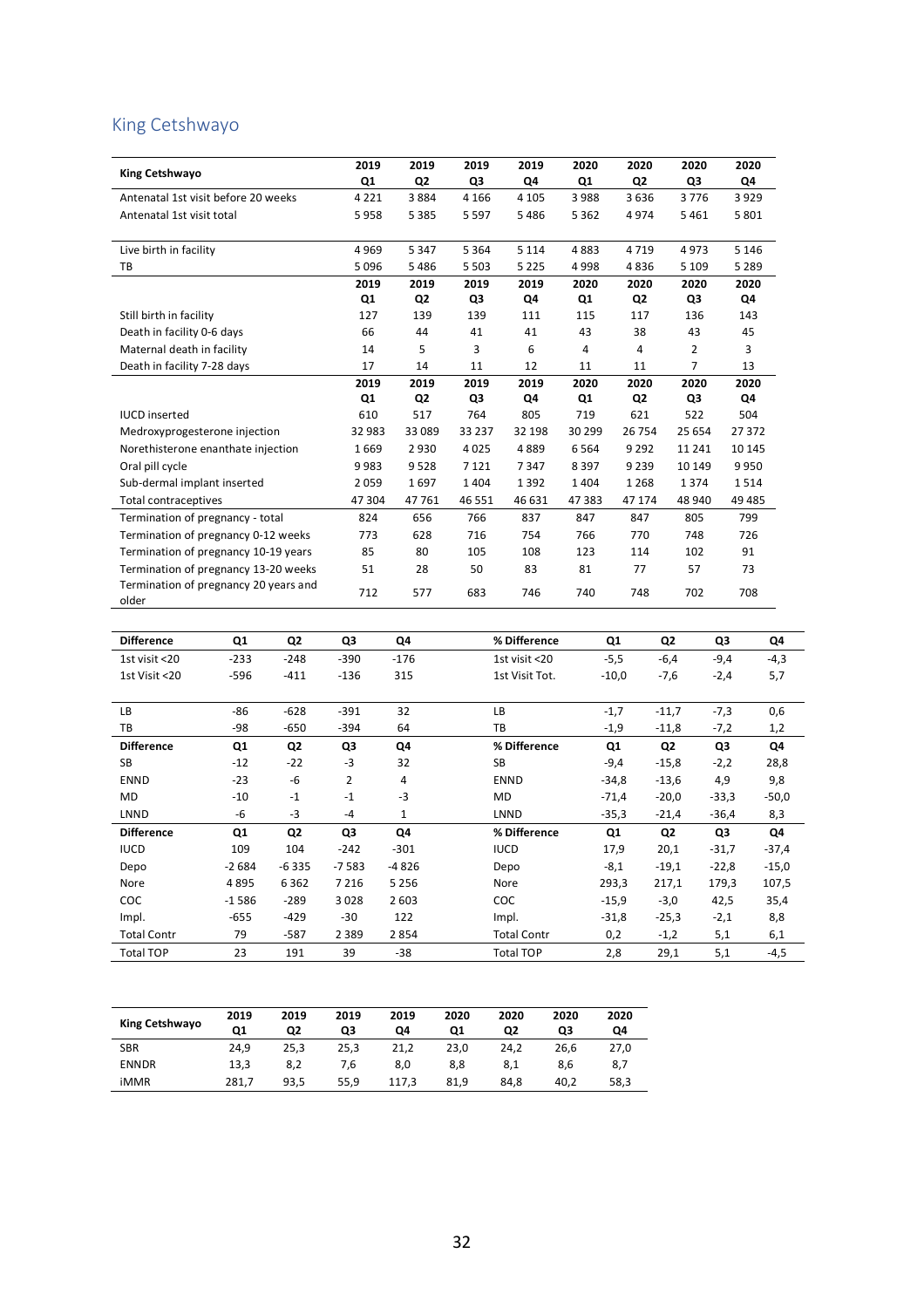| <b>King</b><br>Cetshwayo | Q1       | Q2     | Q3      | Q4      | <b>King</b><br>Cetshwayo | Q1      | Q2     | Q3      | Q4      |
|--------------------------|----------|--------|---------|---------|--------------------------|---------|--------|---------|---------|
| <b>SBR</b>               | $-1,9$   | $-1,1$ | 1,4     | 5,8     | <b>SBR</b>               | $-7,7$  | -4,5   | 5,4     | 27,3    |
| <b>ENNDR</b>             | $-4,5$   | $-0,2$ | 1,0     | 0,7     | <b>ENNDR</b>             | $-33,7$ | $-2,1$ | 13,1    | 9,1     |
| iMMR                     | $-199.8$ | $-8,7$ | $-15,7$ | $-59,0$ | <b>iMMR</b>              | $-70,9$ | $-9,4$ | $-28,1$ | $-50,3$ |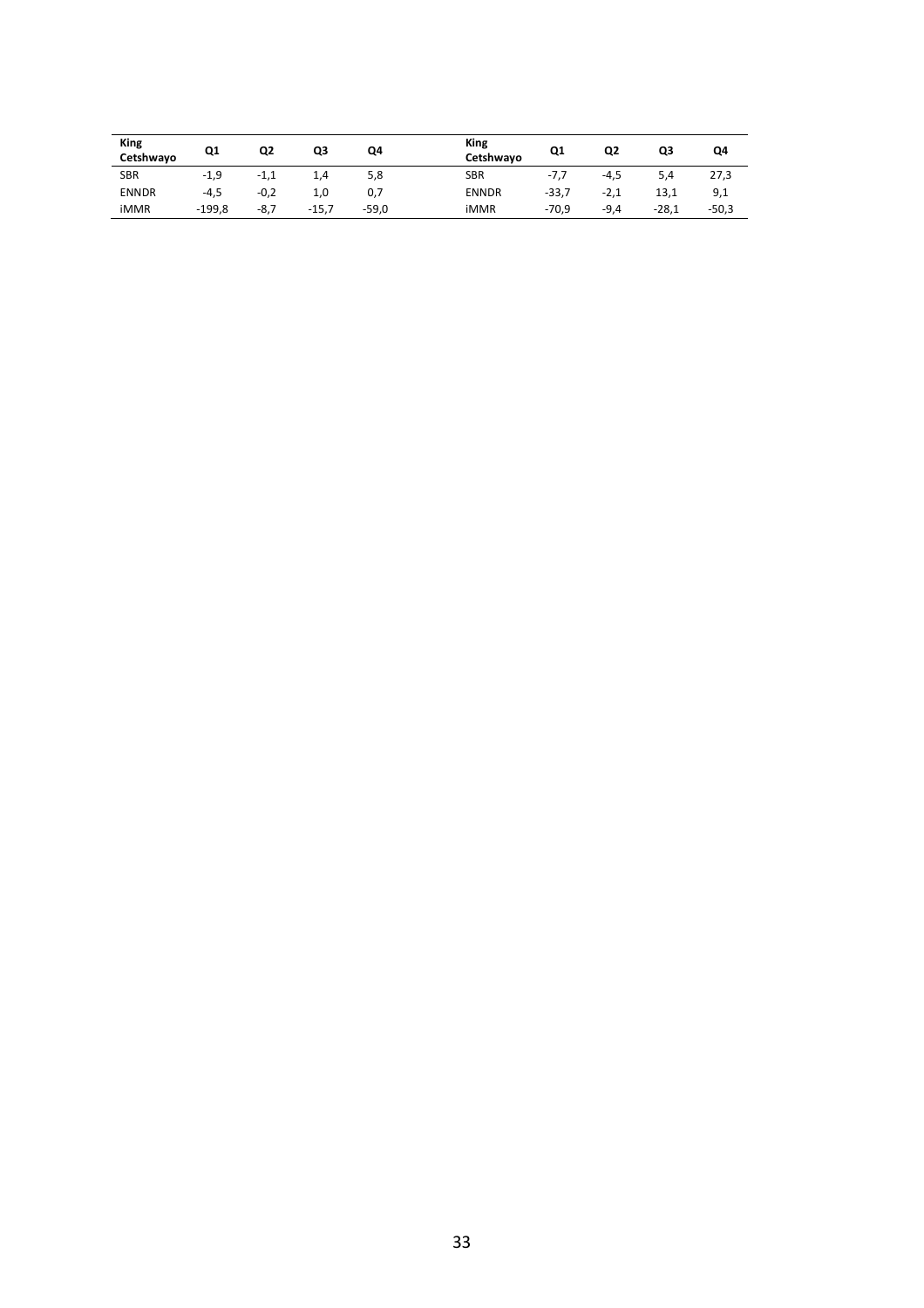### Comparison of percent difference between sites: 2020-2019

### Antenatal care first visits and births





 $\blacksquare$  Q1  $\blacksquare$  Q2  $\blacksquare$  Q3  $\blacksquare$  Q4





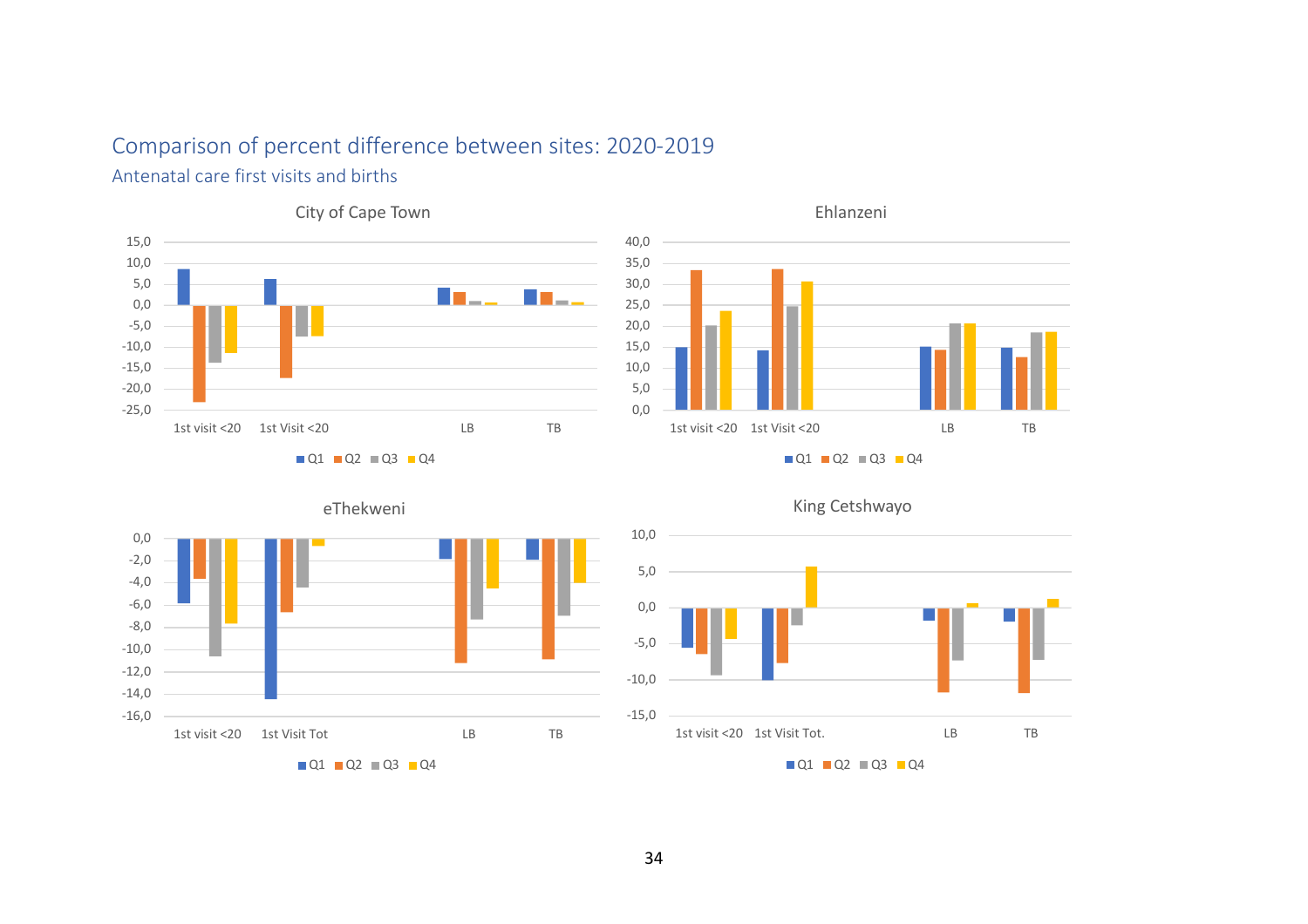### Reproductive health services





eThekwini





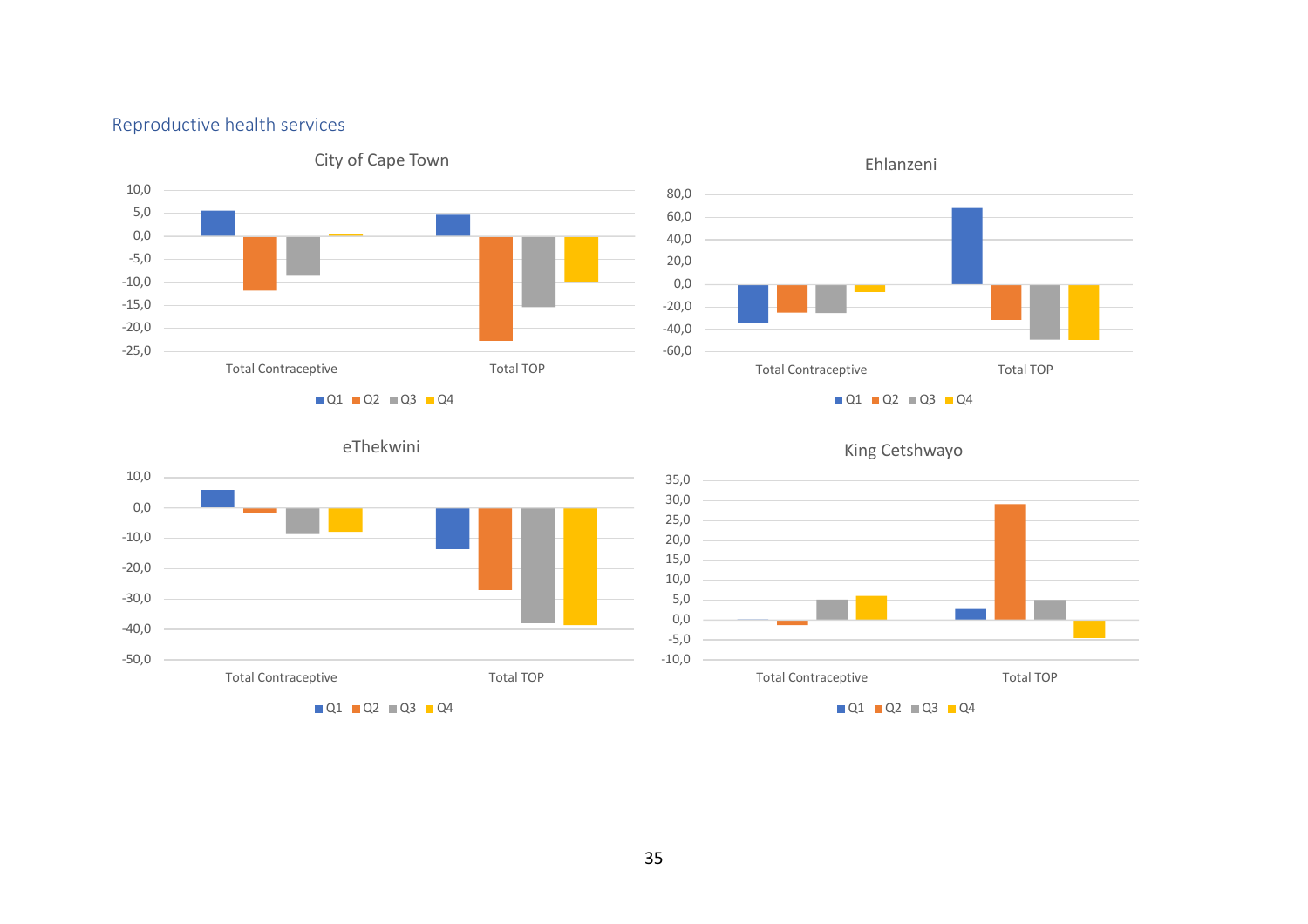### Maternal and perinatal deaths





eThekwini 30,0 20,0 10,0 a a bh 0,0 -10,0 -20,0 -30,0 -40,0 SB ENND MD LNND

 $\blacksquare$  Q1  $\blacksquare$  Q2  $\blacksquare$  Q3  $\blacksquare$  Q4

King Cethswayo

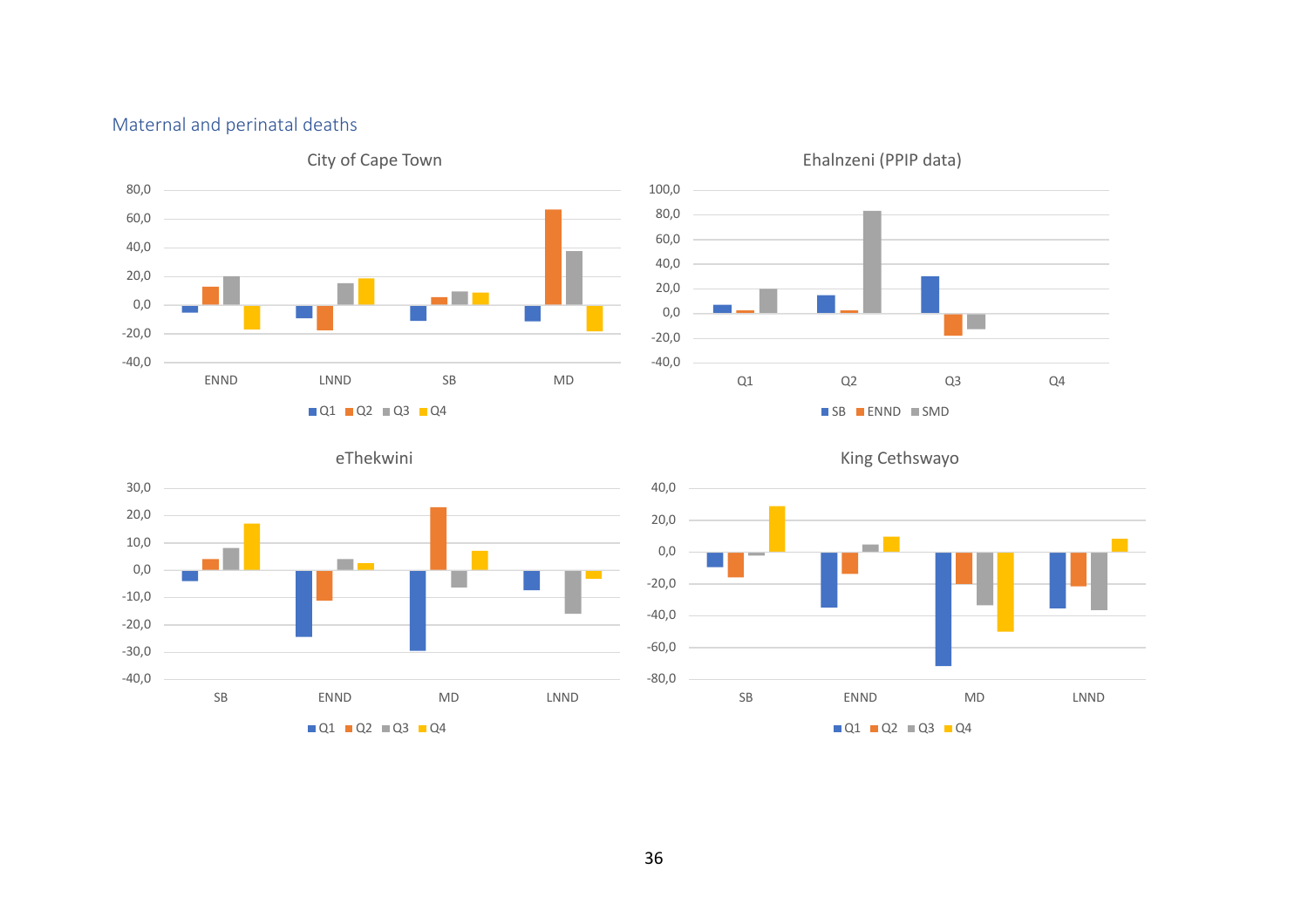### Maternal and perinatal mortality ratios and rates



### City of Cape Town



### Ehlanzeni (PPIP data)



### King Cetshwayo

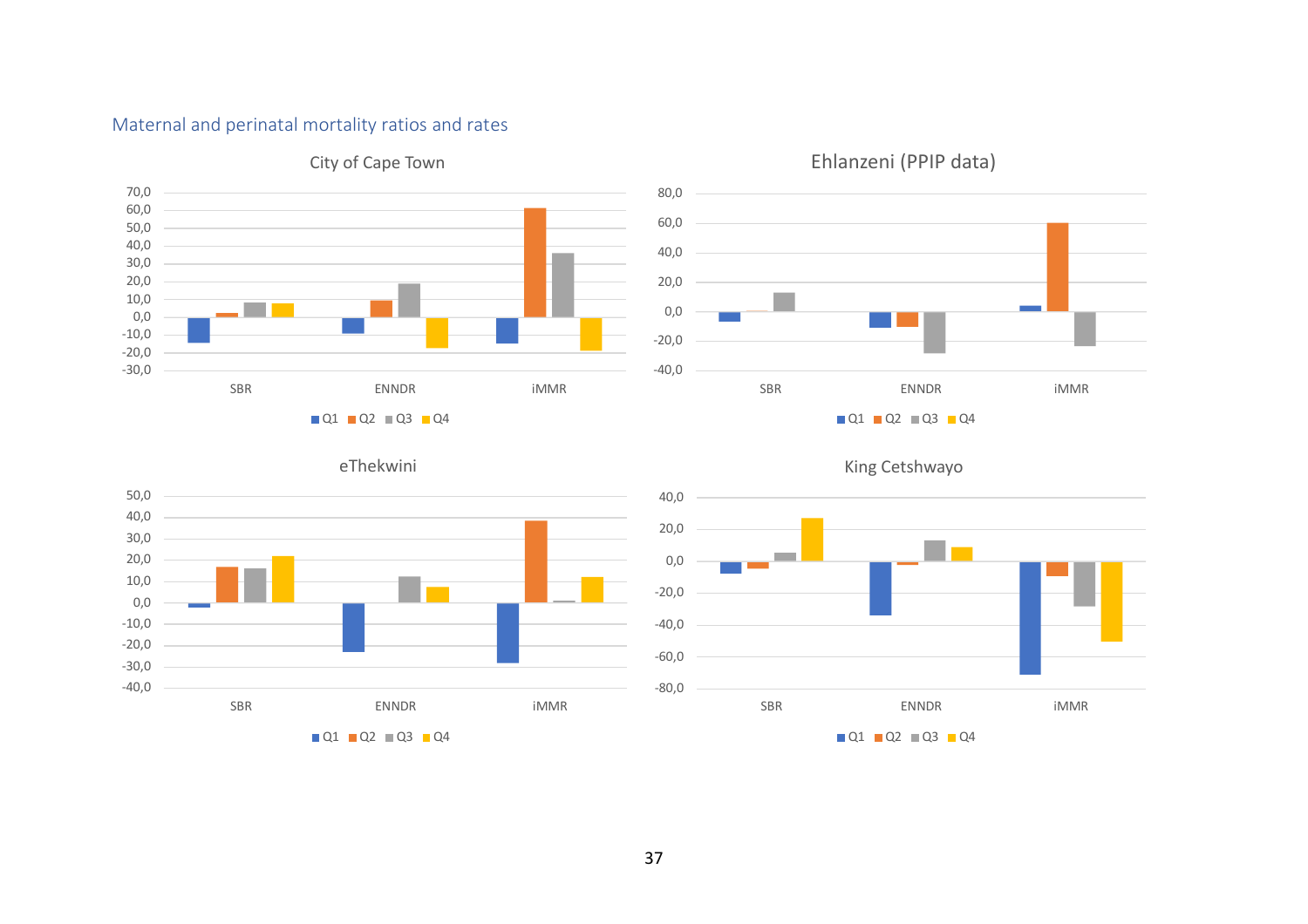## Use of maternal and reproductive health services in two sites involved early with the second wave

The Eastern Cape was reported to have the second wave before other provinces. This section examines the effects on two areas, the Nelson Mandela Bay Metropolitan area (urban) and OR Tambo district (rural).

| <b>NMB</b>                                     | 2019           | 2019                   | 2019         | 2019         | 2020          | 2020                      | 2020       | 2020        |
|------------------------------------------------|----------------|------------------------|--------------|--------------|---------------|---------------------------|------------|-------------|
| Antenatal 1st visit before 20 weeks            | Q1<br>2921     | Q <sub>2</sub><br>2599 | Q3<br>2824   | Q4<br>2635   | Q1<br>3 1 0 2 | Q <sub>2</sub><br>2 2 9 5 | Q3<br>2922 | Q4<br>2649  |
| Antenatal 1st visit total                      | 4 2 7 4        | 3642                   | 3 9 6 7      | 3702         | 4564          | 3 3 4 6                   | 4341       | 3922        |
|                                                |                |                        |              |              |               |                           |            |             |
| Live birth in facility                         | 3915           | 3950                   | 3823         | 3969         | 4067          | 4049                      | 4 1 7 1    | 4071        |
| <b>Total births</b>                            | 3988           | 4013                   | 3 9 0 6      | 4053         | 4 1 7 2       | 4 1 3 5                   | 4 2 6 1    | 4 1 8 3     |
|                                                | 2019           | 2019                   | 2019         | 2019         | 2020          | 2020                      | 2020       | 2020        |
|                                                | Q1             | Q <sub>2</sub>         | Q3           | Q4           | Q1            | Q <sub>2</sub>            | Q3         | Q4          |
| Still birth in facility                        | 73             | 63                     | 83           | 84           | 105           | 86                        | 90         | 112         |
| Death in facility 0-6 days                     | 37             | 31                     | 26           | 31           | 37            | 36                        | 42         | 39          |
| Maternal death in facility                     | 4              | 5                      | $\mathbf{1}$ | 5            | 5             | 4                         | 3          | 10          |
| Death in facility 7-28 days                    | 15             | 13                     | 14           | 12           | 7             | 16                        | 20         | 16          |
|                                                | 2019           | 2019                   | 2019         | 2019         | 2020          | 2020                      | 2020       | 2020        |
|                                                | Q <sub>1</sub> | Q <sub>2</sub>         | Q3           | Q4           | Q1            | Q <sub>2</sub>            | Q3         | Q4          |
| <b>IUCD</b> inserted                           | 168            | 214                    | 173          | 168          | 139           | 138                       | 99         | 83          |
| Medroxyprogesterone injection                  | 52 382         | 45 0 71                | 42 3 58      | 39878        | 45 903        | 32 175                    | 26 008     | 32 462      |
| Norethisterone enanthate injection             | 4370           | 14 3 7 3               | 22 8 66      | 21011        | 16 4 25       | 10 704                    | 30 004     | 20 140      |
| Oral pill cycle                                | 18 6 66        | 16 16 5                | 16 190       | 15 987       | 16 5 61       | 13 650                    | 15 15 2    | 13 29 1     |
| Sub-dermal implant inserted                    | 473            | 640                    | 785          | 444          | 606           | 457                       | 561        | 558         |
| <b>Total contraceptives</b>                    | 76 059         | 76 4 63                | 82 372       | 77488        | 79 634        | 57 124                    | 71824      | 66 534      |
| Termination of pregnancy - total               | 559            | 1022                   | 834          | 438          | 642           | 411                       | 538        | 564         |
| Termination of pregnancy 0-12 weeks            | 555            | 922                    | 763          | 438          | 641           | 411                       | 538        | 564         |
| Termination of pregnancy 10-19 years           | 64             | 83                     | 103          | 76           | 53            | 32                        | 71         | 62          |
| Termination of pregnancy 13-20 weeks           | 4              | 100                    | 71           | $\mathbf{0}$ | $\mathbf{1}$  | $\mathbf 0$               | 0          | $\mathbf 0$ |
| Termination of pregnancy 20 years and<br>older | 835            | 661                    | 753          | 442          | 570           | 379                       | 456        | 504         |

#### Nelson Mandela Bay

| <b>Difference</b> | Q1      | Q2             | Q3             | Q4      | % Difference      | Q <sub>1</sub> | Q <sub>2</sub> | Q3      | Q4      |
|-------------------|---------|----------------|----------------|---------|-------------------|----------------|----------------|---------|---------|
| 1st visit <20     | 181     | $-304$         | 98             | 14      | 1st visit <20     | 6,2            | $-11,7$        | 3,5     | 0,5     |
| 1st Visit Tot     | 290     | $-296$         | 374            | 220     | 1st Visit Tot     | 6,8            | $-8,1$         | 9,4     | 5,9     |
|                   | 0       | 0              | $\mathbf 0$    | 0       |                   |                |                |         |         |
| LB                | 152     | 99             | 348            | 102     | LB                | 3,9            | 2,5            | 9,1     | 2,6     |
| TB                | 184     | 122            | 355            | 130     | TB                | 4,6            | 3,0            | 9,1     | 3,2     |
| <b>Difference</b> | Q1      | Q <sub>2</sub> | Q3             | Q4      | % Difference      | Q <sub>1</sub> | Q <sub>2</sub> | Q3      | Q4      |
| SB                | 32      | 23             | $\overline{7}$ | 28      | <b>SB</b>         | 43,8           | 36,5           | 8,4     | 33,3    |
| <b>ENND</b>       | 0       | 5              | 16             | 8       | <b>ENND</b>       | 0,0            | 16,1           | 61,5    | 25,8    |
| MD                | 1       | $-1$           | $\overline{2}$ | 5       | <b>MD</b>         | 25,0           | $-20,0$        | 200,0   | 100,0   |
| LNND              | -8      | 3              | 6              | 4       | LNND              | $-53,3$        | 23,1           | 42,9    | 33,3    |
| <b>Difference</b> | Q1      | Q2             | Q3             | Q4      | <b>Difference</b> | Q <sub>1</sub> | Q2             | Q3      | Q4      |
| <b>IUCD</b>       | $-29$   | -76            | $-74$          | $-85$   | <b>IUCD</b>       | $-17,3$        | $-35,5$        | $-42,8$ | $-50,6$ |
| Depo              | $-6479$ | $-12$<br>896   | $-16$<br>350   | $-7416$ | Depo              | $-12,4$        | $-28,6$        | $-38,6$ | $-18,6$ |
| Nore              | 12 0 55 | $-3669$        | 7 1 3 8        | $-871$  | Nore              | 275,9          | $-25,5$        | 31,2    | $-4,1$  |
| <b>COC</b>        | $-2105$ | $-2515$        | $-1038$        | $-2696$ | COC               | $-11,3$        | $-15,6$        | $-6,4$  | $-16,9$ |
| Impl.             | 133     | $-183$         | $-224$         | 114     | Impl.             | 28,1           | $-28,6$        | $-28,5$ | 25,7    |
| Total             | 3575    | $-19$          | $-10$          | $-10$   | Total             |                |                |         |         |
| Contraceptive     |         | 339            | 548            | 954     | Contraceptive     | 4,7            | $-25,3$        | $-12,8$ | $-14,1$ |
| <b>Total TOP</b>  | 83      | $-611$         | $-296$         | 126     | <b>Total TOP</b>  | 14,8           | $-59,8$        | $-35,5$ | 28,8    |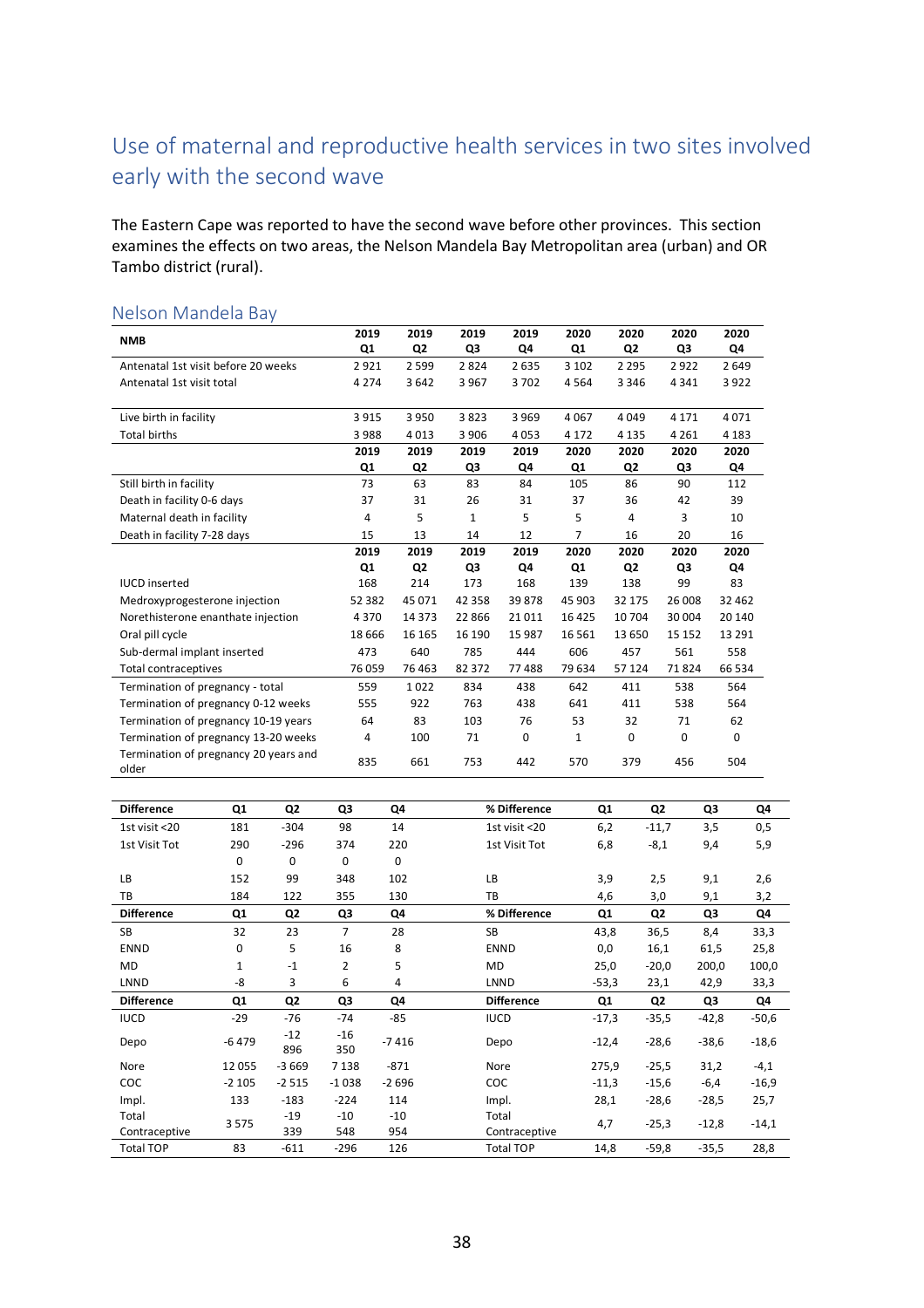| <b>NMB</b>   | 2019<br>Q1 | 2019<br>Q2 | 2019<br>Q3 | 2019<br>Q4 | 2020<br>Q1 | 2020<br>Q2 | 2020<br>QЗ | 2020<br>Q4 |
|--------------|------------|------------|------------|------------|------------|------------|------------|------------|
| <b>SBR</b>   | 18,3       | 15,7       | 21,2       | 20,7       | 25.2       | 20,8       | 21,1       | 26,8       |
| <b>ENNDR</b> | 9,5        | 7.8        | 6,8        | 7,8        | 9,1        | 8,9        | 10,1       | 9,6        |
| <b>iMMR</b>  | 102,2      | 126.6      | 26,2       | 126,0      | 122.9      | 98,8       | 71,9       | 245,6      |
|              |            |            |            |            |            |            |            |            |

| <b>Difference</b> | Q1     | Q2      | Q3     | Q4    | %<br><b>Difference</b> | Q1     | Q2      | Q3     | Q4   |
|-------------------|--------|---------|--------|-------|------------------------|--------|---------|--------|------|
| <b>SBR</b>        | 6,9    | 5,1     | $-0,1$ | 6,0   | <b>SBR</b>             | 37,5   | 32,5    | $-0,6$ | 29,2 |
| <b>ENNDR</b>      | $-0,4$ | 1,0     | 3,3    | 1,8   | <b>ENNDR</b>           | $-3,7$ | 13,3    | 48,1   | 22,7 |
| iMMR              | 20,8   | $-27,8$ | 45,8   | 119,7 | <b>iMMR</b>            | 20,3   | $-22,0$ | 175,0  | 95,0 |

### OR Tambo

| OR Tambo                                       | 2019     | 2019           | 2019    | 2019    | 2020           | 2020           | 2020    | 2020    |
|------------------------------------------------|----------|----------------|---------|---------|----------------|----------------|---------|---------|
|                                                | Q1       | Q <sub>2</sub> | Q3      | Q4      | Q1             | Q <sub>2</sub> | Q3      | Q4      |
| Antenatal 1st visit before 20 weeks            | 5797     | 5 1 7 1        | 5776    | 5818    | 6938           | 5067           | 5 5 3 4 | 4953    |
| Antenatal 1st visit total                      | 9064     | 8797           | 9 1 8 8 | 8501    | 10 052         | 8 1 2 8        | 8852    | 8053    |
|                                                |          |                |         |         |                |                |         |         |
| Live birth in facility                         | 7582     | 7709           | 7994    | 7 1 7 9 | 7765           | 7525           | 7686    | 7 2 6 0 |
| <b>Total births</b>                            | 7756     | 7897           | 8 1 4 4 | 7380    | 7928           | 7706           | 7878    | 7446    |
|                                                | 2019     | 2019           | 2019    | 2019    | 2020           | 2020           | 2020    | 2020    |
|                                                | Q1       | Q <sub>2</sub> | Q3      | Q4      | Q <sub>1</sub> | Q <sub>2</sub> | Q3      | Q4      |
| Still birth in facility                        | 174      | 188            | 150     | 201     | 163            | 181            | 192     | 186     |
| Death in facility 0-6 days                     | 92       | 144            | 101     | 105     | 87             | 92             | 93      | 114     |
| Maternal death in facility                     | 16       | 13             | 14      | 15      | 14             | 12             | 27      | 19      |
| Death in facility 7-28 days                    | 35       | 27             | 38      | 28      | 26             | 22             | 37      | 35      |
|                                                | 2019     | 2019           | 2019    | 2019    | 2020           | 2020           | 2020    | 2020    |
|                                                | Q1       | Q <sub>2</sub> | Q3      | Q4      | Q1             | Q2             | Q3      | Q4      |
| <b>IUCD</b> inserted                           | 111      | 178            | 16      | 77      | 95             | 82             | 104     | 122     |
| Medroxyprogesterone injection                  | 43 964   | 41 641         | 45 653  | 48 392  | 48 807         | 40 536         | 28 503  | 18 2 14 |
| Norethisterone enanthate injection             | 15 0 19  | 17 124         | 18 905  | 18 3 20 | 13 164         | 14 2 18        | 21735   | 24 944  |
| Oral pill cycle                                | 10 5 9 5 | 10 179         | 10448   | 8677    | 11 307         | 9487           | 15 677  | 17 205  |
| Sub-dermal implant inserted                    | 260      | 217            | 190     | 133     | 303            | 304            | 730     | 854     |
| Total contraceptives                           | 69 949   | 69 339         | 75 212  | 75 599  | 73 676         | 64 627         | 66 749  | 61 339  |
| Termination of pregnancy - total               | 880      | 559            | 730     | 733     | 711            | 442            | 519     | 435     |
| Termination of pregnancy 0-12 weeks            | 627      | 475            | 569     | 600     | 527            | 362            | 388     | 347     |
| Termination of pregnancy 10-19 years           | 69       | 105            | 94      | 138     | 142            | 69             | 125     | 88      |
| Termination of pregnancy 13-20 weeks           | 253      | 84             | 161     | 133     | 184            | 80             | 131     | 88      |
| Termination of pregnancy 20 years and<br>older | 645      | 666            | 853     | 742     | 803            | 519            | 708     | 443     |

| <b>Difference</b> | Q <sub>1</sub> | Q2             | Q3           | Q4         | % Difference     | Q1      | Q <sub>2</sub> | Q3      | Q4      |
|-------------------|----------------|----------------|--------------|------------|------------------|---------|----------------|---------|---------|
| 1st visit <20     | 1 1 4 1        | $-104$         | $-242$       | $-865$     | 1st visit <20    | 19,7    | $-2,0$         | $-4,2$  | $-14,9$ |
| 1st Visit <20     | 988            | $-669$         | $-336$       | $-448$     | 1st Visit <20    | 10,9    | $-7,6$         | $-3,7$  | $-5,3$  |
|                   |                |                |              |            |                  |         |                |         |         |
| LB                | 183            | $-184$         | $-308$       | 81         | LB               | 2,4     | $-2,4$         | $-3,9$  | 1,1     |
| ТB                | 172            | $-191$         | $-266$       | 66         | TB               | 2,2     | $-2,4$         | $-3,3$  | 0,9     |
| <b>Difference</b> | Q1             | Q <sub>2</sub> | Q3           | Q4         | % Difference     | Q1      | Q <sub>2</sub> | Q3      | Q4      |
| <b>SB</b>         | $-11$          | $-7$           | 42           | $-15$      | <b>SB</b>        | $-6,3$  | $-3,7$         | 28,0    | $-7,5$  |
| <b>ENND</b>       | $-5$           | $-52$          | $-8$         | 9          | <b>ENND</b>      | $-5,4$  | $-36,1$        | $-7,9$  | 8,6     |
| MD                | $-2$           | $-1$           | 13           | 4          | MD               | $-12,5$ | $-7,7$         | 92,9    | 26,7    |
| LNND              | -9             | $-5$           | $-1$         | 7          | LNND             | $-25,7$ | $-18,5$        | $-2,6$  | 25,0    |
| <b>Difference</b> | Q1             | Q2             | Q3           | Q4         | % Difference     | Q1      | Q <sub>2</sub> | Q3      | Q4      |
| <b>IUCD</b>       | $-16$          | $-96$          | 88           | 45         | <b>IUCD</b>      | $-14,4$ | $-53,9$        | 550,0   | 58,4    |
| Depo              | 4843           | $-1105$        | $-17$<br>150 | -30<br>178 | Depo             | 11,0    | $-2,7$         | $-37,6$ | $-62,4$ |
| Nore              | $-1855$        | $-2906$        | 2830         | 6624       | Nore             | $-12,4$ | $-17,0$        | 15,0    | 36,2    |
| <b>COC</b>        | 712            | $-692$         | 5 2 2 9      | 8528       | COC              | 6,7     | $-6,8$         | 50,0    | 98,3    |
| Impl.             | 43             | 87             | 540          | 721        | Impl.            | 16,5    | 40,1           | 284,2   | 542,1   |
| Total             | 3727           | $-4712$        | $-8463$      | $-14$      | Total            | 5,3     | $-6,8$         | $-11,3$ | $-18,9$ |
| Contraceptive     |                |                |              | 260        | Contraceptive    |         |                |         |         |
| <b>Total TOP</b>  | $-169$         | $-117$         | $-211$       | $-298$     | <b>Total TOP</b> | $-19,2$ | $-20,9$        | $-28,9$ | $-40,7$ |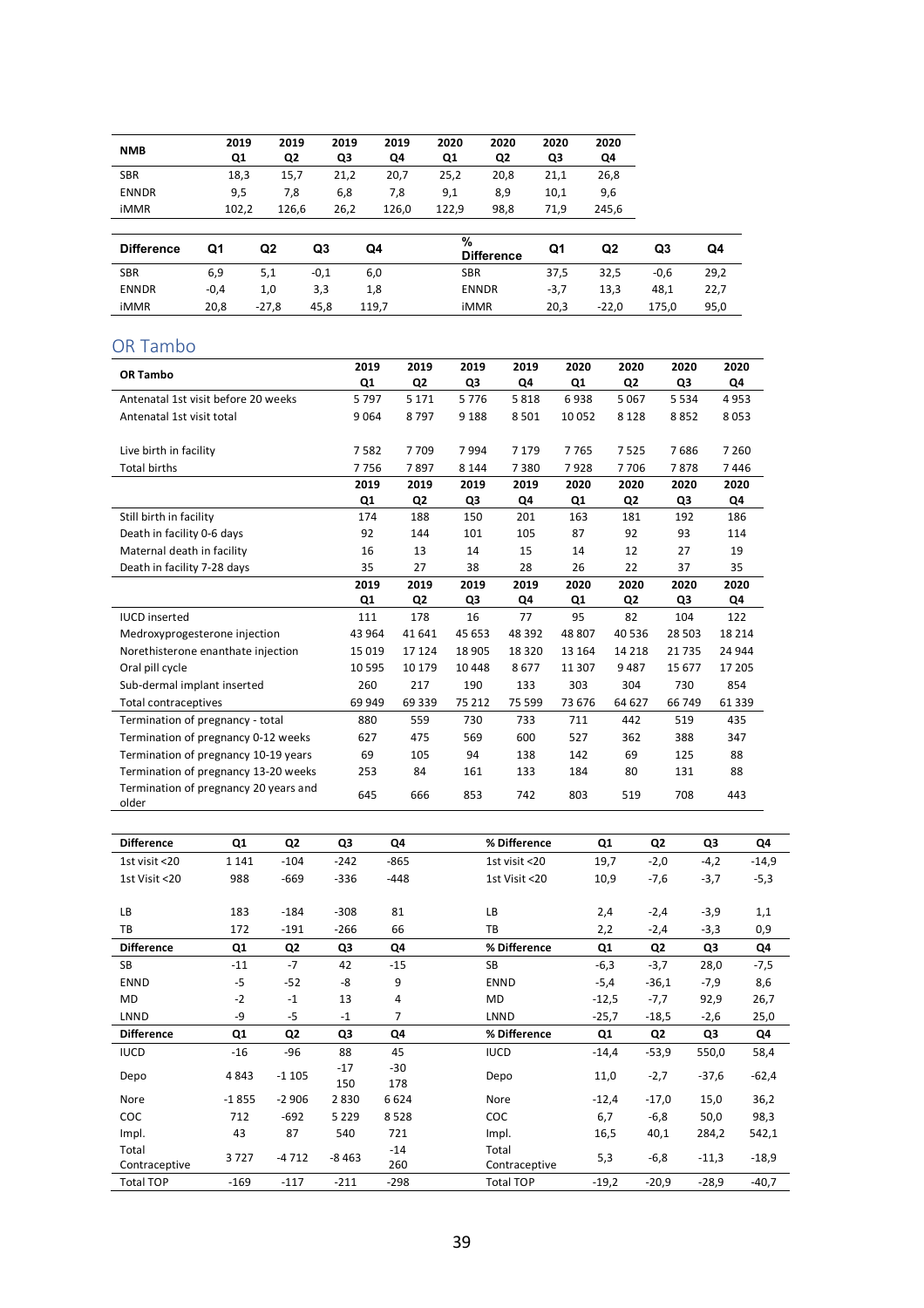| OR Tambo          |        | 2019<br>Q1 | 2019<br>Q2 | 2019<br>Q3 | 2019<br>Q4 | 2020<br>Q1   | 2020<br>Q2        | 2020<br>Q3 | 2020<br>Q4     |        |        |
|-------------------|--------|------------|------------|------------|------------|--------------|-------------------|------------|----------------|--------|--------|
| <b>SBR</b>        |        | 22,4       | 23,8       | 18,4       | 27,2       | 20,6         | 23,5              | 24,4       | 25,0           |        |        |
| <b>ENNDR</b>      |        | 12,1       | 18,7       | 12,6       | 14,6       | 11,2         | 12,2              | 12,1       | 15,7           |        |        |
| iMMR              |        | 211,0      | 168,6      | 175,1      | 208,9      | 180,3        | 159,5             | 351,3      | 261,7          |        |        |
|                   |        |            |            |            |            |              |                   |            |                |        |        |
| <b>Difference</b> | Q1     | Q2         | Q3         | Q4         |            | ℅            | <b>Difference</b> | Q1         | Q <sub>2</sub> | Q3     | Q4     |
| <b>SBR</b>        | $-1,9$ | $-0,3$     | 6,0        | $-2,3$     |            | <b>SBR</b>   |                   | $-8,4$     | $-1,3$         | 32,3   | $-8,3$ |
| <b>ENNDR</b>      | $-0,9$ | $-6,5$     | $-0,5$     | 1,1        |            | <b>ENNDR</b> |                   | $-7,7$     | $-34,5$        | $-4,2$ | 7,4    |

iMMR -30,7 -9,2 176,2 52,8 iMMR -14,6 -5,4 100,6 25,3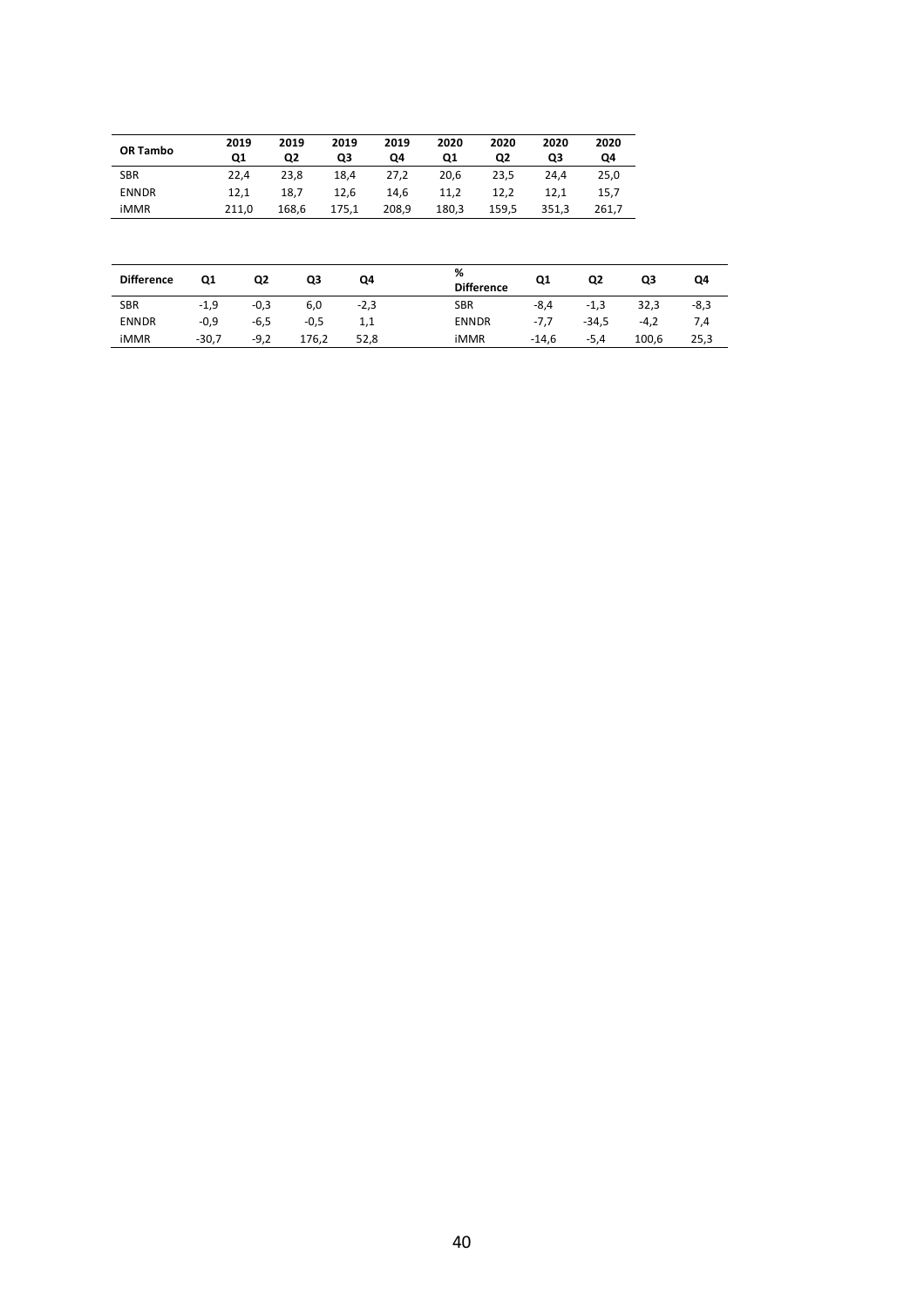### Comparison of early second wave sites

### Percentage difference in use of maternity services and reproductive health services





### Percentage difference in use of reproductive health services



#### Nelson Mandela Bay

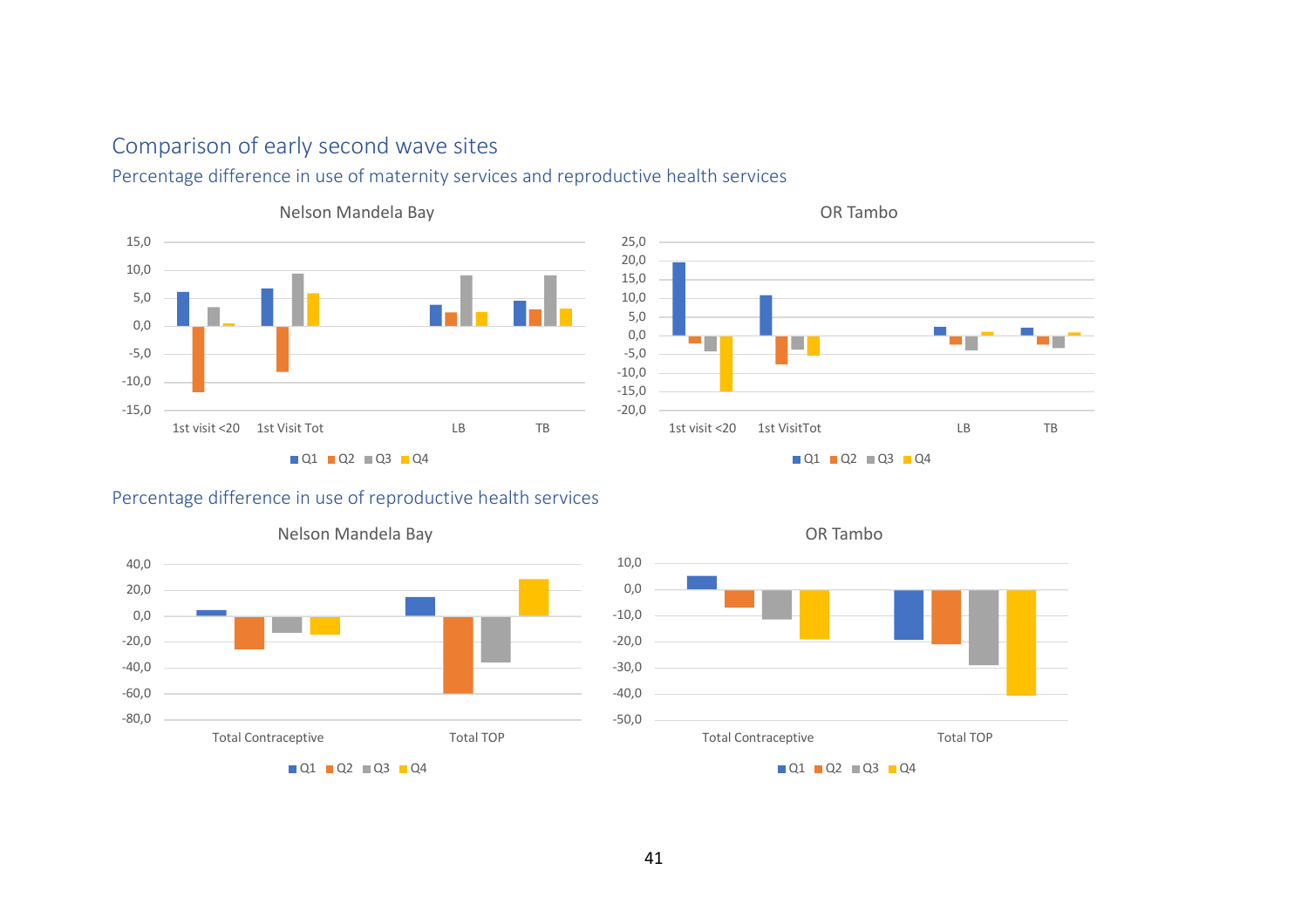### Percentage difference in perinatal and maternal mortality

### Number



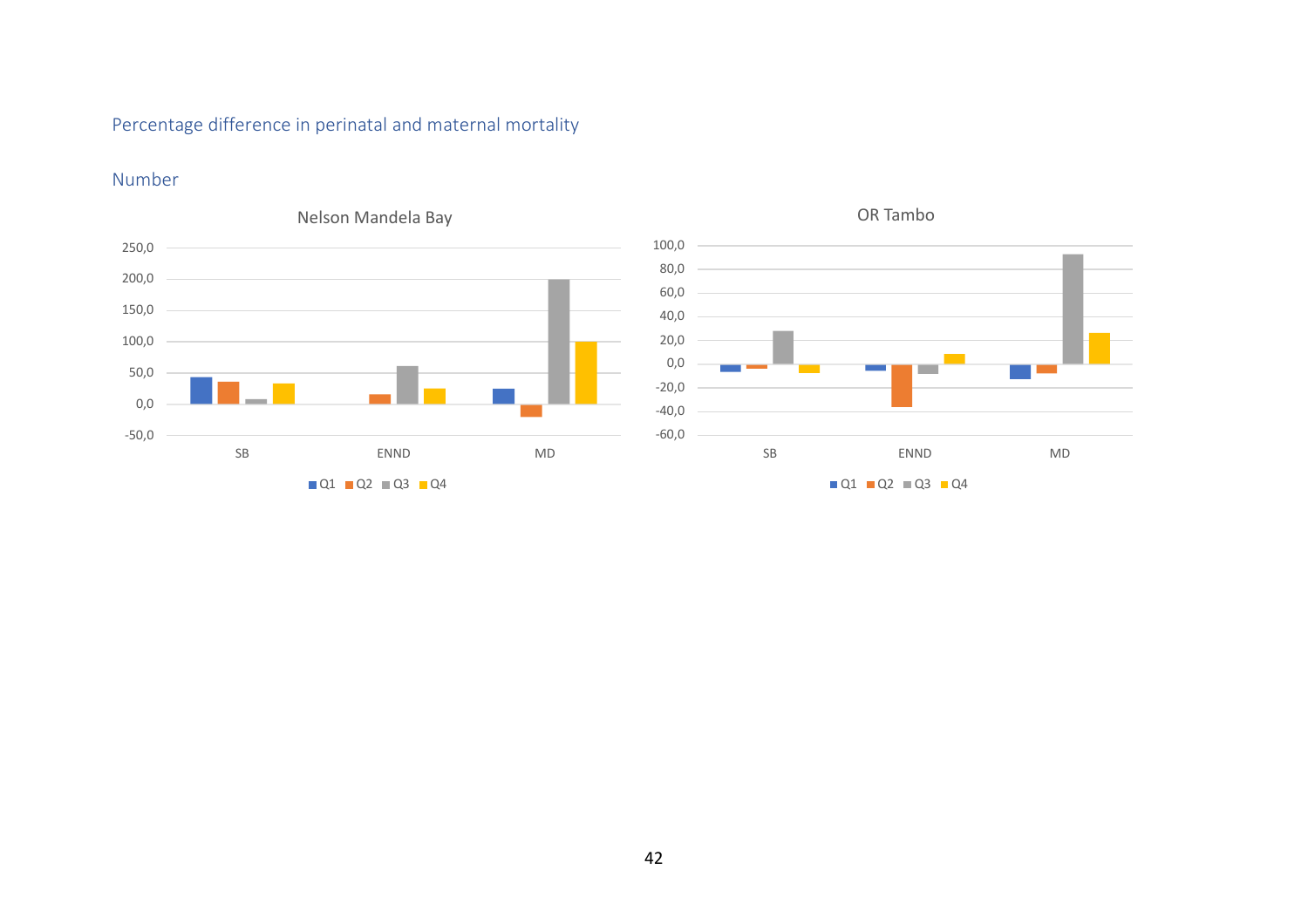### Rates and ratios





43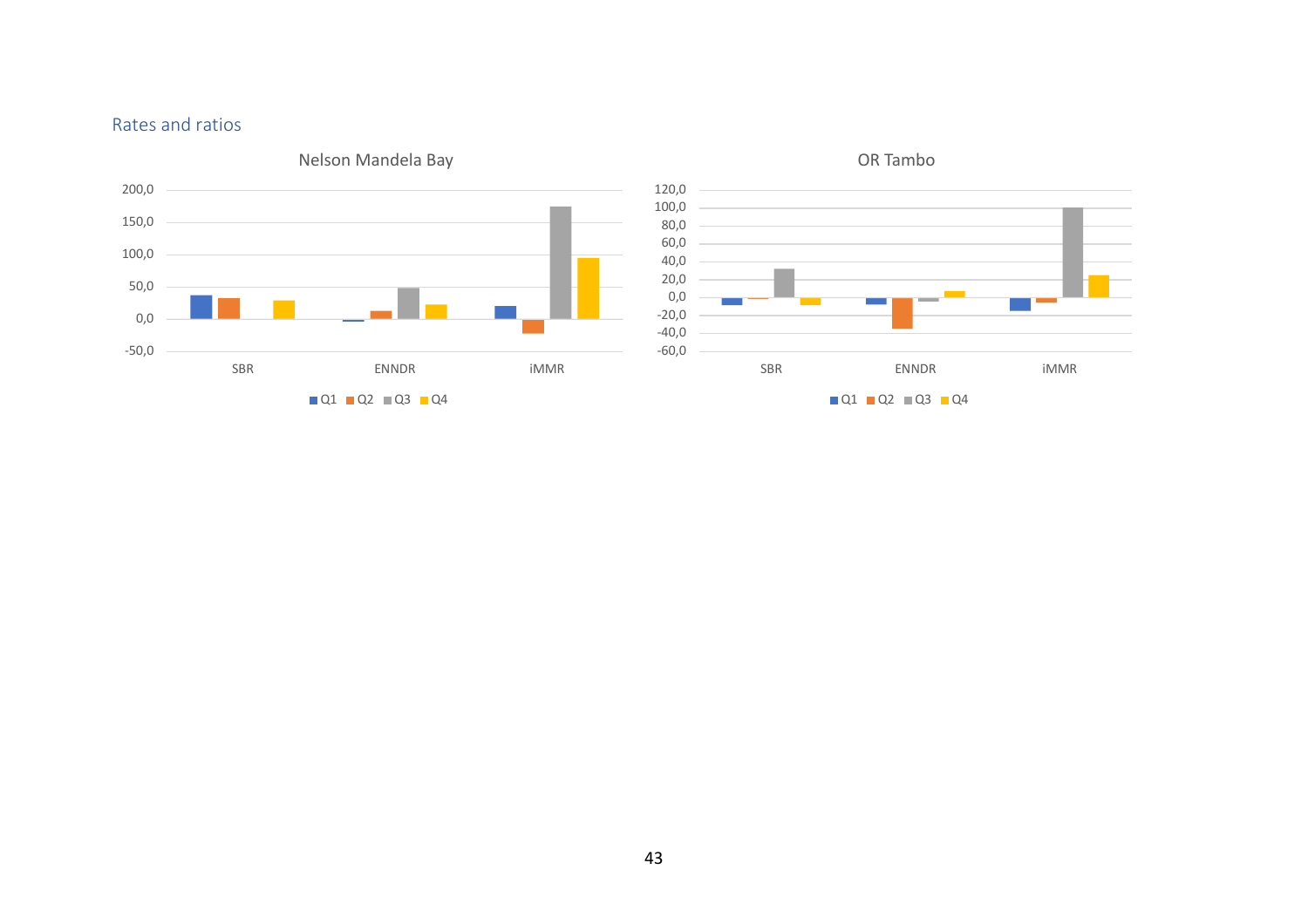## NDoH/SAMRC/UP database on outcome of pregnancies of women who have had proven Covid-19 in the public sector

(Data collected at delivery of the woman and infant)

|                            |                                           | EC                  | WC                      | ΝC                      | FS                      | NW             | <b>KZN</b>       | GAU          | <b>MPU</b>              | LIM                     | <b>TOTAL</b>    |          |
|----------------------------|-------------------------------------------|---------------------|-------------------------|-------------------------|-------------------------|----------------|------------------|--------------|-------------------------|-------------------------|-----------------|----------|
|                            | <b>TOTAL FORMS</b>                        | 137                 | 186                     | 42                      | 65                      | 5              | 167              | 205          | $\overline{2}$          | 0                       | 809             |          |
| Antenatal care             |                                           |                     |                         |                         |                         |                |                  |              |                         |                         |                 |          |
|                            | Yes                                       | 124                 | 172                     | 41                      | 64                      | 4              | 137              | 174          | $\mathbf{1}$            | $\pmb{0}$               | 717             | 88.63%   |
|                            | No                                        | 10                  | 7                       | 0                       | $\mathbf 0$             | 0              | 9                | 9            | $\mathbf 0$             | 0                       | 35              | 4.33%    |
|                            | Unknown                                   | 3                   | 7                       | 1                       | 1                       | 1              | 21               | 22           | 1                       | 0                       | 57              | 7.05%    |
| Maternal age               |                                           |                     |                         |                         |                         |                |                  |              |                         |                         |                 |          |
|                            | $<$ 18 $y$                                | 5                   | 3                       | 3                       | 0                       | 0              | 3                | 8            | 0                       | 0                       | 22              | 2.72%    |
|                            | 18-35y                                    | 96                  | 139                     | 33                      | 50                      | 4              | 112              | 148          | 2                       | 0                       | 584             | 72.19%   |
|                            | >35y                                      | 40                  | 40                      | 9                       | 13                      | 1              | 47               | 52           | 0                       | 0                       | 202             | 24.97%   |
| Parity                     |                                           |                     |                         |                         |                         |                |                  |              |                         |                         |                 |          |
|                            | 0                                         | 23                  | 31                      | 4                       | 16                      | 0              | 35               | 31           | $\mathbf 0$             | 0                       | 140             | 17.31%   |
|                            | $1 - 5$                                   | 109                 | 149                     | 36                      | 48                      | 4              | 125              | 164          | $\overline{2}$          | 0                       | 637             | 78.74%   |
|                            | >5                                        | 4                   | 6                       | $\overline{2}$          | 1                       | 1              | $\overline{7}$   | 10           | 0                       | 0                       | 31              | 3.83%    |
| Delivered at this facility |                                           |                     |                         |                         |                         |                |                  |              |                         |                         |                 |          |
|                            | Yes                                       | 110                 | 173                     | 39                      | 61                      | 3              | 136              | 186          | $\overline{2}$          | 0                       | 710             | 87.76%   |
|                            | No                                        | 9                   | 4                       | $\overline{2}$          | 0                       | 1              | 4                | $\mathbf{1}$ | $\mathbf 0$             | 0                       | 21              | 2.60%    |
|                            | Unknown                                   | 18                  | 9                       | 1                       | 4                       | 1              | 27               | 18           | 0                       | 0                       | 78              | 9.64%    |
| GA at birth                |                                           |                     |                         |                         |                         |                |                  |              |                         |                         |                 |          |
|                            | <30 weeks                                 | 19                  | 14                      | $\overline{1}$          | $\overline{2}$          | $\overline{0}$ | 18               | 13           | $\overline{0}$          | $\overline{0}$          | 67              | 8.28%    |
|                            | 30-34 weeks                               | 29                  | 32                      | $\overline{7}$          | 10                      | $\mathbf{1}$   | 28               | 31           | $\overline{0}$          | $\overline{0}$          | 138             | 17.06%   |
|                            | <b>35-36 weeks</b>                        | 22                  | 24                      | $\overline{\mathbf{5}}$ | $\overline{\mathbf{5}}$ | $\overline{0}$ | 36               | 25           | $\overline{0}$          | $\overline{0}$          | 117             | 14.46%   |
|                            | 37-41 weeks                               | 54                  | 102                     | 29                      | 48                      | 3              | 77               | 118          | $\overline{2}$          | $\mathbf 0$             | 433             | 53.52%   |
|                            | >=42 weeks                                | 4                   | $\overline{2}$          | 0                       | 0                       | $\mathbf 0$    | $\mathbf 0$      | 5            | $\mathbf 0$             | 0                       | 11              | 1.36%    |
|                            | Unknown                                   | 9                   | 12                      | 0                       | 0                       | 1              | 8                | 13           | 0                       | 0                       | 43              | 5.32%    |
| Birthweight                |                                           |                     |                         |                         |                         |                |                  |              |                         |                         |                 |          |
|                            | $>= 2500g$                                | 78                  | 144                     | 31                      | 51                      | 3              | 110              | 148          | $\overline{2}$          | 0                       | 567             | 70.09%   |
|                            | 1500 - 2499g                              | 35                  | 31                      | $\overline{7}$          | $\overline{9}$          | $\mathbf{1}$   | 31               | 44           | $\overline{0}$          | $\overline{0}$          | 158             | 19.53%   |
|                            | 1000 - 1499g                              | 9                   | $6 \overline{6}$        | $\overline{3}$          | $\overline{2}$          | $\overline{0}$ | $\overline{7}$   | 5            | $\overline{0}$          | $\overline{0}$          | 32              | 3.96%    |
|                            | $<$ 1000g                                 | 3                   | 0                       | $\mathbf 1$             | 0                       | 0              | $\overline{2}$   | $\mathbf 1$  | 0                       | $\mathbf 0$             | $\overline{7}$  | 0.87%    |
| Gestation                  | Unknown                                   | 11                  | 3                       | 0                       | 3                       | 1              | 14               | 4            | 0                       | 0                       | 36              | 4.45%    |
|                            |                                           |                     |                         |                         |                         |                |                  |              |                         |                         |                 |          |
|                            | Singleton                                 | 119                 | 173                     | 41                      | 63                      | 4              | 150              | 188          | $\overline{2}$          | 0                       | 740             | 91.47%   |
|                            | Multiple                                  | 5                   | 0                       | $-12$                   | $-11$                   | $-12$          | 3                | 4            | $-13$<br>0              | $-13$                   | $-49$           | $-6.06%$ |
| Mode of delivery           | Unknown                                   | 13                  | 5                       | $\mathbf{1}$            | $\mathbf{1}$            | $\mathbf 1$    | 11               | 12           |                         | 0                       | 44              | 5.44%    |
|                            |                                           |                     |                         |                         |                         |                |                  |              |                         |                         |                 |          |
|                            | Normal vertex<br>delivery                 | 53                  | 76                      | 11                      | 17                      | $\mathbf{1}$   | 55               | 100          | $\mathcal{P}$           | $\Omega$                | 315             | 38.94%   |
|                            |                                           |                     |                         |                         |                         |                |                  |              |                         |                         |                 |          |
|                            | Vaginal breech<br>delivery                | $\overline{2}$      | $\overline{2}$          | $\pmb{0}$               | $\pmb{0}$               | $\pmb{0}$      | $\mathbf 1$      | $\mathbf 2$  | 0                       | $\pmb{0}$               | $\overline{7}$  | 0.87%    |
|                            |                                           |                     |                         |                         |                         |                |                  |              |                         |                         |                 |          |
|                            | Assisted vaginal<br>delivery              | $\mathsf{O}\xspace$ | $\overline{\mathbf{3}}$ | $\pmb{0}$               | $\mathbf 1$             | $\pmb{0}$      | $\mathbf{1}$     | $\mathbf{2}$ | $\mathsf 0$             | $\pmb{0}$               | $7\overline{ }$ | 0.87%    |
|                            |                                           |                     |                         |                         |                         |                |                  |              |                         |                         |                 |          |
|                            | <b>Caesarean section</b><br>before labour | 40                  | 63                      | 24                      | 29                      | $\overline{2}$ | 54               | 51           | $\overline{\mathbf{0}}$ | $\mathbf{0}$            | 263             | 32.51%   |
|                            |                                           |                     |                         |                         |                         |                |                  |              |                         |                         |                 |          |
|                            | <b>Caesarean section</b><br>during labour | 37                  | 38                      | $6 \overline{}$         | 15                      | $\mathbf{1}$   | 45               | 40           | $\overline{\mathbf{0}}$ | $\overline{\mathbf{0}}$ | <b>182</b>      | 22.50%   |
|                            | Unknown/Not                               |                     |                         |                         |                         |                |                  |              |                         |                         |                 |          |
|                            | recorded                                  | 5                   | $\overline{4}$          | $\mathbf 1$             | $\mathbf{3}$            | $\mathbf{1}$   | $\boldsymbol{9}$ | $10\,$       | $\pmb{0}$               | $\mathbf 0$             | 33              | 4.08%    |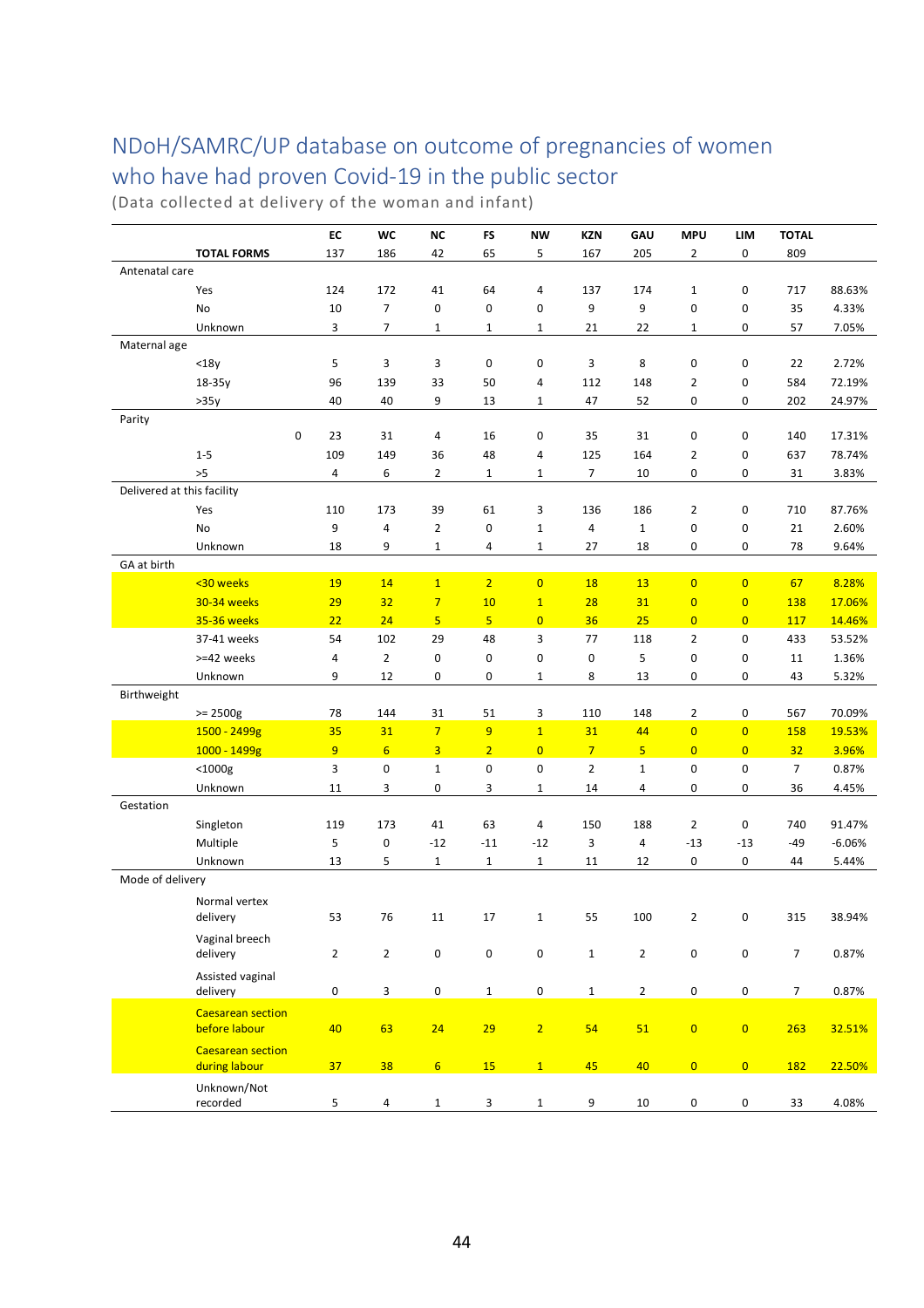|                    |                                       | ${\sf EC}$     | <b>WC</b>        | <b>NC</b>      | <b>FS</b>      | <b>NW</b>           | <b>KZN</b>       | GAU            | <b>MPU</b>     | LIM                 | <b>TOTAL</b> |        |
|--------------------|---------------------------------------|----------------|------------------|----------------|----------------|---------------------|------------------|----------------|----------------|---------------------|--------------|--------|
|                    | <b>TOTAL FORMS</b>                    | 137            | 186              | 42             | 65             | 5                   | 167              | 205            | $\overline{2}$ | 0                   | 809          |        |
| Condition at birth |                                       |                |                  |                |                |                     |                  |                |                |                     |              |        |
|                    | Born alive                            | 118            | 170              | 36             | 60             | 4                   | 146              | 187            | $\overline{2}$ | $\pmb{0}$           | 723          | 89.37% |
|                    | Stillborn, alive on<br>admission      | 4              | $\mathbf{1}$     | 0              | 0              | $\pmb{0}$           | $\overline{2}$   | $\mathbf{1}$   | $\mathbf 0$    | $\pmb{0}$           | 8            | 0.99%  |
|                    | Fresh stillborn, dead<br>on admission | 2              | 3                | $\overline{2}$ | 0              | $\pmb{0}$           | $\mathbf{1}$     | 5              | $\mathbf 0$    | $\pmb{0}$           | 13           | 1.61%  |
|                    | Stillborn, admission<br>status unk.   | 0              | 0                | 0              | 0              | 0                   | 0                | 0              | 0              | 0                   | 0            | 0.00%  |
|                    | Macerated stillborn                   | 4              | $\overline{2}$   | 2              | 3              | 0                   | $\mathbf{1}$     | $\mathbf{1}$   | 0              | 0                   | 13           | 1.61%  |
|                    | <b>Total stillbirths</b>              | 10             | $6 \overline{6}$ | $\overline{4}$ | $\overline{3}$ | $\overline{0}$      | $\overline{4}$   | $\overline{7}$ | $\overline{0}$ | $\overline{0}$      | 34           |        |
|                    |                                       |                |                  |                |                |                     |                  |                |                |                     |              |        |
|                    | <b>SBR Covid per 1000</b>             |                |                  |                |                |                     |                  |                |                |                     |              |        |
|                    | covid deliveries                      | 73,0           | 32,3             | 95,2           | 46,2           | 0,0                 | 24,0             | 34,1           |                |                     | 42,0         |        |
|                    |                                       |                |                  |                |                |                     |                  |                |                |                     |              |        |
| Syphilis           |                                       |                |                  |                |                |                     |                  |                |                |                     |              |        |
|                    | Negative                              | 77             | 68               | 26             | 38             | $\overline{2}$      | 63               | 76             | $\overline{2}$ | 0                   | 352          | 43.51% |
|                    | Positive                              | $\mathbf{1}$   | 0                | $\pmb{0}$      | $\mathbf{1}$   | $\mathbf 0$         | 3                | 9              | $\mathbf 0$    | 0                   | 14           | 1.73%  |
|                    | Unknown                               | 58             | 117              | 16             | 25             | 3                   | 101              | 120            | $\mathbf 0$    | 0                   | 440          | 54.39% |
| HIV                |                                       |                |                  |                |                |                     |                  |                |                |                     |              |        |
|                    | Negative                              | 85             | 131              | 40             | 45             | $\overline{2}$      | 94               | 151            | $\overline{2}$ | 0                   | 550          | 67.99% |
|                    | Positive, on long<br>term ART         | 50             | 42               | $\mathbf 1$    | 15             | $\mathbf{2}$        | 61               | 45             | 0              | 0                   | 216          | 26.70% |
|                    | Unknown                               | 0              | 8                | 0              | $\overline{2}$ | $\mathbf 1$         | $\mathbf{1}$     | 4              | 0              | 0                   | 16           | 1.98%  |
| Infant feeding     |                                       |                |                  |                |                |                     |                  |                |                |                     |              |        |
|                    | Breastfeeding                         | 80             | 130              | 26             | 49             | 3                   | 85               | 158            | $\overline{2}$ | 0                   | 533          | 65.88% |
|                    | Formula                               | 8              | 11               | $\overline{2}$ | 9              | $\mathbf 1$         | 27               | 10             | $\mathbf 0$    | 0                   | 68           | 8.41%  |
|                    | Unknown/Not<br>recorded               | 41             | 23               | 5              | 6              | 0                   | 45               | 32             | 0              | 0                   | 152          |        |
|                    | Maternal obstetric condition          |                |                  |                |                |                     |                  |                |                |                     |              | 18.79% |
|                    | Hypertension/pre-                     |                |                  |                |                |                     |                  |                |                |                     |              |        |
|                    | eclampsia/eclampsia                   | 24             | 19               | 15             | $\overline{7}$ | $\overline{0}$      | 12               | 32             | $\overline{0}$ | $\overline{0}$      | <b>109</b>   | 13.47% |
|                    | <b>Gestational diabetes</b>           | $\overline{2}$ | 6                | $\pmb{0}$      | 0              | 0                   | $\overline{2}$   | 4              | $\mathbf 0$    | $\pmb{0}$           | 14           | 1.73%  |
|                    | Spontaneous<br>preterm labour         | $\overline{4}$ | 5                | $\mathbf 0$    | $\mathbf{1}$   | $\mathsf{O}\xspace$ | $\boldsymbol{6}$ | $\overline{2}$ | $\mathbf 0$    | $\mathsf{O}\xspace$ | 18           | 2.22%  |
|                    | Premature rupture<br>of membranes     | $\overline{2}$ | $\mathcal{P}$    | 1              | $\Omega$       | $\Omega$            | 4                | $\mathcal{P}$  | $\Omega$       | <sup>n</sup>        | 11           | 1.36%  |
|                    | Antepartum<br>haemorrhage             | 4              | $\mathbf{1}$     | $\mathbf{1}$   | 0              | 0                   | $\mathbf{1}$     | $\mathbf{1}$   | 0              | $\pmb{0}$           | 8            | 0.99%  |
|                    | Postpartum<br>haemorrhage             | 0              | 0                | 0              | 0              | 0                   | 0                | 0              | 0              | 0                   | $\mathbf 0$  | 0.00%  |
|                    | Puerperal sepsis                      | 0              | $\mathbf 1$      | 0              | 0              | 0                   | 0                | 0              | 0              | 0                   | $\mathbf{1}$ | 0.12%  |
|                    | Pneumonia/ARDS                        | 2              | $\mathbf{1}$     | 0              | 3              | 0                   | 3                | $\mathbf{1}$   | 0              | 0                   | 10           | 1.24%  |
|                    | Not recorded                          | 38             | 36               | 7              | 29             | 0                   | 46               | 85             | $\mathbf{1}$   | 0                   | 242          | 29.91% |
|                    | Other:                                | 61             | 115              | 18             | 25             | 5                   | 93               | 78             | $\mathbf{1}$   | 0                   | 396          | 48.95% |
|                    | Previous CS x2                        |                |                  |                |                |                     |                  |                |                |                     |              |        |
|                    | Urinary tract<br>infection            |                |                  |                |                |                     |                  |                |                |                     |              |        |

*Chorio-amnionitis*

*Pulmonary edema*

*Peripartum* 

*cardiomyopathy, etc*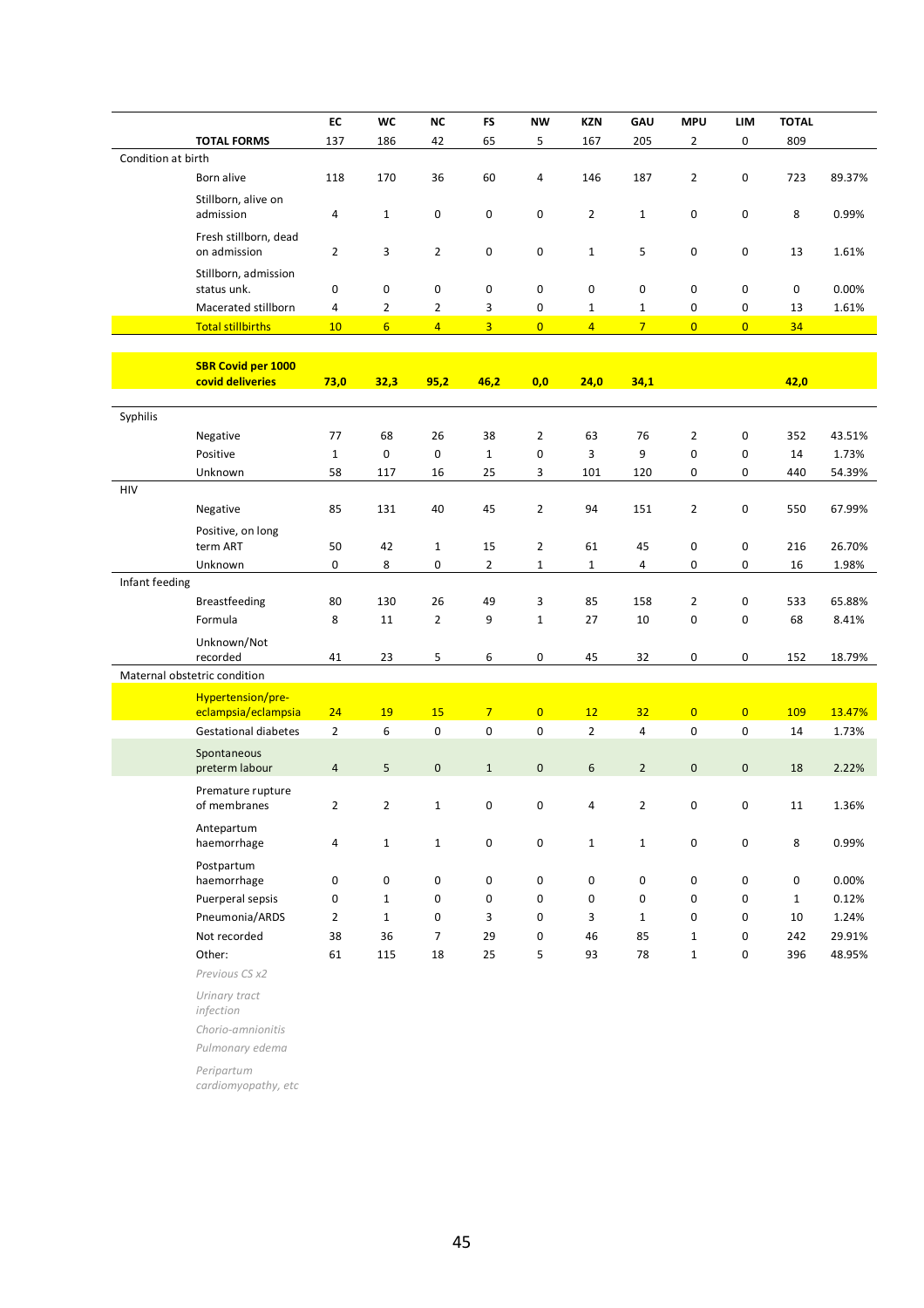|                    |                                         | EC          | <b>WC</b>      | <b>NC</b>      | <b>FS</b>      | <b>NW</b>      | <b>KZN</b>     | GAU             | <b>MPU</b>     | LIM            | <b>TOTAL</b> |        |
|--------------------|-----------------------------------------|-------------|----------------|----------------|----------------|----------------|----------------|-----------------|----------------|----------------|--------------|--------|
|                    | <b>TOTAL FORMS</b>                      | 137         | 186            | 42             | 65             | 5              | 167            | 205             | $\overline{2}$ | 0              | 809          |        |
|                    | Health systems usage: mother            |             |                |                |                |                |                |                 |                |                |              |        |
|                    | Admitted to high-                       |             |                |                |                |                |                |                 |                |                |              |        |
|                    | care unit                               | 11          | 29             | 8              | 5              | $\mathbf{1}$   | 26             | 8               | $\mathbf 0$    | 0              | 88           | 10.88% |
|                    | Admitted to ICU                         | 6           | $\mathbf 1$    | $\overline{2}$ | 3              | $\mathbf 1$    | $\overline{4}$ | $\overline{7}$  | $\pmb{0}$      | $\mathbf 0$    | 24           | 2.97%  |
|                    | Intubated &                             |             |                |                |                |                |                |                 |                |                |              |        |
|                    | ventilated                              | 5           | 0              | 0              | 0              | $\pmb{0}$      | 0              | $\pmb{0}$       | 0              | 0              | 5            | 0.62%  |
|                    | <b>Death</b>                            | 12          | $\overline{4}$ | $\overline{0}$ | $\overline{3}$ | $\overline{2}$ | 11             | $6\overline{6}$ | $\overline{0}$ | $\overline{0}$ | 38           | 4.70%  |
|                    | Not recorded                            | 77          | 111            | 34             | 59             | $\overline{2}$ | 83             | 89              | $\overline{2}$ | 0              | 457          | 56.49% |
|                    |                                         |             |                |                |                |                |                |                 |                |                |              |        |
|                    | <b>Case Fatality rate of</b>            |             |                |                |                |                |                |                 |                |                |              |        |
|                    | Covid + women who<br>have delivered (%) | 8,8         | 2,2            | 0,0            | 4,6            | 40,0           | 6,6            | 2,9             |                |                | 4,7          |        |
|                    |                                         |             |                |                |                |                |                |                 |                |                |              |        |
|                    | Duration of hospital                    |             |                |                |                |                |                |                 |                |                |              |        |
|                    | stay unknown                            | 53          | 87             | 9              | 19             | $\mathbf{1}$   | 105            | 155             | $\mathbf{1}$   | $\mathbf 0$    | 430          | 53.15% |
|                    | Duration of hospital                    |             |                |                |                |                |                |                 |                |                |              |        |
|                    | stay 1-2 days                           | 10          | 26             | 13             | 5              | $\overline{2}$ | 14             | 12              | $\mathbf{1}$   | 0              | 83           | 10.26% |
|                    | Duration of hospital                    |             |                |                |                |                |                |                 |                |                |              |        |
|                    | stay 3-7 days                           | 34          | 44             | 19             | 33             | $\mathbf{1}$   | 24             | 19              | 0              | 0              | 174          | 21.51% |
|                    | Duration of hospital                    |             |                |                |                |                |                |                 |                |                |              |        |
|                    | stay >7 days                            | 39          | 26             | $\mathbf{1}$   | 8              | $\mathbf 1$    | 24             | 18              | 0              | 0              | 117          | 14.46% |
| Neonatal morbidity |                                         |             |                |                |                |                |                |                 |                |                |              |        |
|                    | Respiratory distress                    |             |                |                |                |                |                |                 |                |                |              |        |
|                    | syndrome                                | 5           | 9              | $\overline{4}$ | $\overline{7}$ | 0              | 15             | 17              | 0              | 0              | 57           | 7.05%  |
|                    | Meconium                                |             |                |                |                |                |                |                 |                |                |              |        |
|                    | aspiration syndrome                     | 0           | 0              | 0              | $\mathsf 0$    | 0              | $\overline{2}$ | $\mathbf{1}$    | 0              | 0              | 3            | 0.37%  |
|                    | Hypoxic-ischemic                        |             |                |                |                |                |                |                 |                |                |              |        |
|                    | encephalopathy                          | 0           | $\mathbf 0$    | $\pmb{0}$      | $\mathbf 0$    | $\pmb{0}$      | $\mathbf 0$    | $\pmb{0}$       | 0              | 0              | 0            | 0.00%  |
|                    | Necrotising                             |             |                |                |                |                |                |                 |                |                |              |        |
|                    | enterocolitis                           | $\mathbf 0$ | $\mathbf 0$    | $\mathbf 0$    | $\mathbf 0$    | $\mathbf 0$    | $\mathbf 0$    | $\mathbf 0$     | $\mathbf 0$    | $\mathbf 0$    | $\mathbf 0$  | 0.00%  |
|                    | Intracranial                            |             |                |                |                |                |                |                 |                |                |              |        |
|                    | Haemorrhage                             | 0           | 0              | 0              | 0              | 0              | 0              | $\pmb{0}$       | 0              | 0              | 0            | 0.00%  |
|                    | Congenital                              |             |                |                |                |                |                |                 |                |                |              |        |
|                    | abnormality                             | 0           | $\pmb{0}$      | $\pmb{0}$      | $\mathbf 0$    | $\pmb{0}$      | 0              | $\mathbf 1$     | 0              | 0              | $\mathbf 1$  | 0.12%  |
|                    | Neonatal sepsis                         | $\mathbf 0$ | 3              | $\pmb{0}$      | $\mathbf 0$    | $\mathbf 0$    | 0              | $\mathbf 0$     | $\mathbf 0$    | 0              | 3            | 0.37%  |
|                    | Not recorded/None                       | 175         | 106            | 26             | 22             | $\mathbf{1}$   | 82             | 118             | $\mathbf 1$    | 0              | 531          | 65.64% |
|                    | Other:                                  | $-43$       | 68             | 12             | 36             | $\overline{4}$ | 68             | 68              | $\mathbf{1}$   | $\mathbf 0$    | 214          | 26.45% |
|                    | Hypoglycemia (twins                     |             |                |                |                |                |                |                 |                |                |              |        |
|                    | - both babies)                          |             |                |                |                |                |                |                 |                |                |              |        |

*Peri-oricular opening*

*Prematurity, etc*